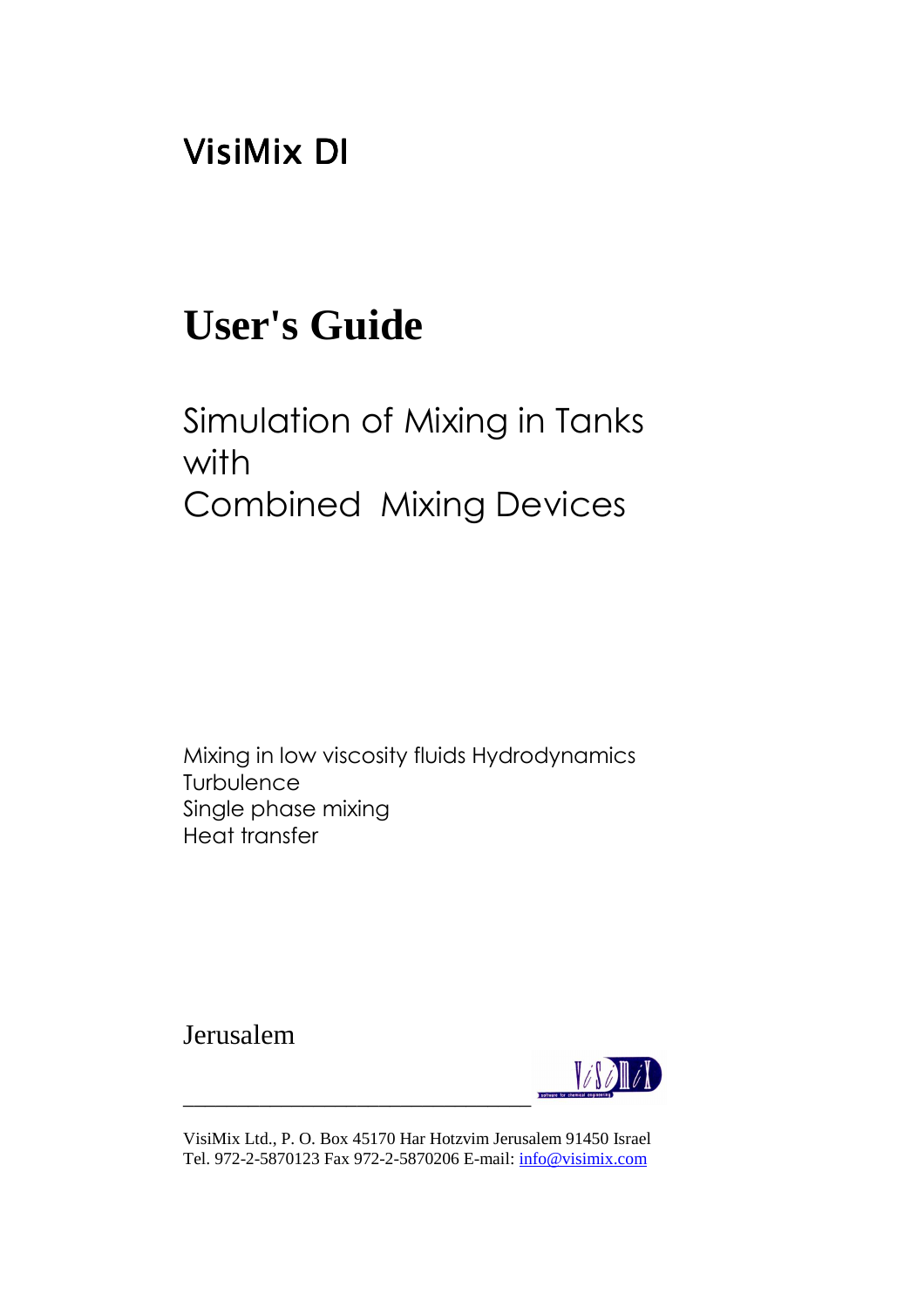# **CONTENTS**

|                                                              | 5  |
|--------------------------------------------------------------|----|
|                                                              | 5  |
| 1.2. Compability of VisiMix DI with other VisiMix            |    |
|                                                              | 5  |
|                                                              | 5  |
|                                                              | 6  |
|                                                              | 7  |
|                                                              | 7  |
|                                                              | 7  |
|                                                              | 8  |
|                                                              | 8  |
|                                                              | 9  |
|                                                              | 9  |
|                                                              | 9  |
|                                                              | 9  |
|                                                              | 9  |
|                                                              | 9  |
|                                                              | 10 |
|                                                              | 10 |
|                                                              | 10 |
| Section 5. Starting a New Project or Opening an Existing One | 11 |
|                                                              | 11 |
|                                                              | 11 |
|                                                              | 12 |
|                                                              | 12 |
|                                                              | 13 |
|                                                              | 13 |
|                                                              | 13 |
|                                                              | 13 |
|                                                              | 14 |
|                                                              | 14 |
|                                                              | 15 |
|                                                              | 15 |
|                                                              | 15 |
|                                                              | 16 |
|                                                              | 16 |
|                                                              | 17 |
|                                                              | 17 |
|                                                              | 18 |
|                                                              | 19 |
|                                                              | 23 |
|                                                              | 24 |
|                                                              | 24 |
|                                                              | 24 |
|                                                              | 25 |
|                                                              | 25 |
|                                                              | 26 |
| 6.4.3. Entering, replacement and removal of impellers        | 27 |
| 6.4.4. Main limitations for input of mixing device           | 27 |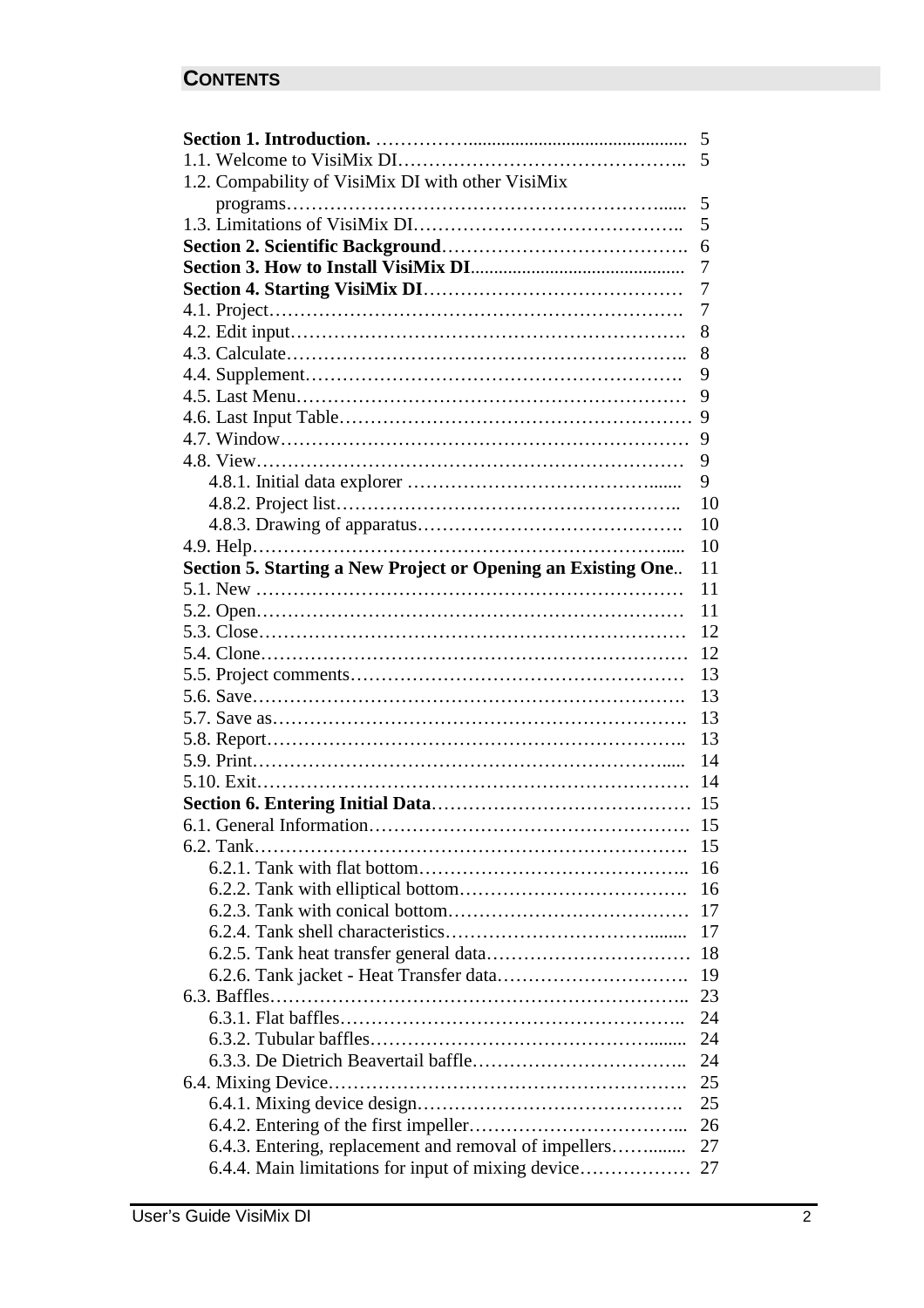|                                                             | 27 |
|-------------------------------------------------------------|----|
|                                                             | 28 |
|                                                             | 28 |
|                                                             | 28 |
|                                                             | 28 |
|                                                             | 28 |
|                                                             | 28 |
|                                                             | 28 |
|                                                             | 29 |
|                                                             | 29 |
|                                                             | 30 |
|                                                             |    |
|                                                             |    |
|                                                             |    |
|                                                             |    |
|                                                             |    |
|                                                             |    |
|                                                             | 34 |
|                                                             | 40 |
|                                                             | 40 |
|                                                             | 42 |
|                                                             | 44 |
|                                                             | 44 |
|                                                             | 44 |
|                                                             | 47 |
|                                                             | 49 |
|                                                             | 49 |
|                                                             |    |
| 8.1.2. Radial distribution of tangential velocity 49        |    |
|                                                             |    |
|                                                             | 49 |
|                                                             | 49 |
|                                                             |    |
|                                                             |    |
|                                                             |    |
|                                                             |    |
|                                                             |    |
|                                                             |    |
|                                                             |    |
|                                                             |    |
|                                                             |    |
|                                                             |    |
|                                                             |    |
|                                                             |    |
|                                                             |    |
|                                                             |    |
|                                                             |    |
| 8.2.7. Residence time in zones with different turbulence 52 |    |
|                                                             |    |
|                                                             |    |
|                                                             |    |
| 8.2.11. Characteristics for each impeller. General data 53  |    |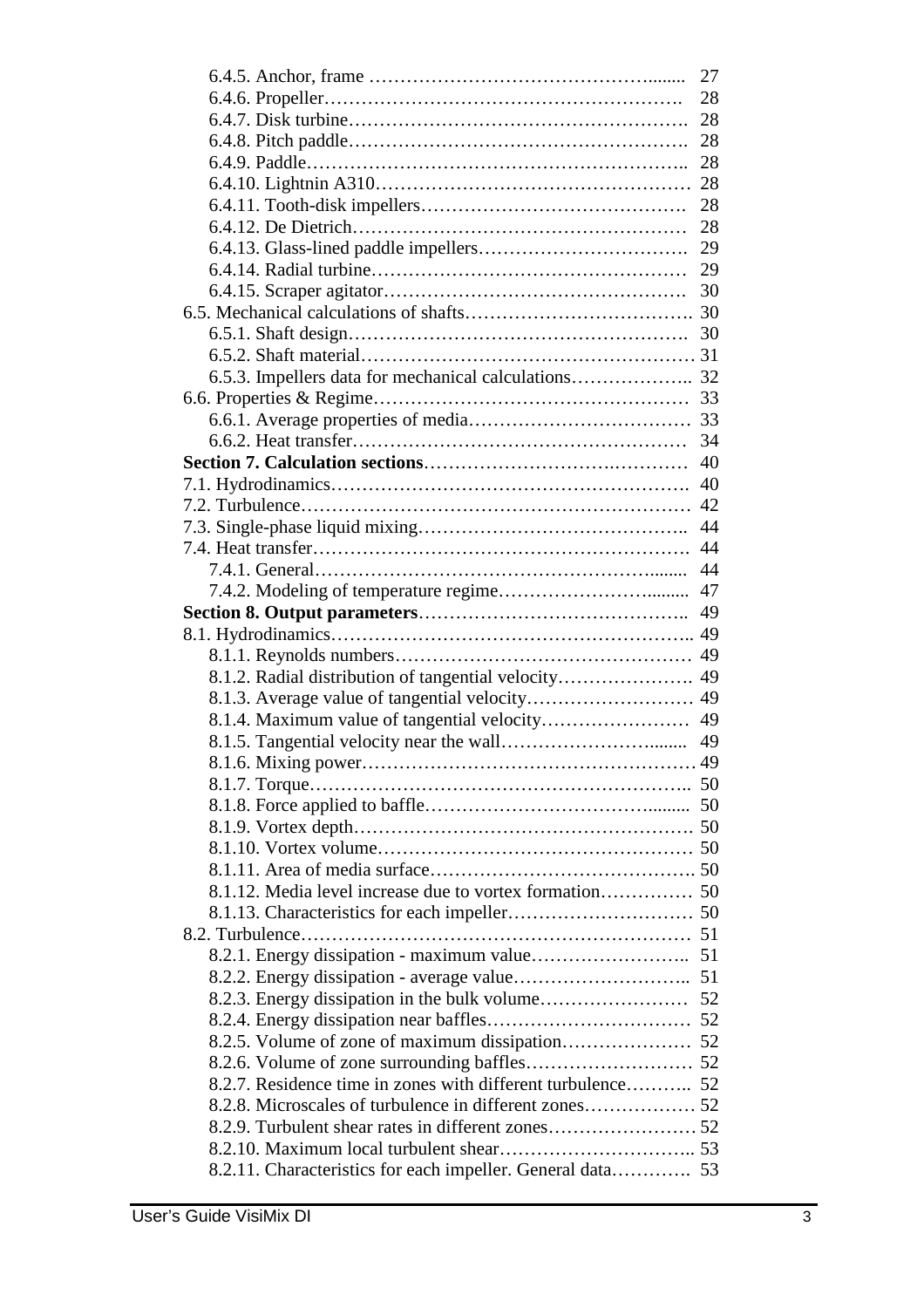| 8.2.12. Characteristics for each impeller.                           |    |
|----------------------------------------------------------------------|----|
|                                                                      |    |
|                                                                      |    |
|                                                                      |    |
|                                                                      |    |
|                                                                      |    |
|                                                                      |    |
|                                                                      |    |
|                                                                      |    |
|                                                                      |    |
|                                                                      |    |
|                                                                      |    |
|                                                                      |    |
|                                                                      | 55 |
|                                                                      | 56 |
|                                                                      | 56 |
|                                                                      |    |
|                                                                      |    |
|                                                                      |    |
| 8.4.13. Upper of heat transfer rate for half-pipe coil 56            |    |
|                                                                      |    |
|                                                                      |    |
|                                                                      |    |
|                                                                      |    |
| 8.5.2. Maximum shear stress in upper shaft section58                 |    |
| 8.5.3. Maximum shear stress in lower shaft section58                 |    |
| 8.5.4. Maximum shear stress in the shaft section between bearings 58 |    |
|                                                                      |    |
|                                                                      |    |
|                                                                      |    |
|                                                                      |    |
| Conversion of US customary and commonly used units to SI units 59    |    |
| Conversion of SI units to US customary and commonly used units 61    |    |
| APPENDIX 2. Thermal Resistance of Fouling For Various Media 64       |    |
| APPENDIX 3. Physical Properties of Various Media 65                  |    |
|                                                                      |    |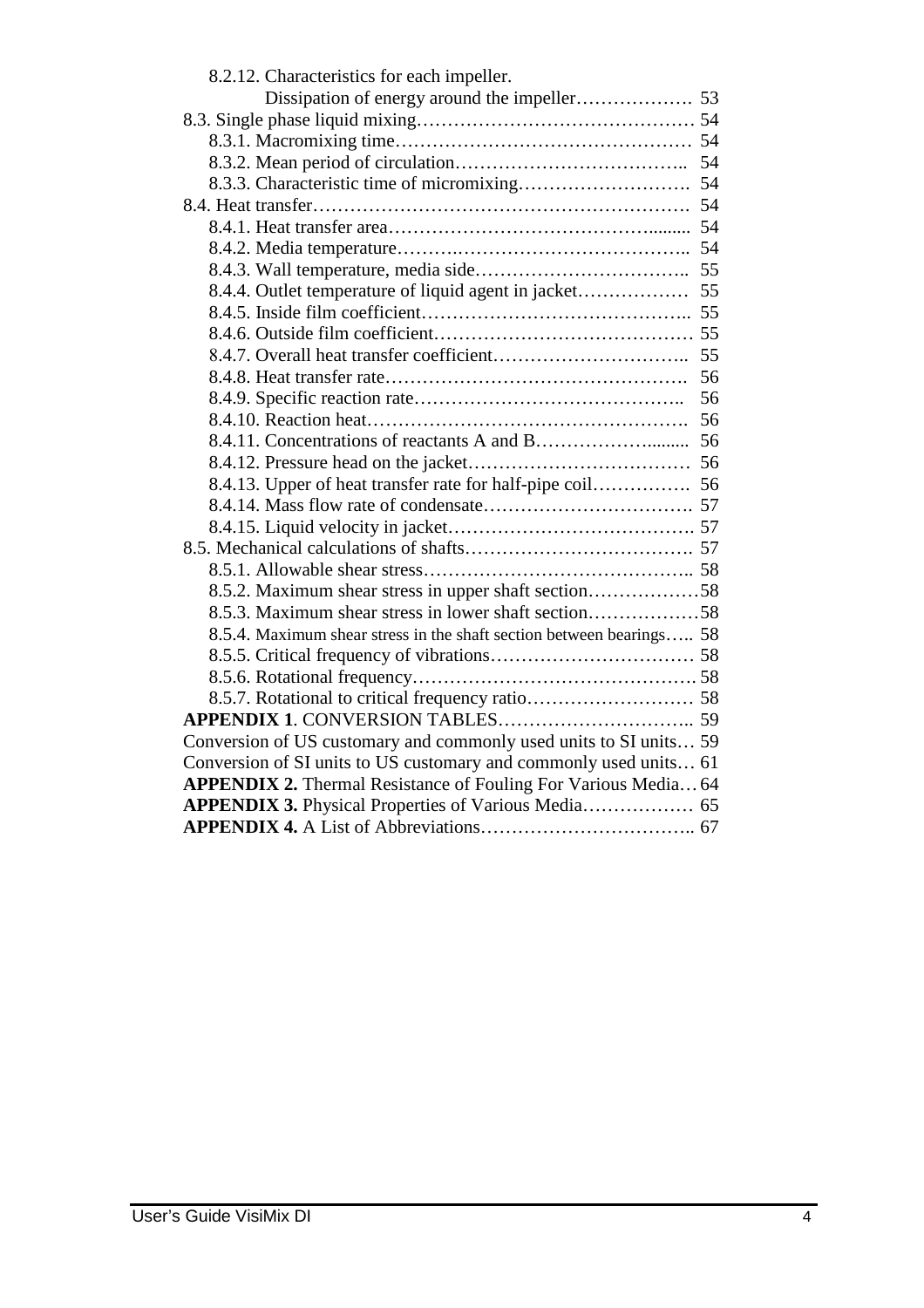# **SECTION 1. INTRODUCTION**

# **1.1. Welcome to VisiMix DI .**

VisiMix DI is a new software product for mathematical modeling and technical calculations of mixing equipment with different impellers on the same shaft. **The program is used as a complimentary software to the program VisiMix Turbulent.** 

The current first version of program includes calculation sections covering mathematical modeling of Hydrodynamics, Turbulence, Single-Phase mixing and Heat transfer in cylindrical tanks with mixing devices consisting of:

- 4 or 5 impellers identical impellers;
- 2 to 5 impellers of different types;
- 2 to 5 impellers of different tip diameter;
- 2 to 5 impellers with different number of blades;
- 2 to 5 impellers with different pitch angles;
- 3 to 5 impellers on different distances;

It allows to perform calculations related to hydrodynamic characteristics of each impeller with regard to interaction of the impellers. In combination with this program, the basic program VisiMix Turbulent become a universal tool for analysis and solving of mixingrelated problems in practically any industrial mixing equipment unit.

# **1.2. Compatibility of VisiMix DI with other VisiMix programs.**

- In order to allow application of the program VisiMix DI, the basic program VisiMix TURBULENT must be started.

- The projects created and saved with the program VisiMix DI have extension **.vsd**.

 - It is possible also to open and work with the projects with extension **.vsm** created and saved by current versions of VisiMix TURBULENT and VisiMix LAMINAR. In this case the program VisiMix DI does not open the Impeller data. All the input data of the .vsm project are kept intact.

- The projects with extension .vsd or saved with the program VisiMix DI cannot be opened with other VisiMix programs.

# **1.3. Limitations of VisiMix DI.**

The current version of VisiMix DI includes calculation sections covering mathematical modeling of Hydrodynamics, Turbulence, Single-Phase mixing, Heat transfer and Mechanical calculations of shafts.

- **1.3.1.** The program handles from 2 to 5 impellers. For mixing tanks with only **ONE impeller** on the shaft it is recommended to use the program VisiMix Turbulent which includes much more calculation options.
- **1.3.2.** If the total number of the impellers is 2, identical impellers cannot be entered. For mixing tanks with **TWO IDENTICAL impellers** on the shaft it is recommended to use the program VisiMix Turbulent which includes much more calculation options.
- **1.3.3.** If the total number of the impellers is 3, identical impellers with same distance between them cannot be entered. For mixing tanks with **THREE IDENTICAL IMPELLERS WITH THE SAME DISTANCE BERWEEN THEM** it is recommended to use the program VisiMix Turbulent which includes much more calculation options.

The message *Application of the main program is recommended* means that one of the conditions  $1.3.1 - 1.3.3$  is not satisfied.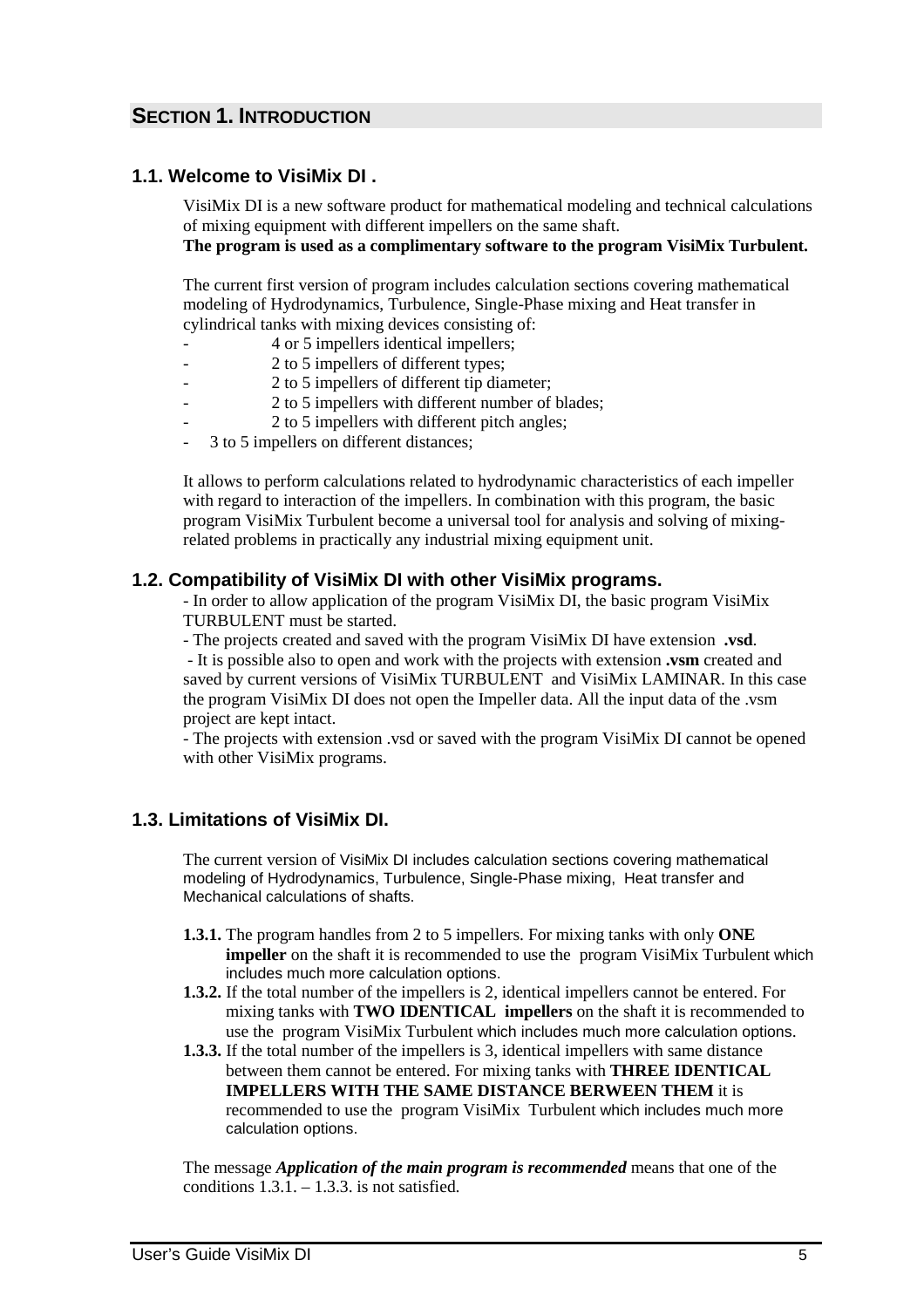- **1.3.4.** Tip diameter of the smallest impellers cannot be less than 0.5 of tip diameter of the biggest impeller
- **1.3.5.** Tip diameter of the biggest impeller cannot be less then 0.2 of the tank diameter;
- **1.3.6.** Distance between two impellers cannot be less then half of tip diameter of the largest of the two impellers.
- **1.3.7.** Pumping direction of the impellers with pitched blades is always down.
- **1.3.8.** The minimum allowed distance from bottom for most impellers is about 0.25 of the impeller diameter.
- **1.2.9.** The maximum allowed distance from the lower impeller to the tank bottom is the double tank diameter.
- **1.2.10.** The maximum allowed distance from the upper impeller to the level of media is the double tank diameter.
- **1.2.11.** The maximum allowed distance between the two neighboring impellers is the double tank diameter.
- **1.2.12.** The minimum distance from the upper impeller to the level of media is 0.5 of width of the impeller blades.

# **SECTION 2. SCIENTIFIC BACKGROUND.**

Algorithms of the program VisiMix DI are based on the fundaments VisiMix know-how, and also on results of special theoretical and experimental researches that are performed by VisiMix team starting from the year 2000. Purpose of the researches is to expand application of physical models of the main mixing phenomena used in VisiMix and described in THE REVIEW OF MATHEMATICAL MODELS USED IN VISIMIX SOFTWARE. This purpose is achieved:

- by development of more universal mathematical models and calculation algorithms that are not connected to a single impeller data;
- by experimental measurements that are performed in order to confirm or adjust the mathematical models and experimental constants that are used for closure of mathematical description;
- by development of new algorithms that allow entering and simultaneous treatment of initial data for impellers with different key parameters of geometry (with and without disc, with different number of blades, etc).

The current stage of these researches provides sufficient data for expanding of a significant part of VisiMix models It allows to extend mathematical models of flow characteristics, distribution of turbulence, macro- and micromixing and heat transfer to mixing tanks with practically any combination of different impellers on the shaft.

While modeling in the current program is based essentially on the physical models and systems of equations described in THE REVIEW OF MATHEMATICAL MODELS USED IN VISIMIX SOFTWARE, there are a few different features.

- The main equations of momentum equilibrium take into account presence of impellers with blades of different size and design.
- Meridional circulation is calculated for each impeller with respect to interaction of the flows.
- Local values of turbulent dissipation are calculated for each impeller with respect to its geometry.
- Modeling of macromixing takes into account exchange rates between zones of different impellers, with respect to interaction of flows and as a function of the entire combination and distances between the impellers;
- Characteristic micromixing time is evaluated with respect to difference of circulation flow rate and turbulence parameters of different impellers;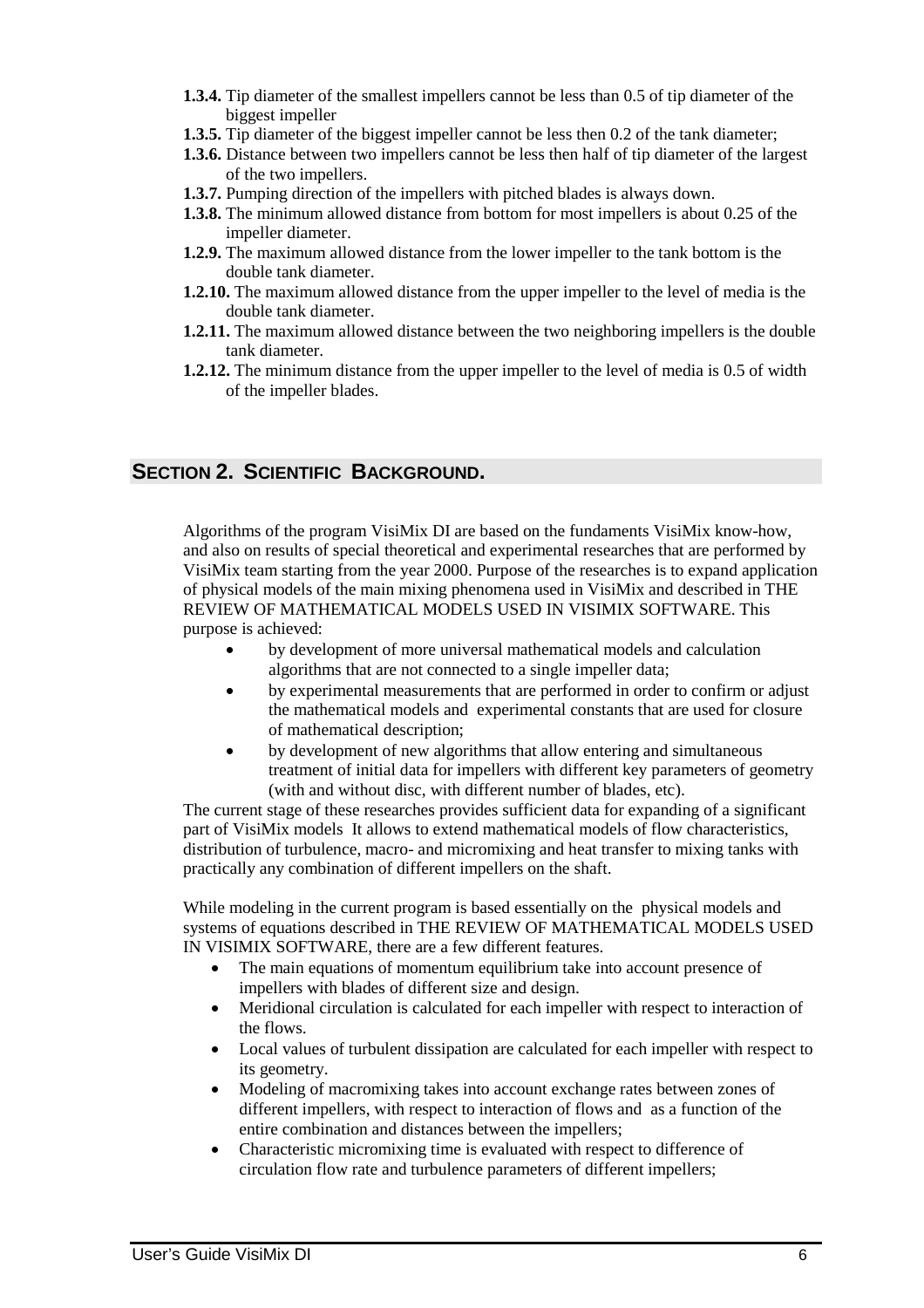• Simulation of temperature regimes takes into account different levels of turbulence created in zones of different impellers.

# **SECTION 3. HOW TO INSTALL VISIMIX DI.**

**Installation rules for the 'stand alone' and the network version of the program are different. Installation of each program has to be performed accordingly to the Installation instruction that is applied to the program CD.** 

# **SECTION 4. STARTING VISIMIX DI.**

After installing VisiMix DI, the main VisiMix menu appears on the screen (Figure 1). It has the following structure:

| <b>Project</b><br><b>Edit input</b><br><b>Calculate</b><br><b>Supplements</b><br>Last menu<br>Window<br><b>View</b><br>Help | Last input table |           |             |           |                  |        |      |      |
|-----------------------------------------------------------------------------------------------------------------------------|------------------|-----------|-------------|-----------|------------------|--------|------|------|
| Project                                                                                                                     | Edit input       | Calculate | Supplements | Last menu | Last input table | Window | View | Help |
|                                                                                                                             |                  | Ŧ         |             | हैं:<br>P | 圏                |        |      |      |

#### **Figure 1.**

## **4.1. Project**

VisiMix performs mathematical modeling of processes in relation to a project - a single set of initial data, which includes the types and main dimensions of equipment as well as the physical properties of the media and regime parameters. The project is identified by its name. All output windows corresponding to the same project are displayed in frames of the same color.

To start VisiMix, select **Project**. When the **Project** submenu appears, you have two options: starting a new project or working with one of the projects you have previously stored in the system.

The program enables you to open several projects (up to four) which can be simultaneously displayed on the screen. However, you may modify initial data, create new output windows, or use any other functions only for the current project whose name appears in the text field at the bottom of the screen. To change the current project, use **Project list** option in **View** or the **Project list** button in the upper bar. The names of four projects with which you last worked, and their locations are displayed at the bottom of the **Project** menu, between **Print** and **Exit** options.

If windows related to several projects are displayed on the screen, you can also change the current project by double-clicking on the colored frame of the window related to the project you now want to become the current one.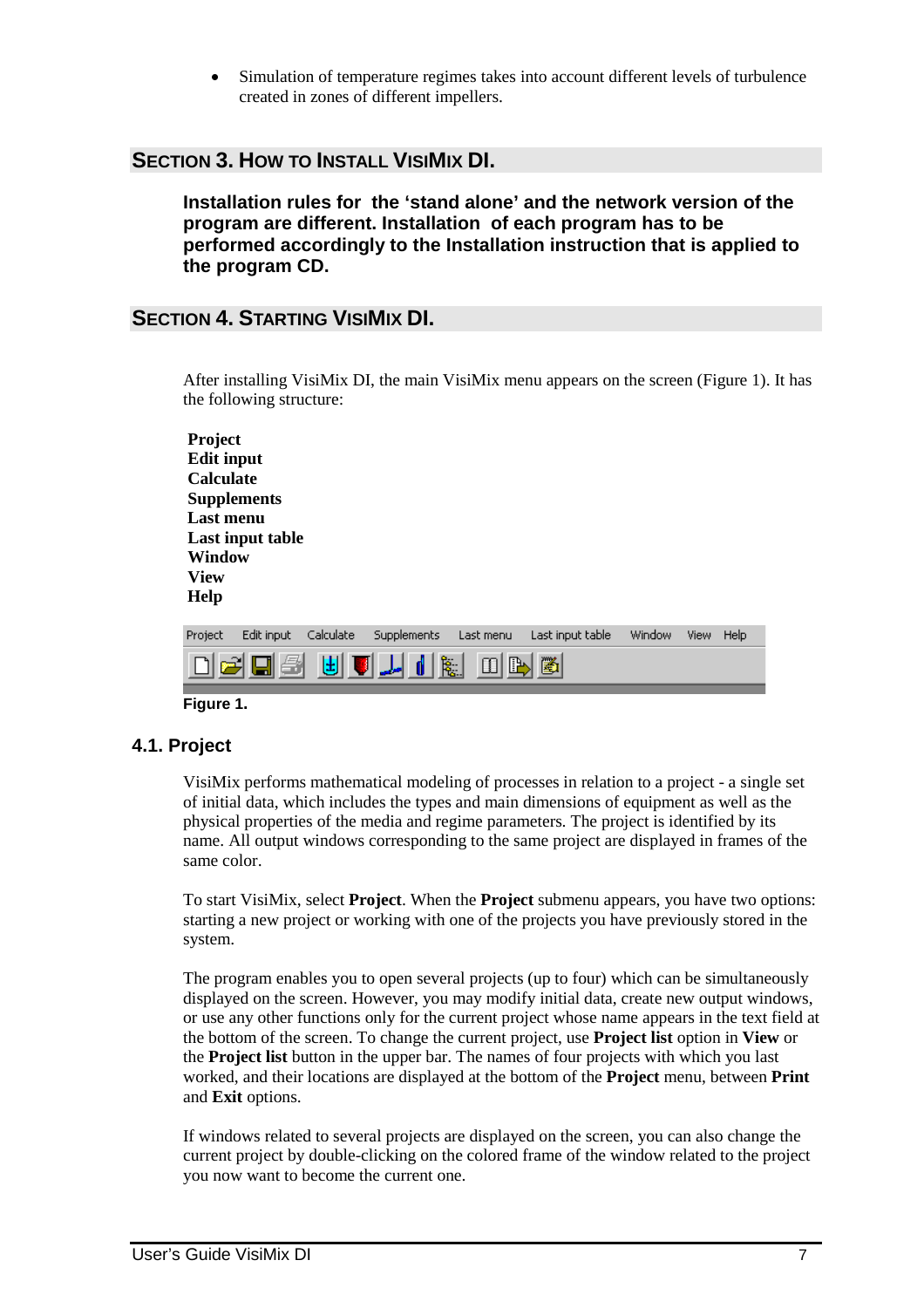# **4.2. Edit input**

This option gives you access to all input tables related to the Current Project. Use it to selectively modify the initial data, for instance, Volume of media, Average density or any other parameter by choosing the appropriate submenu item.

Last input table Project | Edit input Calculate Supplements Last menu Window View Help Tank 日后 m 隐 圈 Mixing device Baffles Shaft Properties & regime Average properties of media Heat transfer Heating vaporous agent Heating/cooling liquid agent Heat transfer properties of the media Chemical reaction data & regime Continuous flow Semibatch **Barch** Fixed temperature regime

The **Edit input** option has the following structure (Figure 2) briefly described below.

#### **Figure 2.**

#### **Tank:**

**Tank geometry** - Main inside dimensions of the tank and volume of media **Tank shell** - Tank shell characteristics for heat transfer calculations

#### **Jacket**

 **General characteristics -** Main data on various types of jackets, including number of jacket sections, their height, position and connection between the jackets

 **Specific characteristics -** Specific data for each jacket type, i.e. width of conventional jacket and parameters of heat transfer enhancing devices, diameter or half-pipe coil, parameters of embossed/dimpled jackets.

**Mixing device** Design and rotation velocity of mixing device, and type, dimensions and position of each impeller.

**Baffles** Type, number, position and dimensions of baffles.

#### **Properties & Regime:**

**Average properties of media -** Average density and viscosity, or rheological parameters for non-Newtonian media, used for hydrodynamic calculations.

#### **Heat transfer:**

 **Heating vaporous agent -** Heating steam pressure or data for another condensing heating agent.  **Heating/cooling liquid agent** - Liquid heat transfer agent, its flow rate and initial temperature.  **Heat transfer properties of the media** - Physical properties of the media required for heat transfer calculations.

 **Chemical reaction data & regime** - Kinetic constants for non-isothermal reaction, heat effect, process temperature range.

 **Continuous flow** - Data used for simulation of temperature regime of continuous flow tanks and reactors only - flow rate of media, temperature and concentration of reactants in the inlet flow, etc.  **Semibatch** - Data used for simulation of temperature regime of Semibatch tanks and reactors only initial temperature and concentration of reactants, feeding duration, etc.

 **Batch** -Data used for simulation of temperature regime of Batch tanks and reactors only - initial temperature and concentration of reactants, etc.

 **Fixed temperature regime** - Media temperature.

#### **4.3. Calculate**

Use this option to perform the calculations. The **Calculate** submenu provides access to modeling in relation to all mixing problems and output parameters.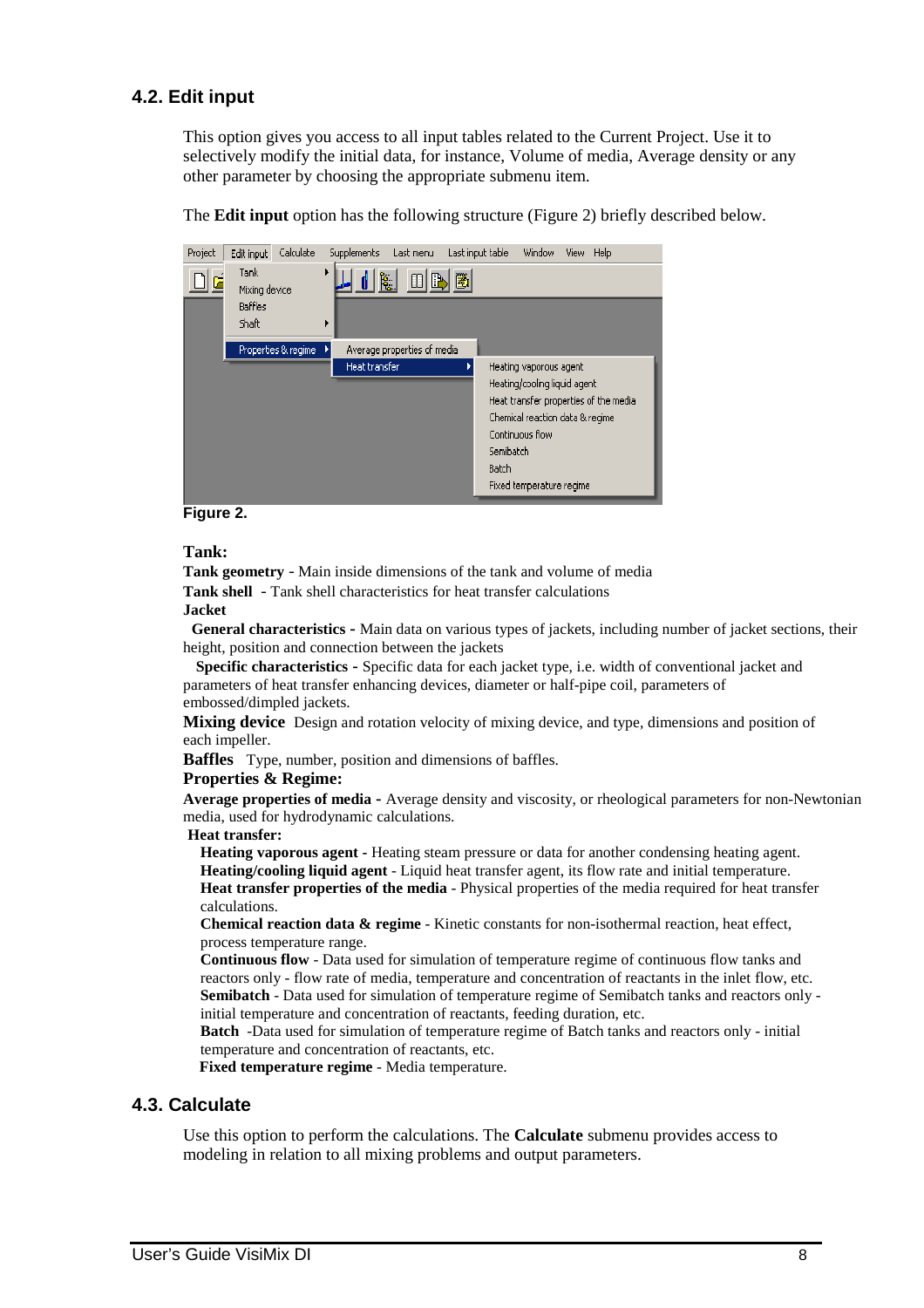# **4.4. Supplement**

This option is used for modeling of tanks with Scraper (sweeping-wall) agitators.

# **4.5. Last Menu**

This convenient option enables you to directly invoke the **Calculate** submenu with which you last worked.

## **Example:**

You have clicked on **Mixing power** in the **Hydrodynamics** submenu and obtained a corresponding output. In order to obtain another output parameter, for instance, **Vortex depth,** you do not need to return to the **Calculate** menu. Simply click on **Last menu - Vortex depth** to obtain your output**.**

# **4.6. Last Input Table**

This is another shortcut, which enables you to directly invoke the input table with which you last worked. For example, if you want to compare heat transfer rates and select the best vaporous heat transfer agent, you can change the input after each calculation by selecting **Last input table** only, without going through the long procedure of addressing **Edit input-Properties & Regime - Heat Transfer**. This option is activated after you have first accessed an input table through the **Edit input** option or the quick access buttons in the upper screen bar.

# **4.7. Window**

This option functions the same way it does in Microsoft Windows.

## **4.8. View**

This option contains the following functions:

**Initial data explorer Project list Drawing of apparatus** 

## **4.8.1. Initial data explorer**

This option (Figure 3) shows a list of initial data for the current project, including equipment data (tank, impeller, shaft and baffle), and properties & regime parameters (see the description of the **Edit input** option above). This option is also accessible from a quick access button in the upper screen bar. To modify any of the initial data using the initial data explorer, select the required item, and press the **Edit** button at the bottom of the screen. The appropriate input screen will be invoked.

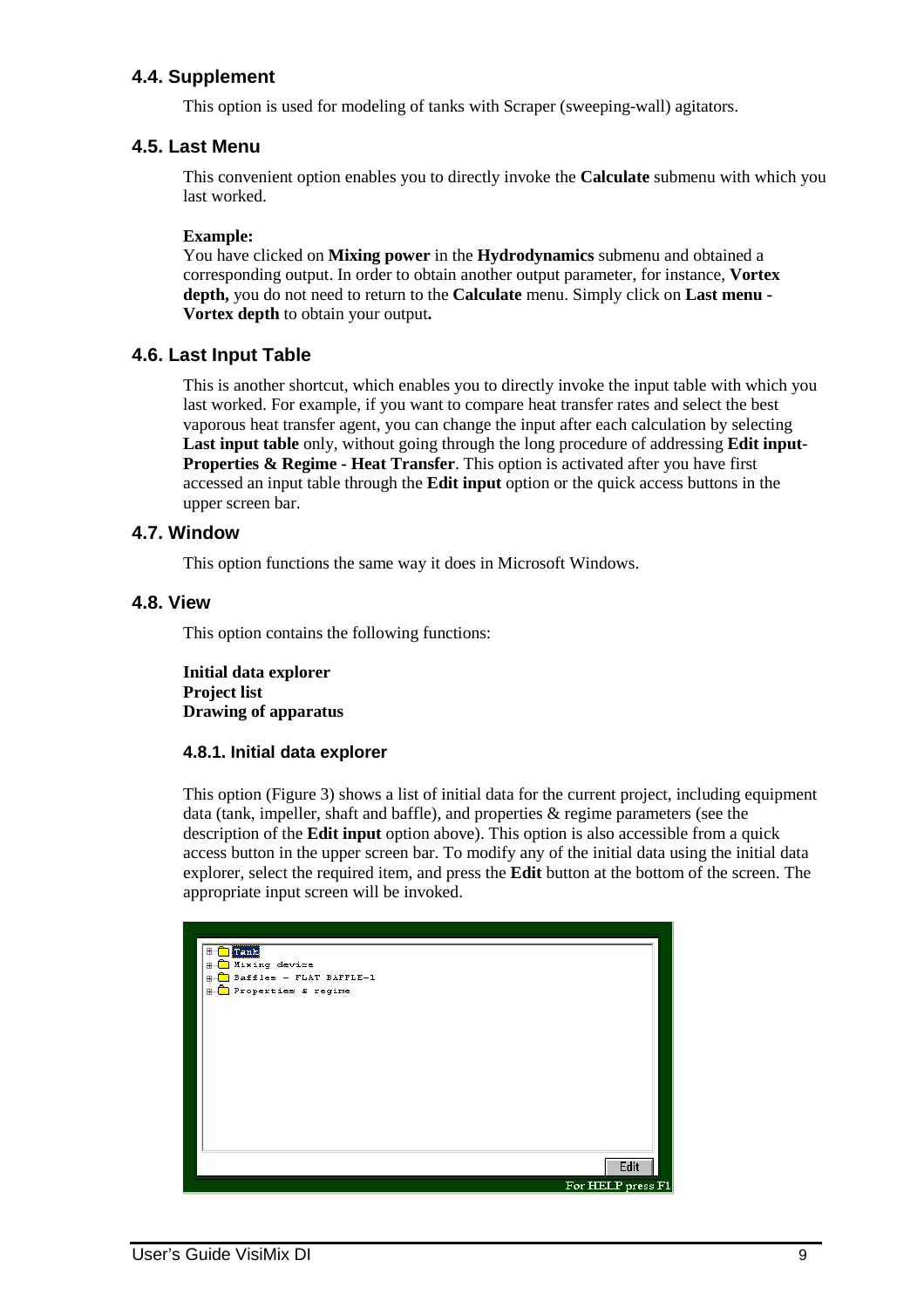# **Figure 3.**

# **4.8.2. Project list**

This option invokes the Project list dialogue, which contains a list of opened projects. In this dialogue, you can choose or change the current project. The name of the current project appears in the text field at the bottom of the screen**.** This option is also accessible from a quick access button in the upper screen bar.

# **4.8.3. Drawing of apparatus**

This option shows the diagram of the mixing unit for the current project, with main dimensions. This diagram automatically appears on the screen after all basic initial data for a new project has been entered, or when an existing project is opened. It is also accessible from a quick access button in the upper screen bar.

# **4.9. Help**

This option functions the same way it does in Microsoft Windows. Press **F1** to invoke the **Help** section corresponding to the active window.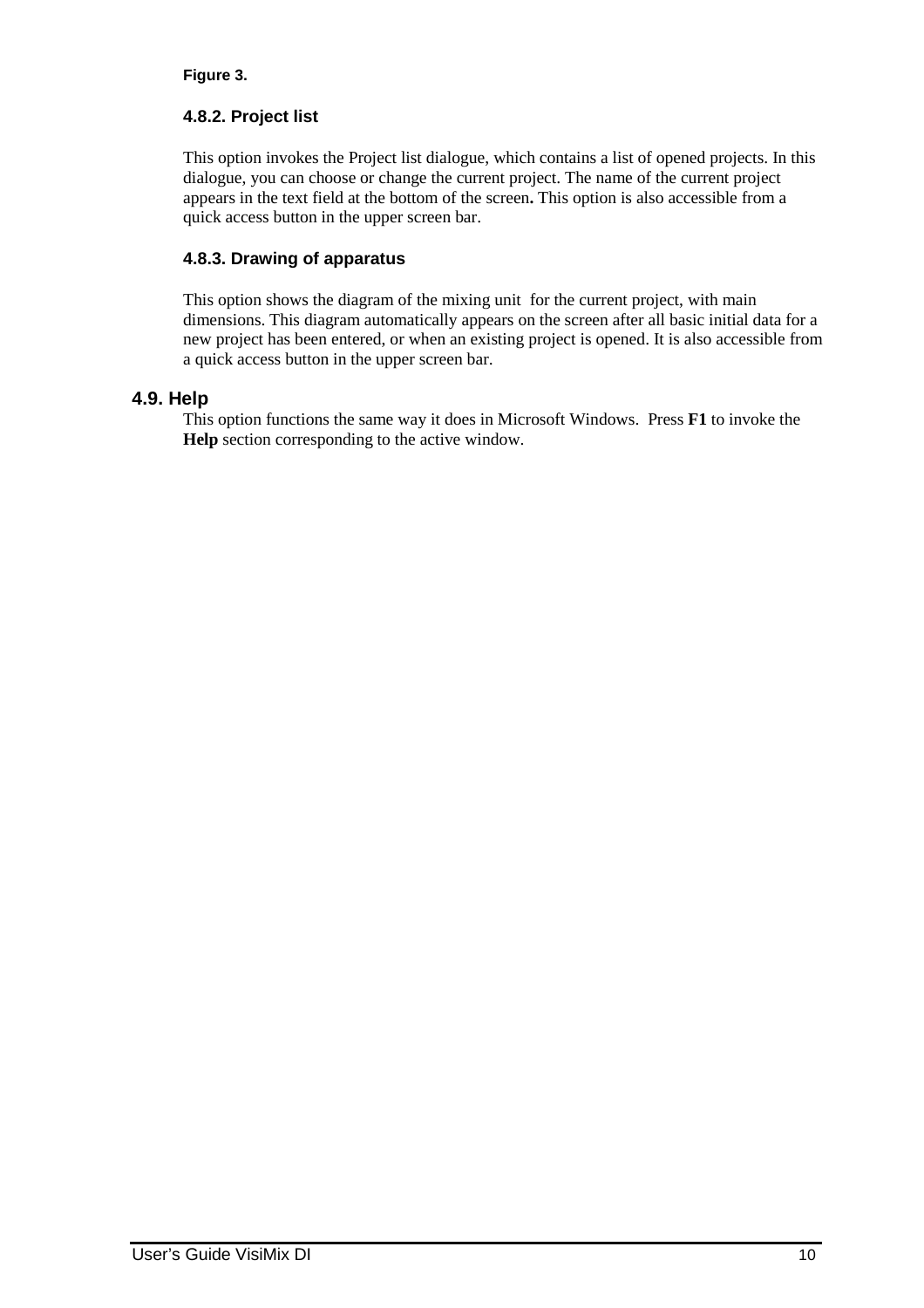# **SECTION 5. STARTING A NEW PROJECT OR OPENING AN EXISTING ONE**

Select **Project**. The following submenu appears: **New Open Close Clone Project comments Save Save as Report Print [Recent projects] Exit** 

#### **5.1. New**

To start a new project:

- 1) Select **New** from the **Project** menu.
- 2) When the new project dialogue appears (Figure 4), enter a project name in the name field, then click **Save**.

|            |                          |                                             |  | Project Edit input Calculate Supplements Last menu Last input table | W        |
|------------|--------------------------|---------------------------------------------|--|---------------------------------------------------------------------|----------|
|            | Enter a project name     |                                             |  | $\overline{?}$                                                      | $\times$ |
|            | Save in: C VisiMix 2K6 D |                                             |  | ਪ ⊕ © ∰ ⊡                                                           |          |
|            |                          |                                             |  |                                                                     |          |
|            |                          |                                             |  |                                                                     |          |
|            |                          |                                             |  |                                                                     |          |
|            |                          |                                             |  |                                                                     |          |
|            |                          |                                             |  |                                                                     |          |
| File name: | Guide1                   |                                             |  | Save                                                                |          |
|            |                          | Save as type: VisiMix Project Files (".vsd) |  | Cancel                                                              |          |

#### **Figure 4.**

This option is also accessible from a quick access button in the upper screen bar.

#### **5.2. Open**

To open an existing project:

1. Select **Open** from the **Project** menu. The **Open** dialogue appears (Figure 5).



#### **Figure 5.**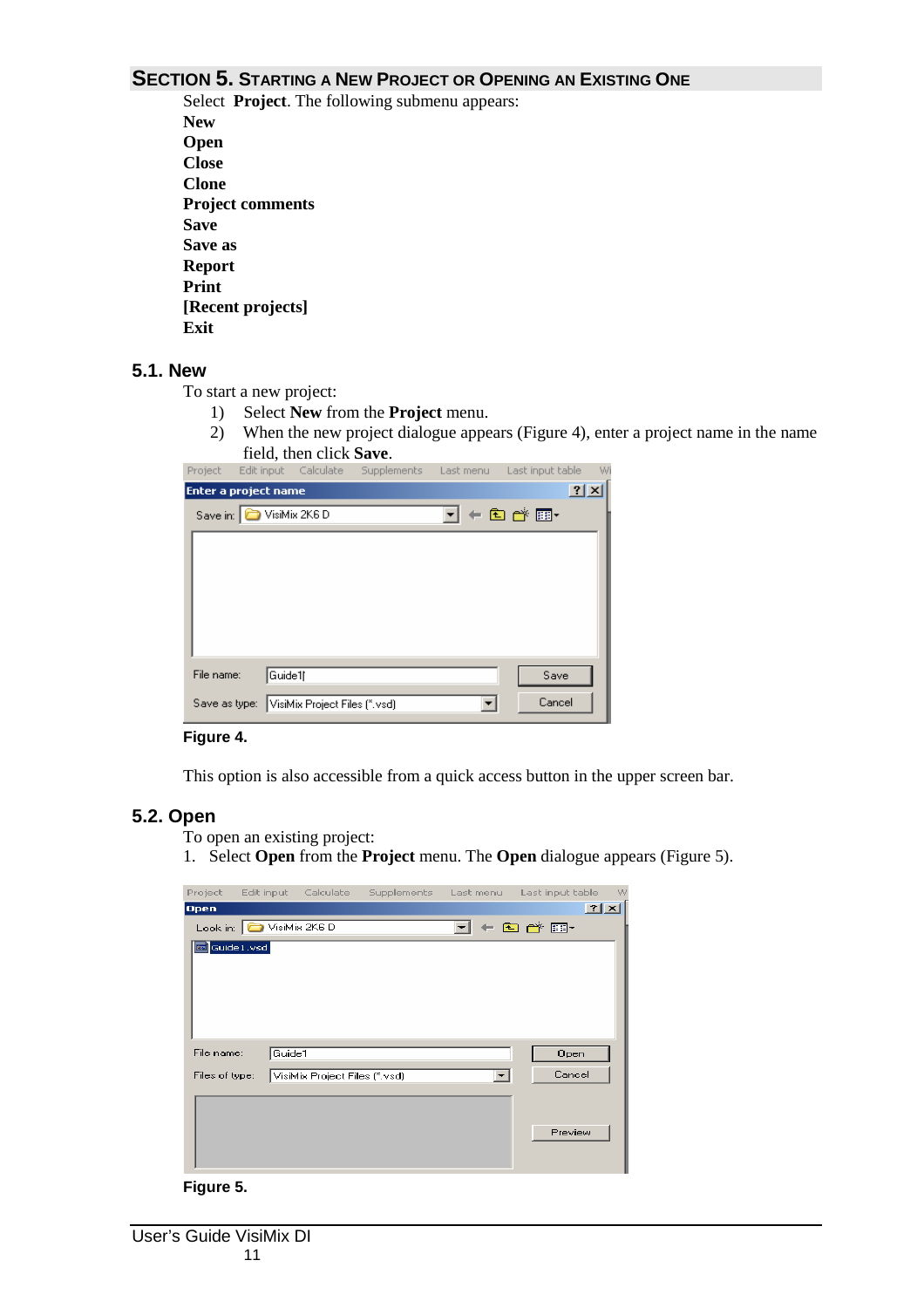The text box at the bottom of the screen displays basic information about the project you have selected (tank type, volume of the media), and your comments to the project if any have been made.

Press **Preview** button to display detailed information about the selected project (tank, impeller, baffle, and media properties), and the diagram of the mixing system (Figure 6). Press **Close** button at the bottom to exit the **Preview** dialogue.



#### **Figure 6.**

2. From the file browser screen select the desired project and click **Open**.

The program displays a diagram of the apparatus and its main dimensions. Use the **Edit input** option, **Initial data explorer** or the quick access buttons in the upper screen bar to check and modify initial data for your equipment (Tank, Baffles and Mixing device). For media properties and regime characteristics, use **Edit input** option or **Initial data explorer** (Properties & Regime).

The **Open** option is also accessible from a quick access button in the upper screen bar.

You can also open any of the four projects with which you last worked from a list of recent projects displayed at the bottom of the **Project** menu above the **Exit** option. The projects created and saved with the current program have extension **.vsd**. It is possible also to open and work with the projects with extension **.vsm** created and saved by VisiMix TURBULENT and current versions of programs and VisiMix LAMINAR.

*NOTE. Projects with extensions .vsd or .vsm can be opened from any directory.* 

# **5.3. Close**

Use this option to close and save the current project.

# **5.4. Clone**

Use this option to create up to four copies of you current project. It serves as a convenient tool for comparing different variants of the same basic project. This option is also accessible from a quick access button in the upper screen bar.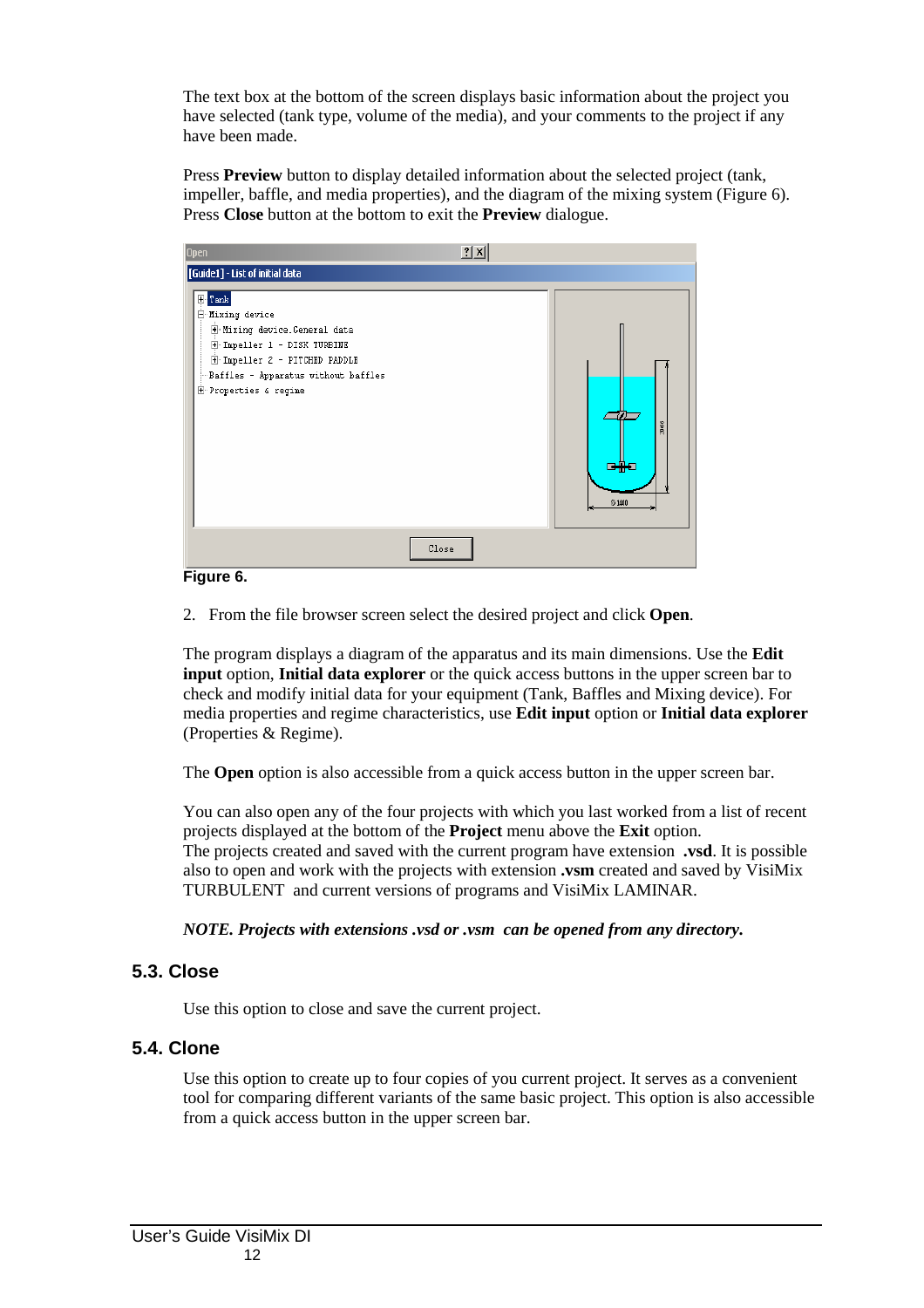# **5.5. Project comments**

Use this option to create or modify your comments to the project. This option is also accessible from a quick access button in the upper screen bar.

# **5.6. Save.**

Use this option to save all initial data for the current project. This option is also accessible from a quick access button in the upper screen bar.

The project is saved with the extension **.vsd**. It cannot be opened with other VisiMix programs, including the program VisiMix TURBULENT.

# **5.7. Save as**

Use this option to save the current project under a new name. The project is saved with the extension **.vsd**. It cannot be opened with other VisiMix programs, including the program VisiMix TURBULENT.

# **5.8. Report**

Use this option to accumulate the initial data and calculated results in a file of standard HTML format.

Selecting **Report** at any stage of working on a current project invokes a submenu, which is identical to the **Calculate** submenu (Figure 7).

| Project | Edit input                         | Calculate | <b>Supplements</b>                              | Last menu | Last input table                        | Window | View | Help |
|---------|------------------------------------|-----------|-------------------------------------------------|-----------|-----------------------------------------|--------|------|------|
| New     |                                    |           |                                                 |           | 圏                                       |        |      |      |
| Open    |                                    |           |                                                 |           |                                         |        |      |      |
| Close   |                                    |           |                                                 |           |                                         |        |      |      |
| Clone   |                                    |           |                                                 |           |                                         |        |      |      |
|         | Project comments                   |           |                                                 |           |                                         |        |      |      |
| Save    |                                    |           |                                                 |           |                                         |        |      |      |
| Save As |                                    |           |                                                 |           |                                         |        |      |      |
| Report  |                                    |           |                                                 |           | Hydrodynamics                           |        |      |      |
| Print   |                                    |           |                                                 |           | Turbulence                              |        |      |      |
|         | 1 E:\2006\Guide1.vsd               |           |                                                 |           | Single-phase liquid mixing              |        |      |      |
|         | 2 E:\2006\VisiMix 2K6 D\Guide1.vsd |           |                                                 |           | Heat Transfer - Continuous flow         |        |      |      |
|         | 3 F:\DEM3.vsd                      |           |                                                 |           | Heat Transfer - Batch process           |        |      |      |
|         |                                    |           | 4 C:\VisiMix 2K5\VisiMix 2K5 Turbulent\DEM3.vsd |           | Heat Transfer - Semibatch process       |        |      |      |
| Exit    |                                    |           |                                                 | Alt+F4    | Heat Transfer. Fixed temperature regime |        |      |      |

**Figure 7.** 

Choose the Menu option you are interested in, enter a name for the report and a directory for it to be saved (Figure 8.). VisiMix will create a report containing relevant initial data and the results of the calculations.

| <b>Save As</b> |                                     | $\vert$ ? $\vert$ |
|----------------|-------------------------------------|-------------------|
|                | J¢ad*⊞r<br>Save in: C VisiMix 2K6 D |                   |
|                |                                     |                   |
|                |                                     |                   |
|                |                                     |                   |
|                |                                     |                   |
|                |                                     |                   |
| File name:     | Rep_Guide1 <br>Save                 |                   |
| Save as type:  | Cancel<br>Report Files (".HTM)<br>▼ |                   |

**Figure 8.**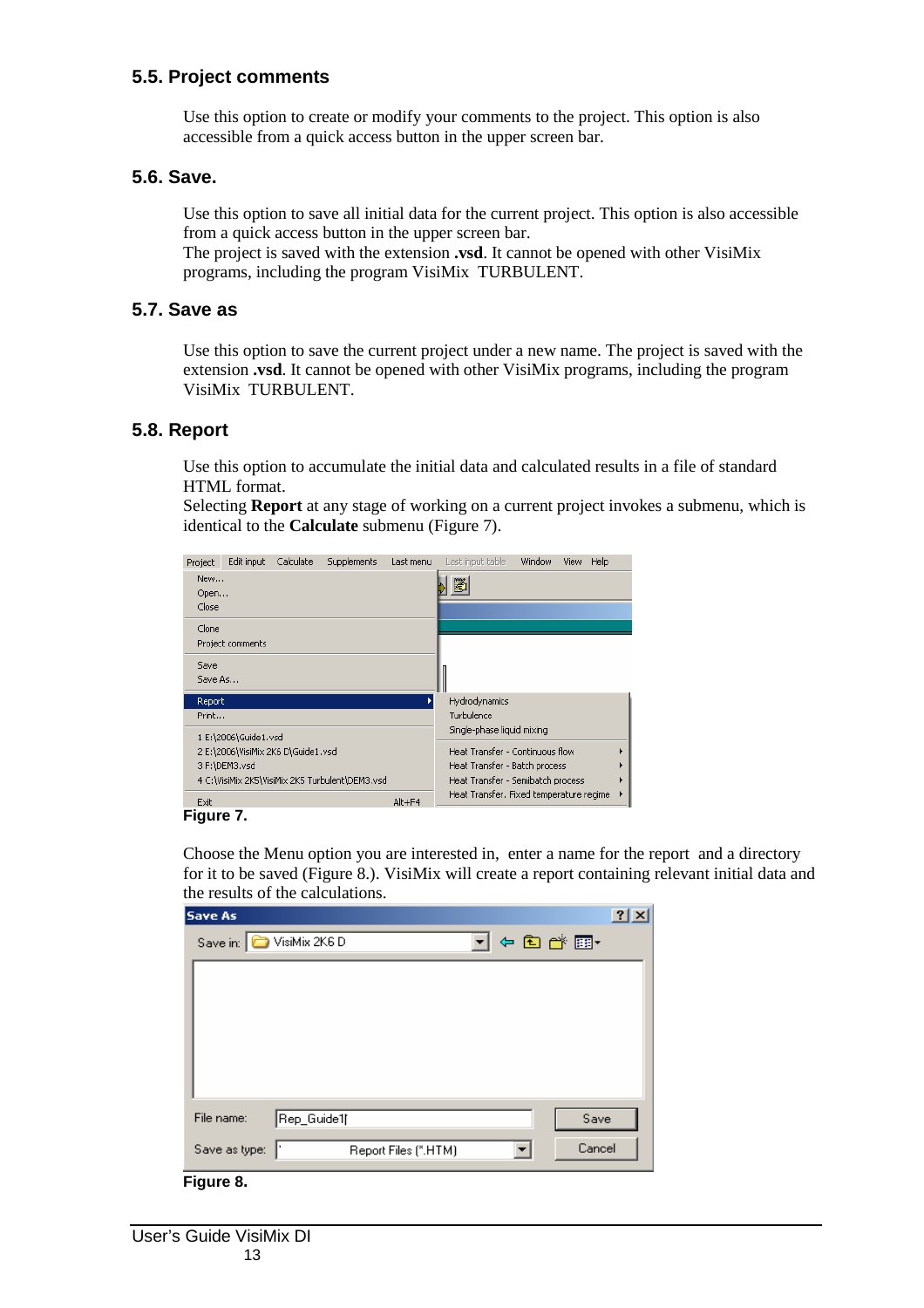On completing the report, VisiMix issues an appropriate message (Figure 9).



#### **Figure 9.**

You may create one or more reports for your project.

The report is formed as a file with a **.htm** extension, and you may open, edit and print this file from Microsoft Internet Explorer or Microsoft Word (Microsoft Office 97 or higher). The **Report** option presents all graphs, in addition to a graph form, in a standard tabular format. This enables you to plot and process your data in any way you wish using other programs, for example, EXCEL.

# **5.9. Print**

Use this option to print the content of the active output window - the output window, which has a blue caption. This option is also accessible through a quick access button in the right part of the screen.

The initial data (tank, mixing device, baffles, average properties of media) are printed directly from the corresponding input data tables.

Each print-out also includes the complete information on the project and directory names.

# **5.10. Exit**

Use this option to close opened projects and quit VisiMix.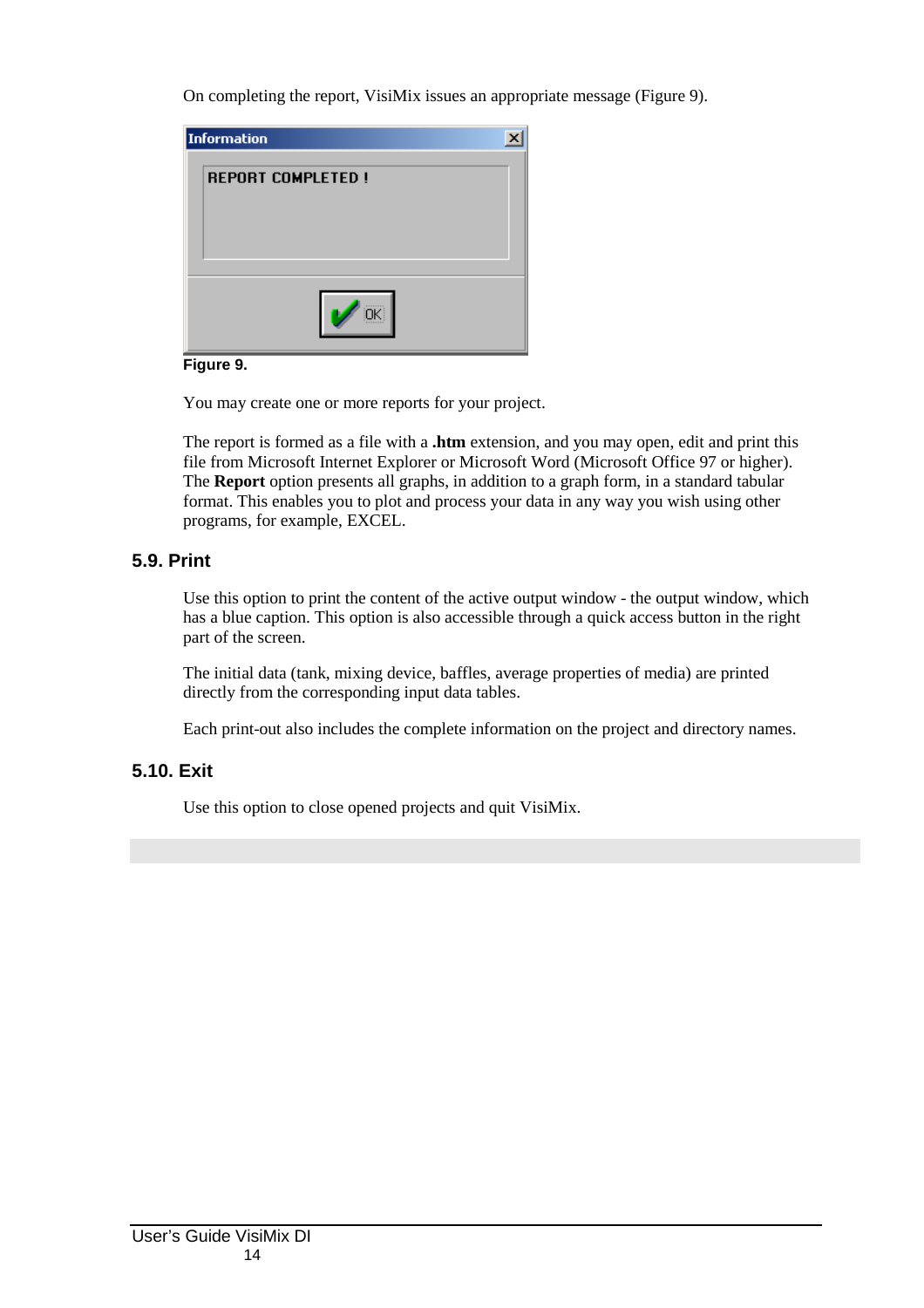# **SECTION 6. ENTERING INITIAL DATA .**

# **6.1. General information**

Entering of initial data for the program is identical to the operations performed with the programs VisiMix **TURBULENT and Laminar.** The only difference is connected with entering of data on **Mixing device.** 

After you enter the name of a new project and click OK, VisiMix requests basic initial data required for all calculations by invoking the appropriate input tables. Supplying this data allows the program to start the calculations. You can use the **Calculate** function before all initial data is entered, but VisiMix will ask you to supply all parameter values first. The data you have entered is stored in the system, and when addressing any further parameters of the output submenus, you will be asked to enter only data that is required for modeling the selected parameter and which has not been entered previously.

You may enter any input parameter in SI or US customary and commonly used units.

Use the **Edit input** option, **Initial data explorer**, or **Last input table** option to selectively modify your initial data.

VisiMix verifies the input. If your input contains inapplicable symbols, e.g. characters or punctuation marks instead of numbers, VisiMix issues a message indicating that one of the input values is incorrect. In this case you must click **OK** and correct the error. If your input is outside reasonable limits, contradicts previously entered data, or is beyond VisiMix calculation range, VisiMix modifies the input, offering the nearest acceptable value to the one entered, and issues an appropriate message when necessary. In this case you must check the data before exiting the input table.

# **6.2. Tank**

After you enter the name of a new project and click **OK,** the **Tank types** graphic selection of tanks appears. The tanks differ by **bottom type** (flat, conic or elliptical) and **type of a heat transfer device** (Conventional jacket, Half-pipe coil, Embossed / dimpled jacket, or No heat transfer device) (Figure 10).



#### **Figure 10.**

Choose a tank by clicking anywhere inside the selected drawing. The tank you have selected will appear in the **current choice** window on the right. Click **OK** to confirm your choice**.**

#### **NOTE:**

*If you do not plan to perform heat transfer calculations in the current project, do not select a jacketed tank, even if your tank has a heat transfer device. Select an equivalent*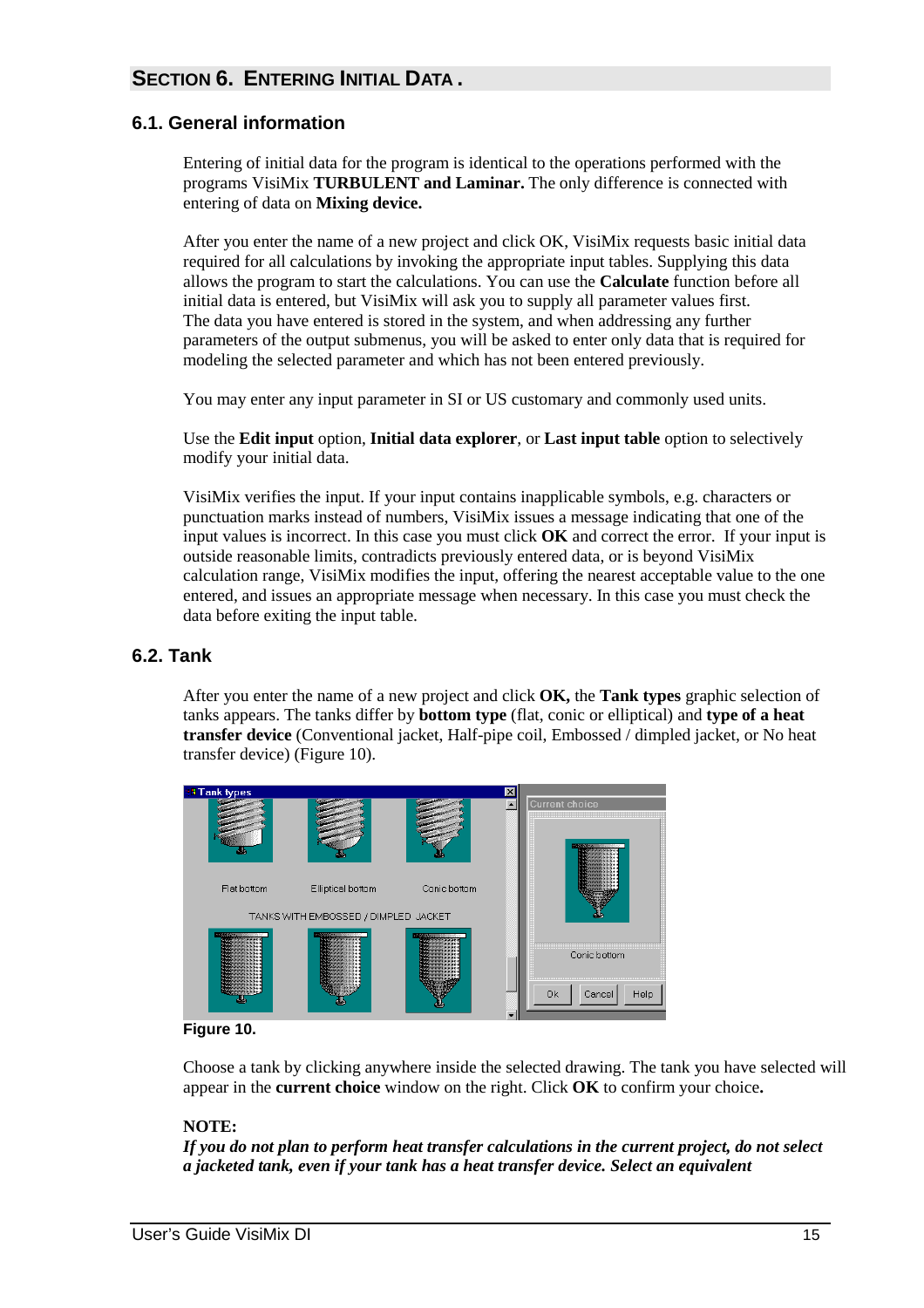## *unjacketed tank instead. If you select a tank with a heat transfer device, you will be asked to supply all its parameters.*

When the scheme of the selected tank appears (Figure 11), supply the requested values of tank parameters by completing the table of dimensions.

#### **NOTE:**

*The Total tank height is measured from the lowest point of the bottom to the upper edge of the tank, tank head not included.* 

#### **6.2.1. Tank with flat bottom**

Supply the internal dimensions of the selected flat-bottomed tank (Figure 14). Enter the **Inside diameter** and either the **Total tank height,** or **Total volume**, and the second parameter will be entered automatically. The same applies to the **Level of media** and **Volume of media.** After the table has been completed, click anywhere on the field of the window, and the diagram on the screen will change to reflect your input. Click **OK** to confirm your input, and use the **Choose new tank** button at the bottom of the screen to change the tank type. The TANK TYPES screen will then be displayed.

|                          | TANK WITH FLAT BOTTOM       |        |
|--------------------------|-----------------------------|--------|
| Inside diameter          | 3000<br>mm                  |        |
| <b>Total tank height</b> | 5000<br>mm                  |        |
| <b>Total volume</b>      | $3.534e + 04$               | SOOC   |
| Level of media           | 3500<br>mm                  |        |
| Volume of media          | $2.474e+04$<br>$\mathbf{r}$ | Ø 3000 |
|                          |                             |        |
| 0K<br>Cancel             | Choose new tank<br>Print    | Help   |

**Figure 11.** 

## **NOTE**:

*In modeling Heat transfer Semibatch process, the Volume of media is understood as an initial value.* 

## **6.2.2. Tank with elliptical bottom**

Supply the internal dimensions of the selected tank with an elliptical bottom. This option may also be used for calculating tanks with a spherical bottom, as the influence of the difference in geometry proves to be insignificant for the process modeling. Enter the **Inside diameter** and either the **Total tank height,** or **Total volume**, and the other parameter will be entered automatically. The same applies to the **Level of media** and **Volume of media.** After the table has been completed, click anywhere on the field of the window, and the diagram on the screen will change to reflect your input. Click OK to confirm your input, and use the **Choose New Tank** button at the bottom of the screen to change the tank type. The TANK TYPES screen will then be displayed.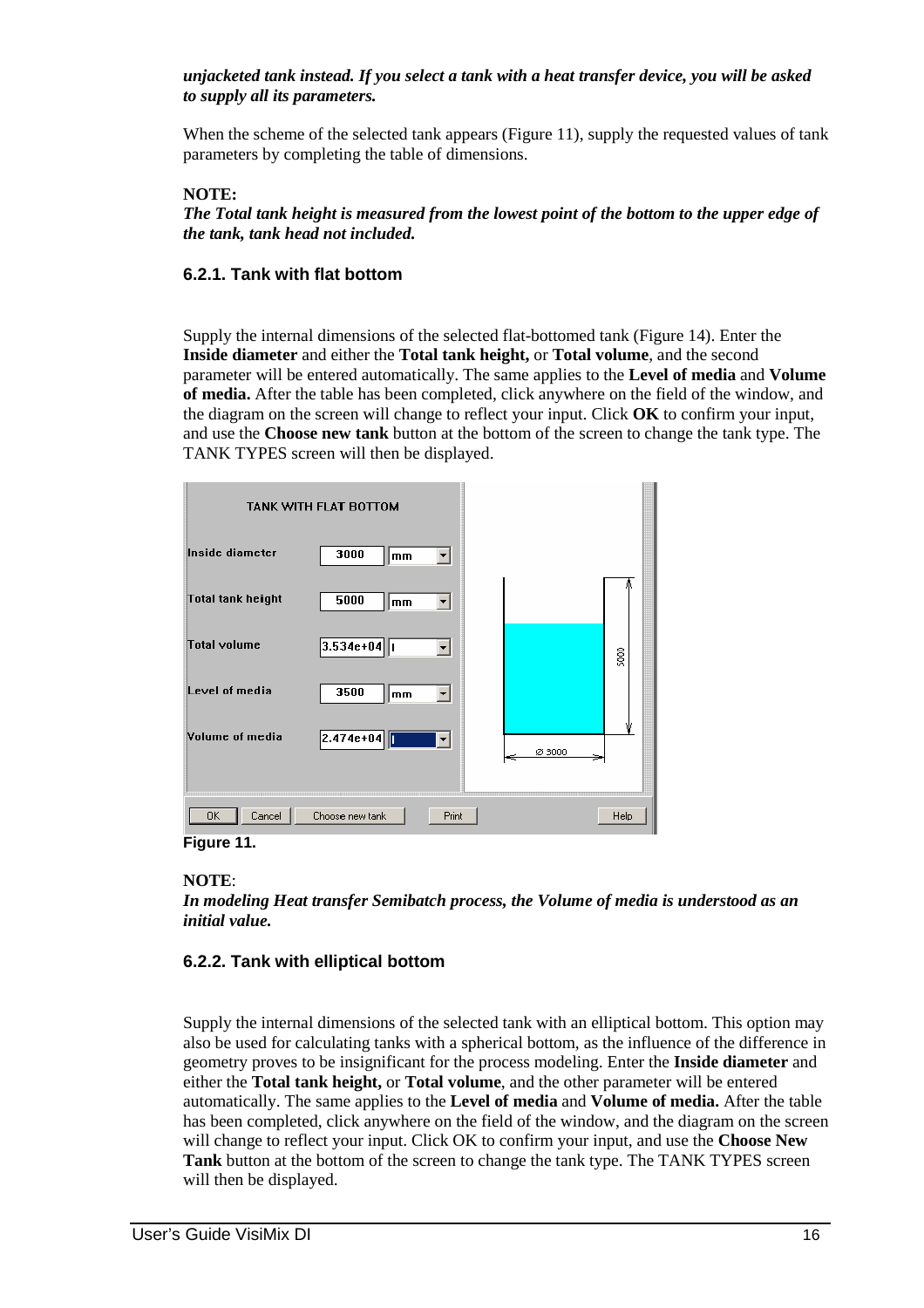#### **NOTE**:

*In modeling Heat transfer, Semibatch process, the Volume of media is understood as an initial value* 

#### **6.2.3. Tank with conical bottom**

Supply the internal dimensions of the selected tank with a conical bottom. The **Cone angle** is usually 45-60 degrees. The maximum **Height of cone** is controlled by VisiMix as a function of the **Inside diameter** and the **Cone angle.**

Enter the **Inside diameter**, cone dimensions, and either the **Height of Cylindrical Part,** or **Total volume**, and the other parameter will be entered automatically. The same applies to the **Level of media** and **Volume of media.** After the table has been completed, click anywhere on the field of the window, and the diagram on the screen will change to reflect your input. Click OK to confirm your input, and use the **Choose New Tank** button at the bottom of the screen to change the tank type. The TANK TYPES screen will then be displayed.

#### **NOTE**:

*In modeling Heat transfer Semibatch process, the Volume of media is understood as an initial value* 

#### **6.2.4. Tank shell characteristics**

If you have selected a tank with a heat transfer device (**HTD**) you will be asked to fill this table (Figure 12) for the current project.

| TANK SHELL CHARACTERISTICS                            |                                  |  |  |  |
|-------------------------------------------------------|----------------------------------|--|--|--|
| Material                                              | Steel glass lined                |  |  |  |
| Wall thickness                                        | 10<br>mm                         |  |  |  |
| Thermal resistance of<br>fouling                      | 0.0002<br>∥(m <sup>≥</sup> *K)/W |  |  |  |
| Tank mass (without drive)<br>If unknown, enter 0 *    | Ω<br>kg                          |  |  |  |
| Cancel<br>0K                                          | Print<br>Help                    |  |  |  |
| * In this case tank mass will be evaluated by VisiMix |                                  |  |  |  |



**Material.** Select the desired tank material. All the required data for the selected material will be supplied by the program.

**Wall thickness.** This parameter is required for calculating the wall thermal resistance. If you do not know the exact figure, enter an approximate estimate; for steel tanks it is usually 5-9 mm. You may not enter a wall thickness lower than 1.5 mm.

**Thermal resistance of fouling.** Fouling of the heat transfer area may occur both on the jacket and on the media side of the tank wall. Thermal resistance of fouling depends on the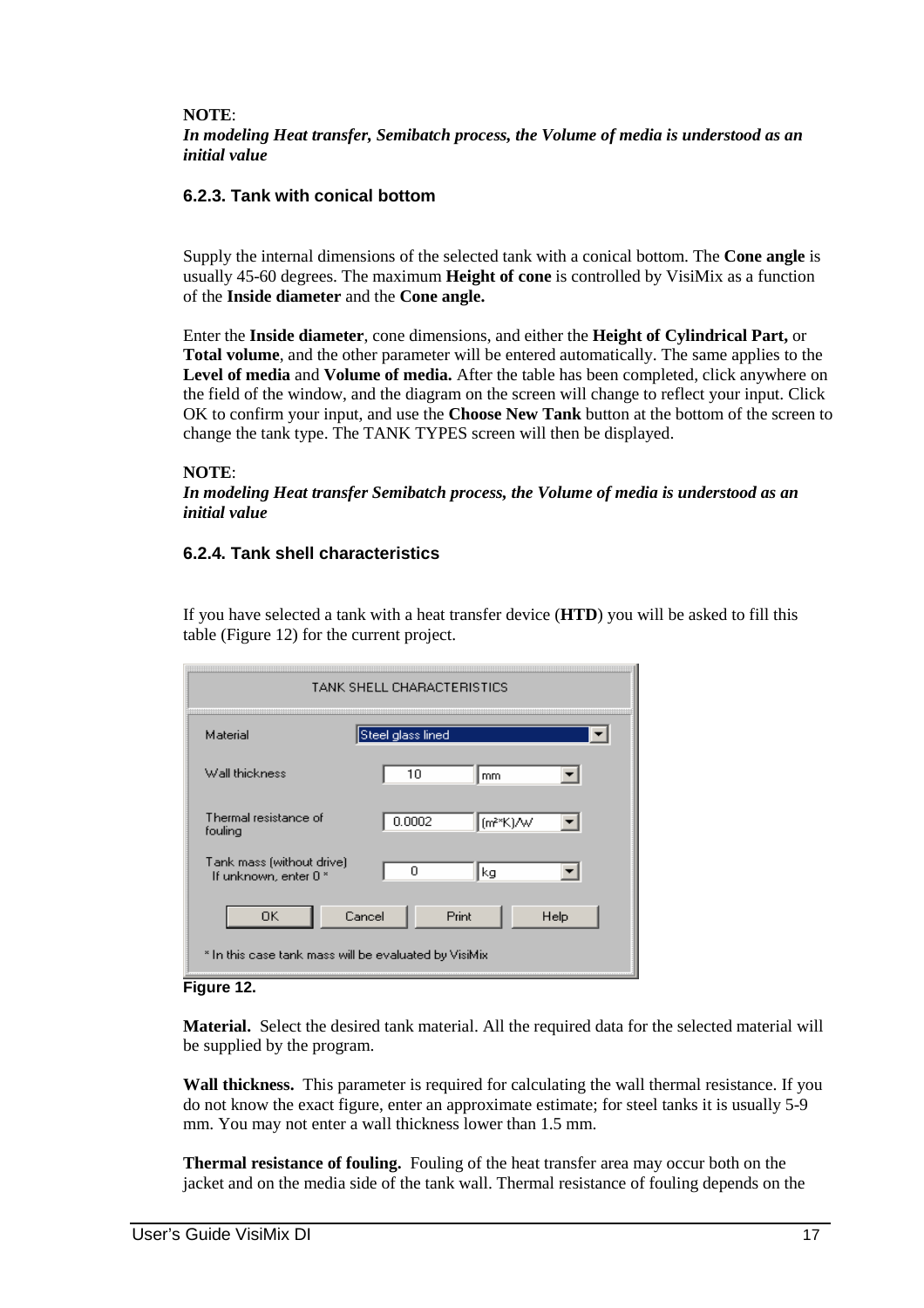kind of heat transfer agent (HTA) and the properties of the media, and is estimated according to available practical data. Some typical values for deposit layers not exceeding a thickness of 0.5 mm on the surface of stainless steel plates are given in the Table in APPENDIX 2. Enter the estimated value, or zero if there is no fouling. In the case of fouling on both sides of the wall, enter the sum of the estimated values of the corresponding thermal resistance values for each side.

**Tank mass.** Enter the **Tank mass** value, which is necessary for simulation of heating/cooling dynamics. The **Tank mass** must include the mass of the head, HTD, baffles, shaft and impeller, and should not include the mass of the impeller's drive. It is always preferable to enter the mass value, which has been calculated by the tank designer and appears in the tank technical drawings. If this value is not known, enter "0". In this case the program will calculate the tank mass based on the tank dimensions and material. However, this calculation does not take into account any additional parts of the tank device, and is therefore approximate.

# **6.2.5. Tank heat transfer general data**

You will be asked to fill in this table (Figure 13) if you have selected a tank with a heat transfer device (HTD) for the current project.

A diagram of a jacketed tank will appear, according to the selected Tank type and dimensions.

**Tank head type.** Enter tank head type (flat, elliptical), or "absent" for an open tank.

**Jacket covers bottom.** If you choose **YES,** the heat transfer area of the bottom will be assumed to equal 2/3 of its total area. In most cases, heat transfer area of the bottom part of the HTD constitutes only a small part of the entire heat transfer area.

**Number of jacket sections.** You may perform calculations for jackets consisting of one or two separate sections. If you choose "1", the program will assume your tank has lower jacket only. In this case, parameters relating to the upper jacket section will appear in inactive script.



**Figure 13.** 

**Distance from bottom.** For tanks with elliptical or conical bottom, enter the distance from the edge of the shell cylindrical part.

**Heat transfer area.** Enter the exact values of the HT area for each jacket section, if known. If not, enter zero, and the program will calculate the HT area according to your input.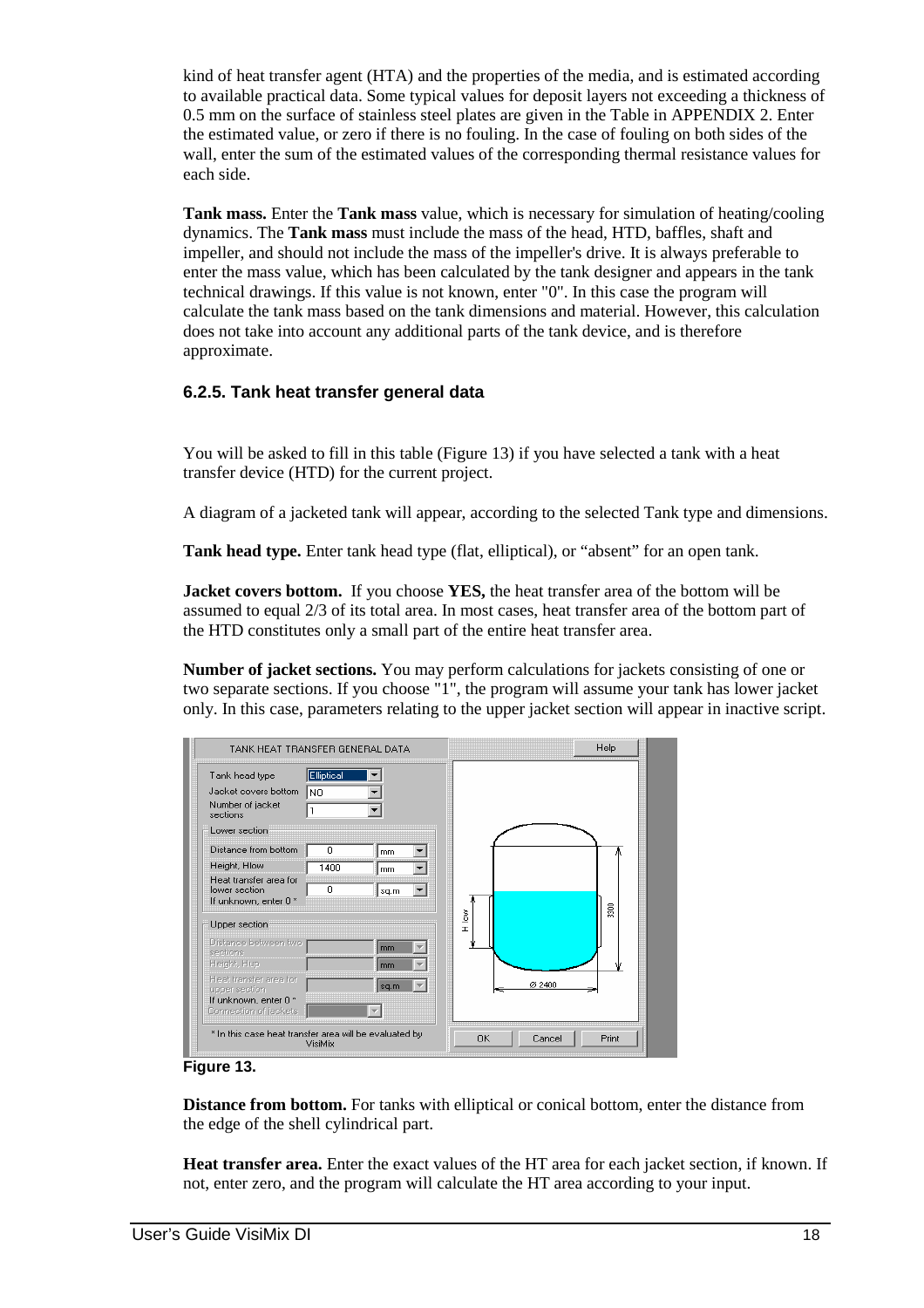**Connection of jackets**. For a **2-section jacket**, specify if the sections are connected **in series,** or **in parallel**. For liquid heat transfer agents (LA), VisiMix assumes that the inlet tube is located in the lower cross-section, and the outlet - in the upper cross-section of each jacket section. The jacket sections are assumed to be connected **in series,** if the **Lower section** outlet is connected to the **Upper section** inlet. For condensing vaporous heat transfer agents (VA), the inlet tube is supposed to be located in the upper cross-section, and the outlet - in the lower cross-section of each jacket section. The jacket sections are assumed to be connected **in series,** if the **Upper section** outlet is connected to the **Lower section** inlet.

# **6.2.6. Tank jacket - Heat Transfer data**

#### **Half-pipe coil jacket. Specific characteristics.**

You will be asked to fill in this table (Figure 14) after you have selected a tank with a Halfpipe coil HTD and completed the TANK HEAT TRANSFER GENERAL DATA input table. The entire table appears in active script if a 2-section jacket has been selected. For a singlesection jacket, only the **Lower section** boxes are active.

**Pipe diameter**. Enter the inside diameter of the Half-pipe coil jacket.

**Distance between coils.** Enter the distance between the axes of the adjacent half-pipe turns as shown in the diagram.

**Number of starts.** Enter the number of starts of the Half-pipe coil (1 or more, according to the tank design).

| Lower section<br>Pipe diameter,<br>lower section, d<br>Distance between<br>coils, I<br>Number of starts | mm.<br>$mm$ $\blacktriangledown$ |      |
|---------------------------------------------------------------------------------------------------------|----------------------------------|------|
| Upper section<br>Pipe diameter,<br>upper section, d<br>Distance between<br>coils, I                     | $mm \nightharpoonup$<br>mm       |      |
| Number of starts<br><b>OK</b><br>Cancel                                                                 | Print                            | Help |

#### **Figure 14.**

#### **NOTE**:

*If you have a 2-section jacket and attempt to exit the table without entering data for both jacket sections, VisiMix issues an appropriate message.* 

#### **Conventional jacket. Specific characteristics.**

You will be asked to fill in this table (Figure 15) after you have selected a tank with a conventional jacket and completed the TANK HEAT TRANSFER GENERAL DATA input table.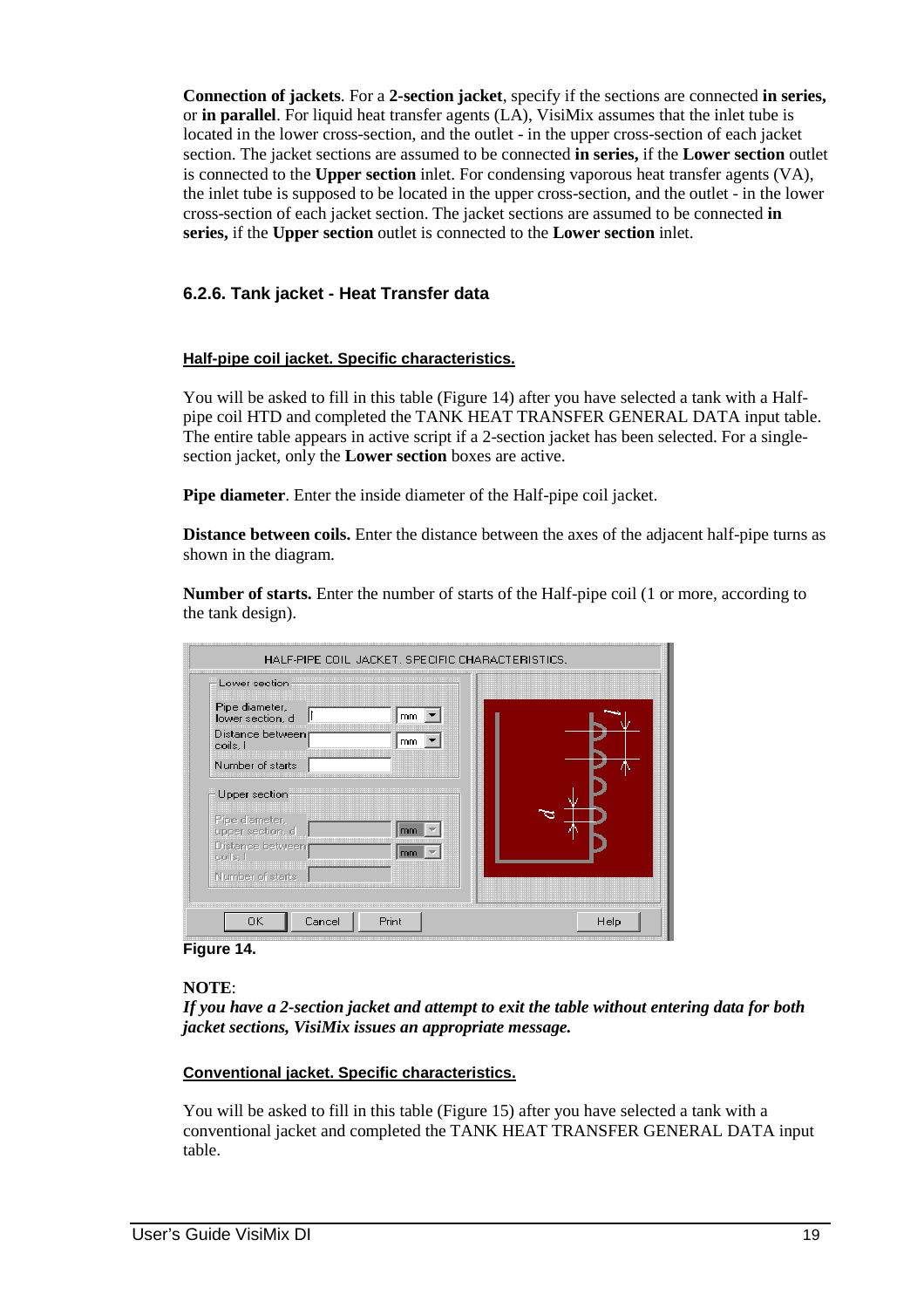The entire table appears in active script if a 2-section jacket has been selected. For a singlesection jacket, only the **Lower section** boxes are active.

|                            |                                           | Lower section     |    |             |   |
|----------------------------|-------------------------------------------|-------------------|----|-------------|---|
| Heat-transfer<br>enhancing | spiral baffle                             | Width, W          | 50 | mm          |   |
| device                     |                                           | Wall thickness, t | 8  | mm          |   |
|                            |                                           | Number of inlets  |    |             |   |
| Diameter of<br>nozzle      | $\mathsf{mm}$<br>$\overline{\phantom{a}}$ | Number of nozzles |    |             |   |
|                            |                                           | Upper section     |    |             |   |
|                            |                                           | Width, W          |    | mm          | w |
| Spiral channel<br>height   | 300<br>!mm ∣▼l                            | Wall thickness, t |    | $mm$ $\tau$ |   |
| Leakage, %                 | 100                                       | Number of inlets  |    |             |   |
|                            |                                           | Number of nozzles |    |             |   |

**Figure 15.** 

Width, W. Enter the width of the channel inside the jacket, i.e. half of the difference between the inside diameter of the jacket and the outside diameter of the tank.

**Wall thickness, t**. Enter the thickness of the jacket wall.

In addition to the jacket dimensions, the parameters of devices used for improving the jacket heat transfer, such as agitation nozzles and spiral baffles, are entered in this table.

**Heat-transfer enhancing device.** Select "agitation nozzles" or "spiral baffle" for an appropriate heat-transfer enhancing device. Select "absent" if your jacket has no heat-transfer enhancing device.

**Agitation nozzles** are mainly used in glass-lined equipment. Their main effect is to impose a spiral flow pattern tangential to the jacket wall by momentum exchange between the highvelocity tangential stream leaving the nozzle and the jacket fluid. This momentum exchange results in "swirl velocities" in the range of 0.3-1.2 m/s, which is high enough to cause turbulent flow [Donald H. Bollinger, Assessing Heat Transfer in Process Vessel Jackets, *Chemical Engineering*, September 20, 1982, pp. 95-100]. VisiMix takes into account both agitation nozzles, which create a spiral tangential flow, and additional inlets that may be located on the jacket surface.

#### **NOTE:**

#### *The flow rate through all inlets is assumed to have the same value.*

The following parameters are entered for the jackets with agitation nozzles:

**Diameter of nozzle**. Enter the throat diameter of the agitation nozzle.

**Number of inlets**. Enter the total number of inlets for the jacket, including agitation nozzles.

**Number of nozzles**. Enter the number of agitation nozzles in the jacket (2-3 agitation nozzles are recommended).

Agitation nozzles produce jacket heat-transfer coefficients two or three times higher than those in conventional jackets without nozzles, however, more pumping energy is required to overcome nozzle pressure drop.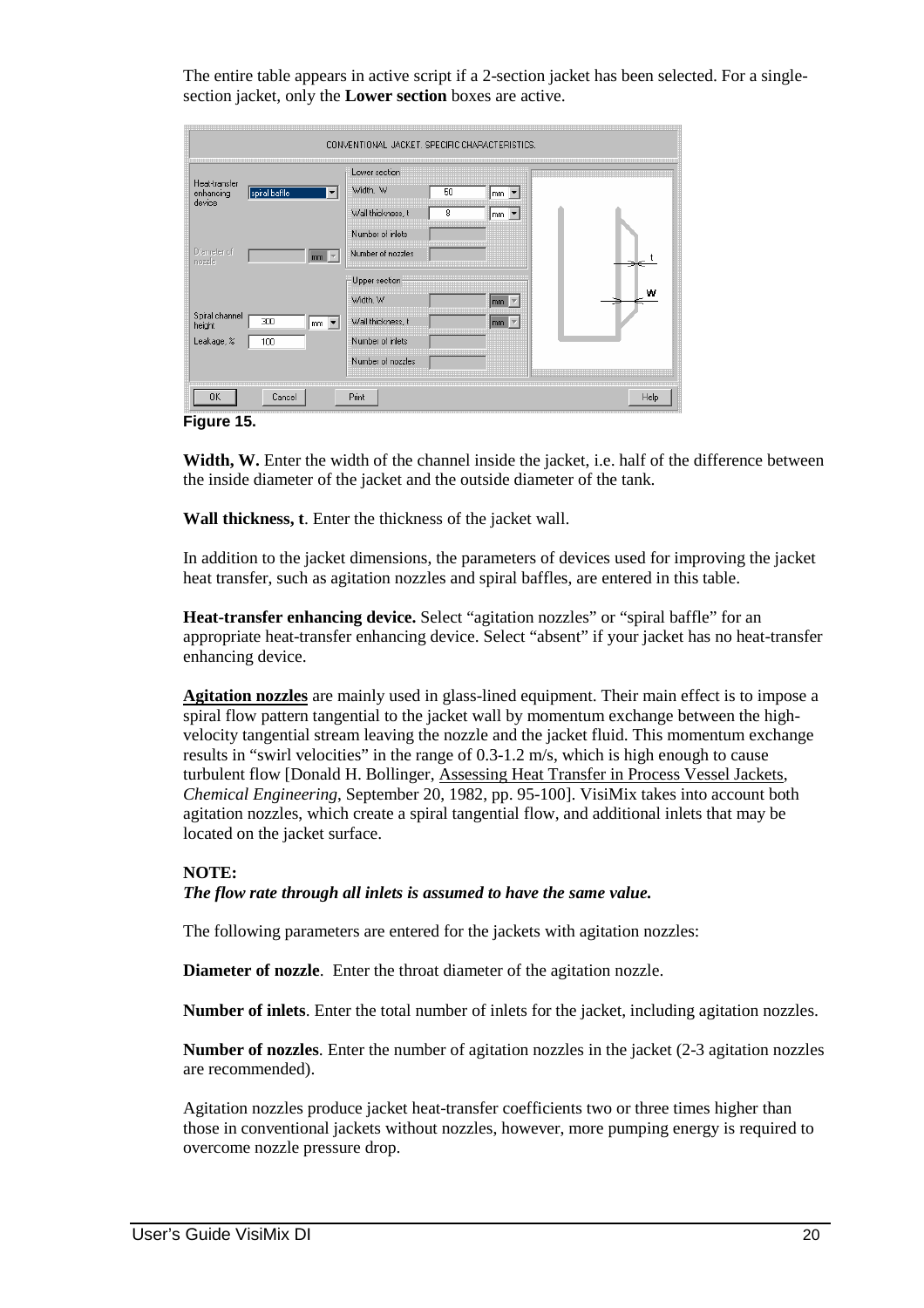A **spiral baffle** consists of a metal strip spirally wound around a vessel wall from jacket entrance to exit. This strip directs the flow in a spiral path to obtain fluid velocities, typically in the range of 0.3-1.2 m/s. The baffle is manufactured in such a way that a gap is often left between the baffle and the jacket wall. This gap is a second path for the fluid flow from the jacket inlet to outlet, perpendicular to the desired path along the baffle. The fluid that leaks, i. e. bypasses the spiral baffle through this gap, does not contribute directly to heat transfer at the vessel wall. In general, leakage flow amounts to one-third to one-half of the total flow circulated to a spirally baffled jacket.

Compared to agitation nozzles, spiral baffles require a higher flow rate of the heat transfer agent, but result in much less of the pressure drop, to ensure the same heat-transfer rates. Spirally baffled jackets, therefore, require only a part of the energy (typically, not more than about 40%) needed by jackets with agitation nozzles.

The following parameters are entered for the spiral baffle:

Spiral channel height, b. Enter the distance between the adjacent spiral turns for the spiral baffle (see the diagram below).

**Leakage, %**. Enter the estimated part of the heat transfer fluid that bypasses the spiral baffle through the gap between the baffle and the jacket wall.



**Conventional jacket with spiral baffling** 

#### **Embossed and dimpled jackets. Specific characteristics.**

You will be asked to fill this table (Figure 16) after you have selected a tank with embossed or dimpled jacket and completed TANK HEAT TRANSFER GENERAL DATA input table. Embossed and dimpled jackets ensure better heat exchange and higher efficiency than conventional jackets. Tanks with **embossed** or **dimpled** jackets are manufactured using a special double-layer metal plate, which is preliminarily embossed or dimpled.

**Plate type.** Enter the jacket type – embossed or dimpled.

**Embossed**. This type of plate is made by (1) contact welding of two metal sheets of different thickness so that welded spots are formed at regular spacing from each other and (2) by hydraulic or pneumatic pressure, so that the thicker plate remains flat, and the thinner one is inflated. As a result, a channel of a variable cross-section is formed. The maximum height of the channel is in the range of 3-15 mm. Any material compatible with resistance welding may be used.

**Dimpled**: fabricated by welding a pre-deformed metal sheet to a flat plate, so as to obtain a channel of a variable cross-section between the plates, the maximum channel height usually varying from 3 to 15 mm, as for embossed plates.

A diagram corresponding to your choice appears on the screen. Enter the dimensions as shown in the diagram:

#### **Plate thickness, t.**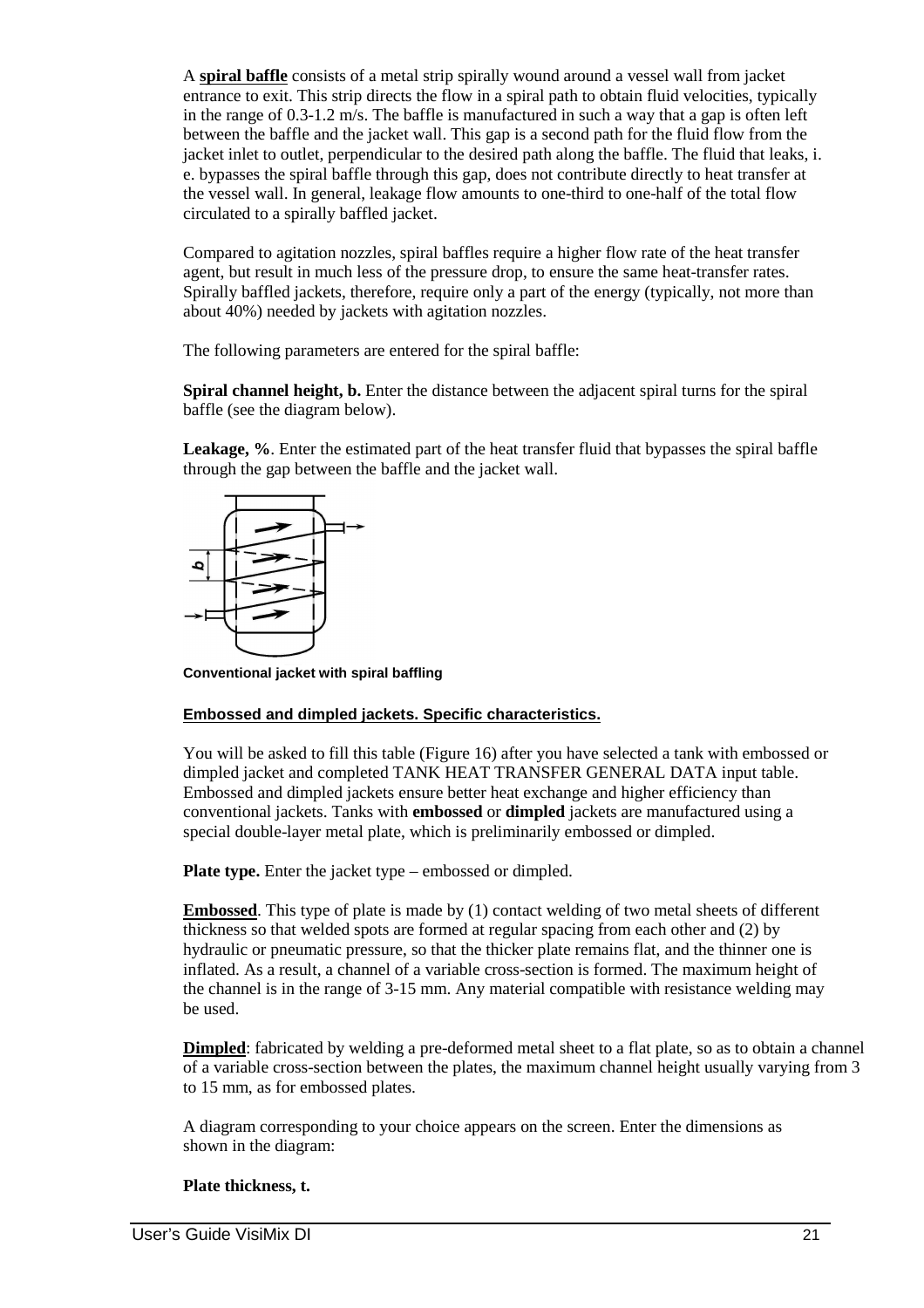#### **Pillow height, w. Spot diameter, d. Spot spacing, l**.

All geometrically possible values are allowed.

| Plate type                                   | embossed |    |   |
|----------------------------------------------|----------|----|---|
| Plate thickness, t                           | 8        | mm |   |
| Pillow height w                              | 10       | mm |   |
| Spot diameter, d                             | 13.33    | mm |   |
| Spot spacing, I                              | 40       | mm | ᆷ |
| Flow obstruction<br>factor, lower<br>section |          |    |   |
| Flow obstruction<br>factor, upper<br>section |          |    |   |

**Figure 16.** 

Embossed and dimpled jackets are sometimes equipped with spiral, horizontal, or vertical baffles for further intensification of the heat transfer. In this case, you are requested to enter an additional parameter, **Flow obstruction factor, FOF** which characterizes the decrease in the flow cross-section due to the heat-transfer enhancing device.

If your embossed/dimpled jacket has no heat-transfer enhancing device, enter "**1**" for the **Flow obstruction factor**.

**Flow obstruction factor, FOF**. Enter the ratio of the flow area in the baffled channel to the unbaffled flow area. This coefficient shows the narrowing of the channel and, accordingly, the increase in the flow velocity.

For the spiral baffling of the jacket shown in the diagram below,  $FOF = H/b$ .



**Embossed/dimpled jacket with spiral baffling** 

For the <u>horizontal baffling</u> shown in the diagram below,  $\mathbf{FOF} = 2\mathbf{H/b}$ .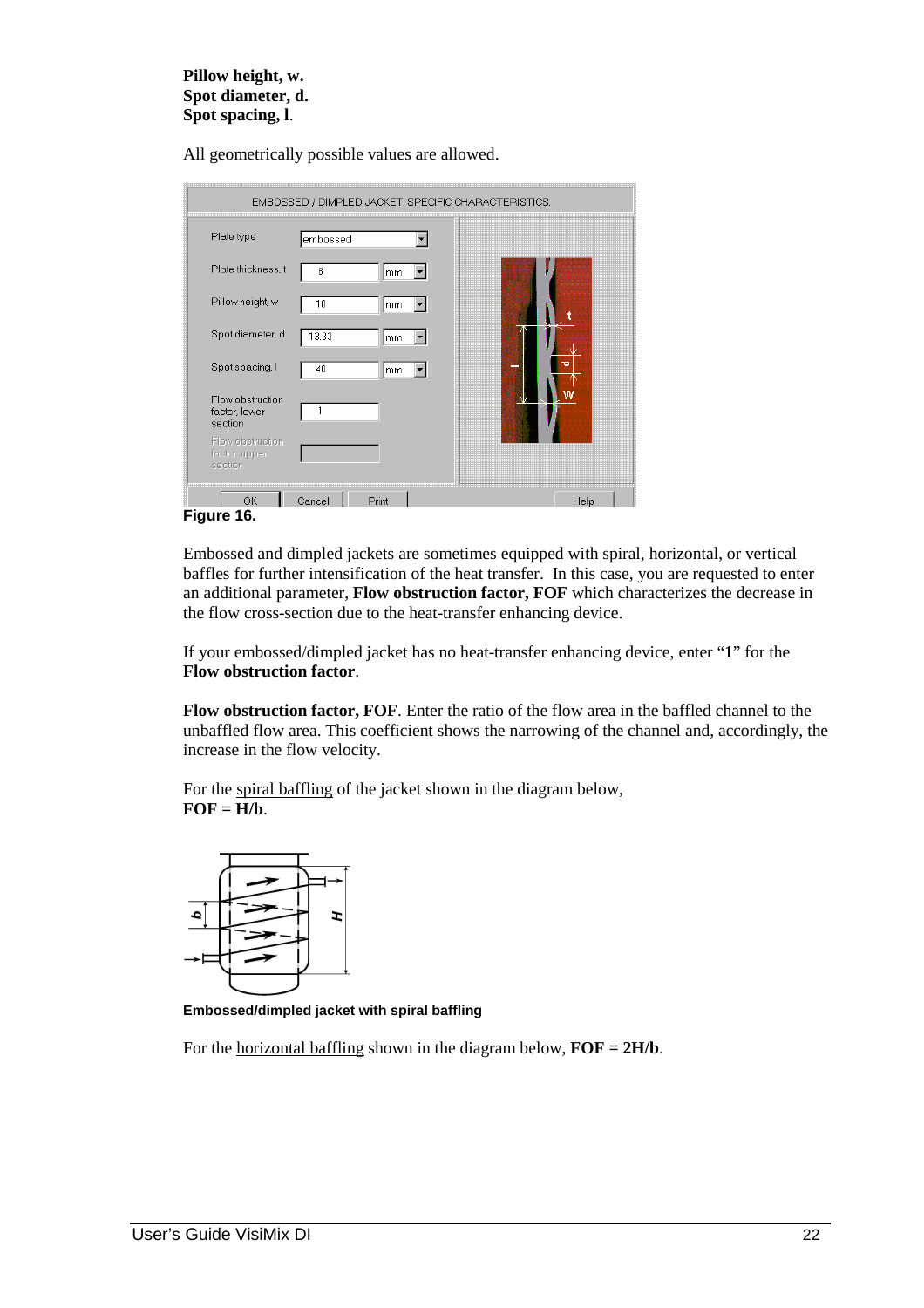

#### **Embossed/dimpled jacket with horizontal baffling**

For the vertical baffling shown in the diagram below,  $\overline{FOF} = 2L/b$ .



**Embossed/dimpled jacket with vertical baffling** 

In the case of series connection of the internal heat transfer devices, **FOF = n**, where **n** is number of plates constituting the heat-transfer device.

*In all other cases, the* **FOF** *value must be selected empirically, based on general engineering considerations.* 

## **6.3. Baffles**

The procedure for selecting the baffle type and entering baffle data is similar to the one used for tanks.



VisiMix selection of baffles is shown in Figure 17.

**Figure 17.** 

It includes **flat baffles** used in steel tanks, and **tubular baffles** used mainly in glass-lined equipment. A steel baffled tank has typically a set of 3-4 baffles, the baffle width being 1/10 - 1/12 of the tank diameter. Glass-lined tanks are usually equipped with 1 or 2 tubular or Beavertail baffles fixed to the tank head.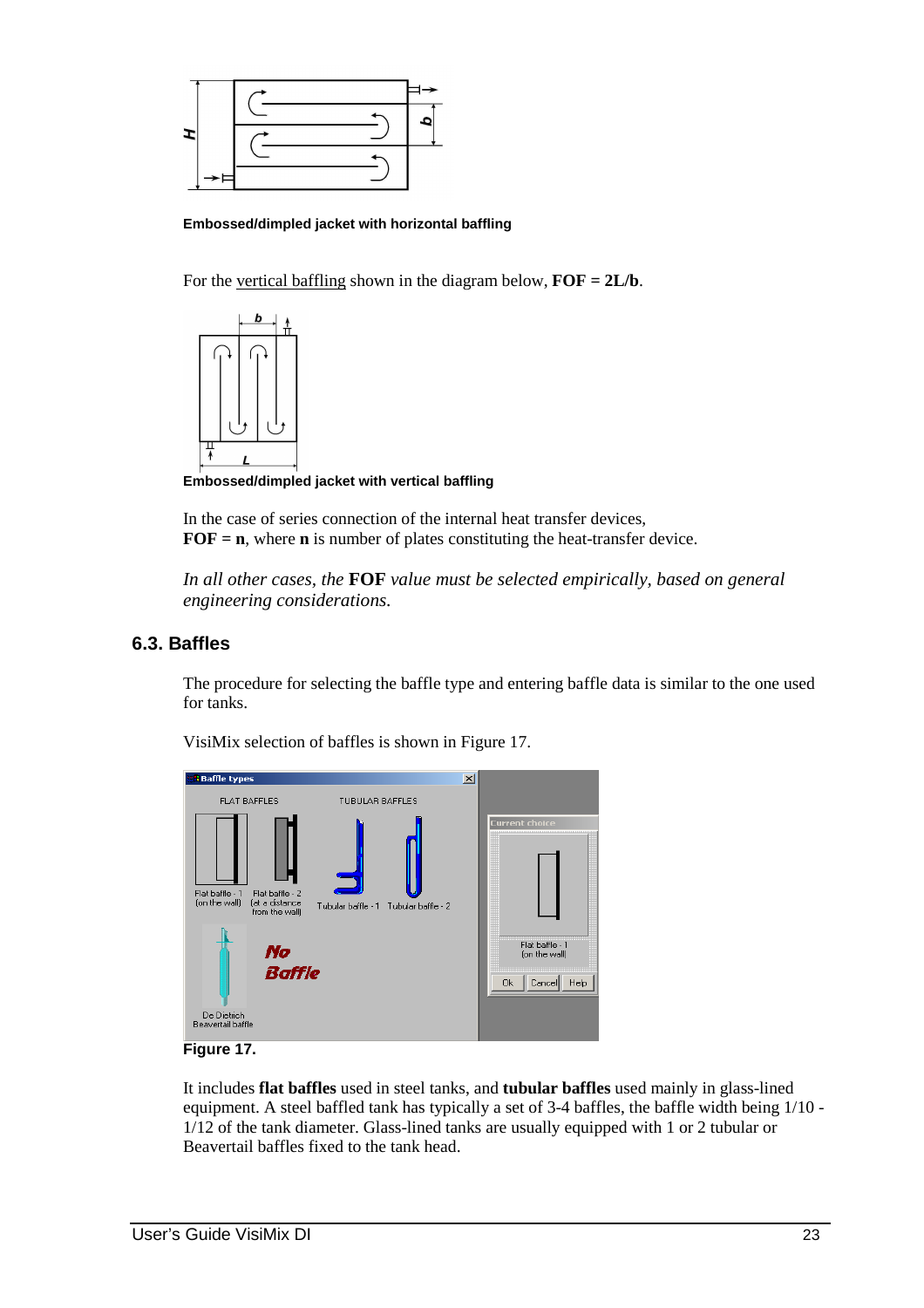When the scheme of the selected baffle appears (Figure 18), supply the requested baffle parameters.

|                      | <b>FLAT BAFFLE-1</b>       |        |
|----------------------|----------------------------|--------|
| <b>Number</b>        | 4                          |        |
| Width                | 300<br>mm                  |        |
| Length               | 3600<br>mm                 | $5000$ |
| Dist. from bottom    | 0<br>mm                    | @3000  |
| Angle to radius [fi] | 0<br>deg                   | fi     |
| OK.<br>Cancel        | Choose new baffle<br>Print | Help   |

**Figure 18.** 

If baffles of different configurations are installed in the tank, an equivalent baffle should be entered, such that the radial projection of the baffle immersed area equals the average value for all baffles. The number of baffles entered should be the same as the actual number of baffles in the tank. The **Distance from wall** for the equivalent baffle must be equal to the average distance between the wall and the vertical axes of the baffles, and the **Distance from bottom** must equal the average baffle clearance.

# **NOTE:**

*Inlet tubes, sensors and other fixed internal devices can be entered using Beavertail baffle of an appropriate size.* 

# **6.3.1. Flat baffles**

Flat baffle -1 type corresponds to a flat baffle on the wall, Flat baffle-2 corresponds to a flat baffle at a distance from the wall.

**Flat baffle-2** option can also be used for approximate calculations of other types of fixed internal devices, such as discharge tubes. In this case, a product of **Width** and **Length** of a baffle entered in the table should be equal to the radial cross-section of the fixed device. The value of **Distance from wall** must be selected so that the distance between the wall and the vertical axis of the fixed device equals the spacing between the wall and the vertical axis of the baffle.

## **NOTE**:

*For radially installed baffles (both flat and tubular), the Angle to radius is zero.* 

The distance between **Flat baffle-2** and the tank wall is usually about 1/3 - 1/4 of the baffle width.

# **6.3.2. Tubular baffles**

These baffles have a tubular or flattened tubular cross-section. They are used mainly in glasslined mixing tanks. The **Tube diameter** is usually about 1/7 - 1/11 of the tank radius.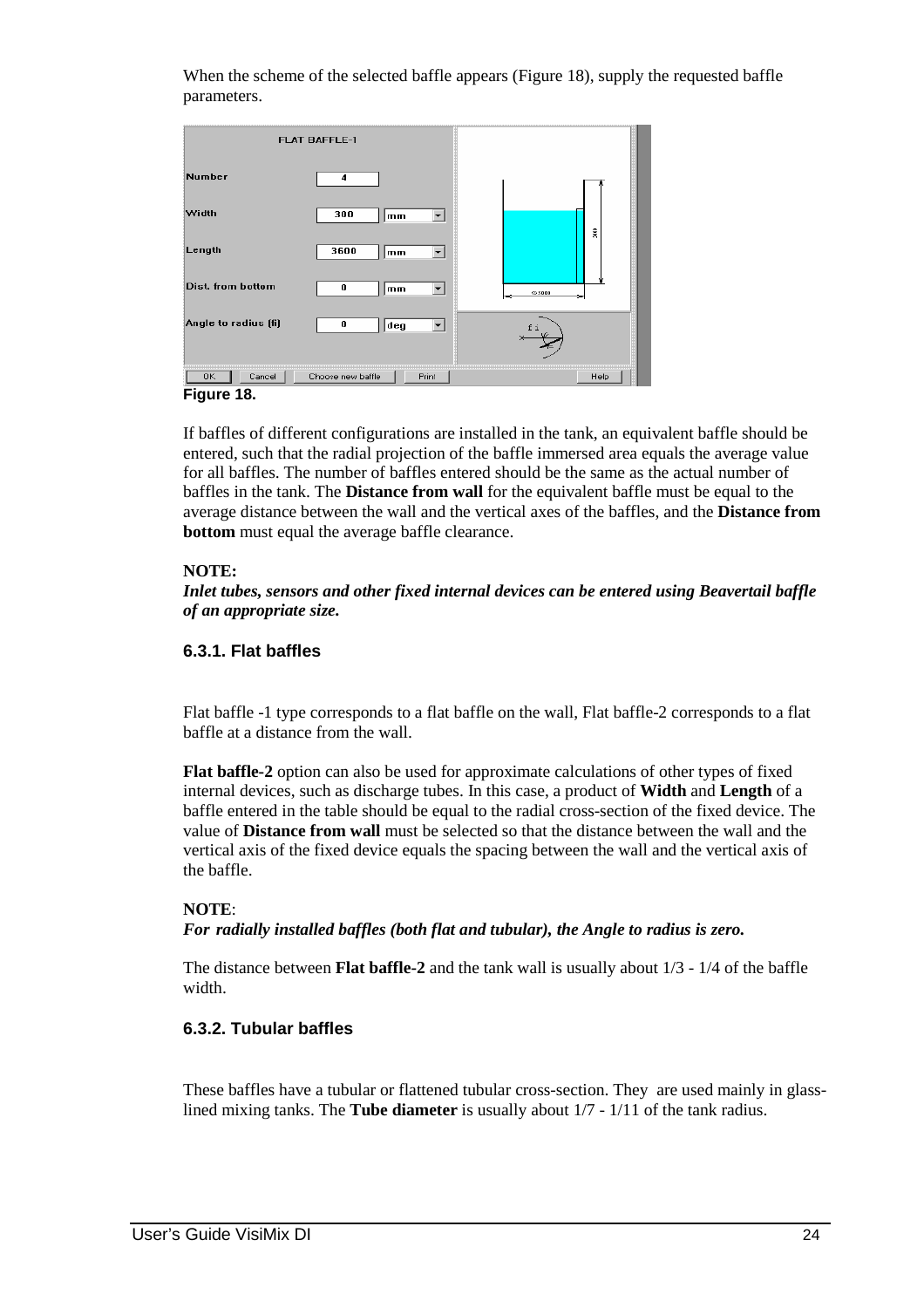# **6.3.3. De Dietrich Beavertail baffle**

These baffles are mainly used in De Dietrich glass-lined equipment. One to three Beavertail baffles are usually installed in the tank; standard ratio of baffle and tank radius is in the range 0.07-0.11.

## **6.4. Mixing device.**

The **Mixing device** section of the program serves for entering of characteristics of mixing device. It provides the following options:

- entering the rotation velocity of shaft and power of drive,
- consecutive entering of impellers;
- independent change of characteristics of each impeller, including relative positions of the impellers on the shaft.

#### **6.4.1. Mixing device design.**

The main input window – **Mixing device –** is displayed automatically (in the case of a New project) or through the **Edit Input>Mixing device** in the main menu bar. For a direct access a button **Mixing device** can also be used.



#### **Figure 19.**

The **Mixing device** window (Figure 19) shows general design of mixing device that includes 2 or more impellers on the same shaft. It serves for entering of the general characteristics of mixing device: rotational speed and rated (nominal) power of drive. On the stage of hydrodynamic calculations, the rated power of drive is compared with the calculated **Mixing power**. If the expected value mixing power is higher then 70% of the nominal power of drive, a corresponding warning message is returned.

The 30% reservation accepted in VisiMix is based on practical experience. It takes into account usual level of energy losses in electric drives with mechanical speed reducers (gyres). If the speed reduction is performed using electrical or electronic speed control devices, selection of the motor power has to be based on the rated torque moment of the low speed shaft that must be included in the technical characteristic of the drive. The recommended 30% reservation in this case must be related to the calculated **Torque** value.

The **Impellers list** scroll box present in this screen is used for viewing, entering or changing of impellers types, their dimensions and positions on the shaft.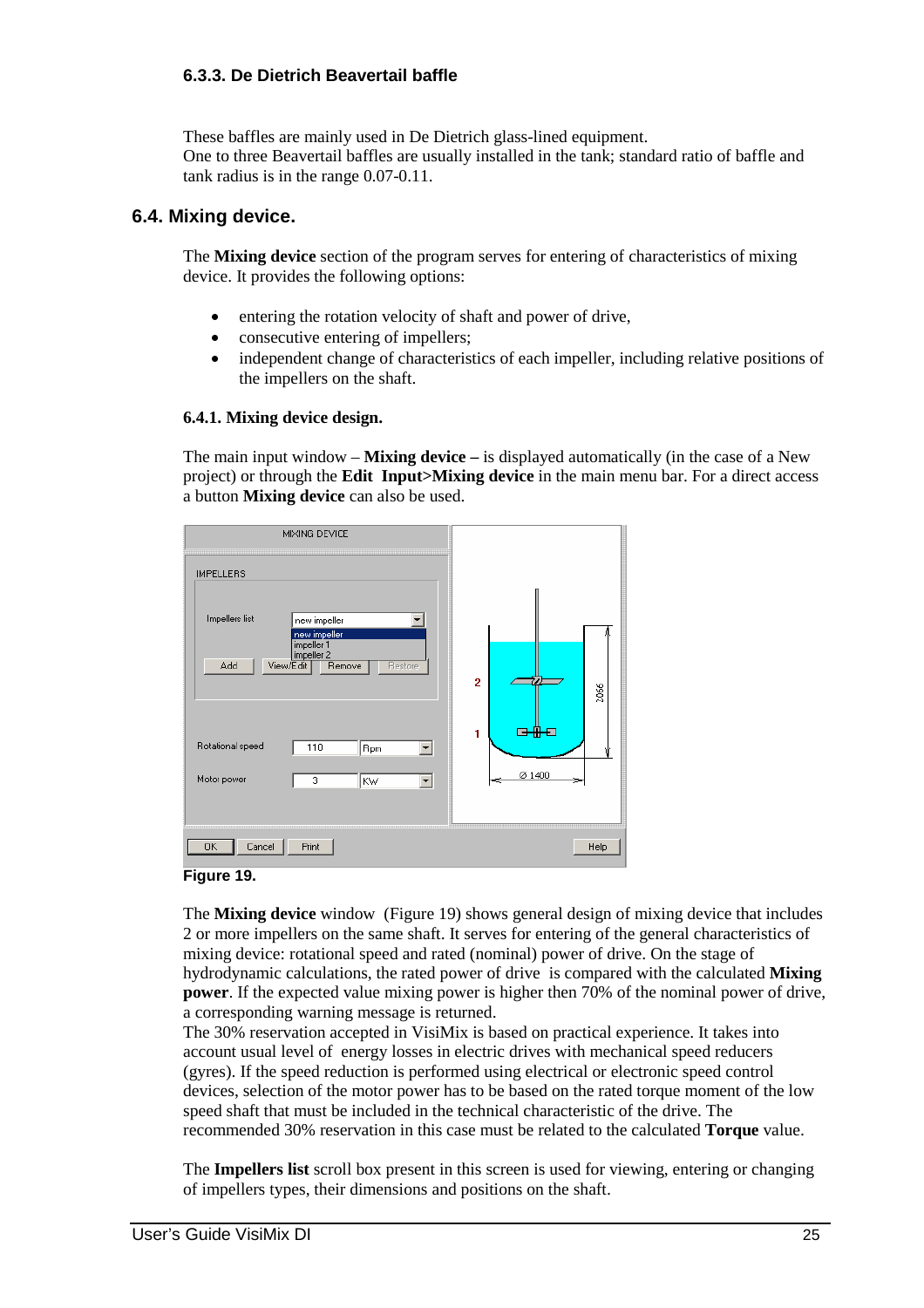# **6.4.2. Entering of the first impeller.**

If the **impellers** are not entered yet, the **Impellers list** scroll box provides only the **New impeller** option. The button **Add** in combination with this option opens the impeller type selection screen. You may choose impellers of most typical designs, both steel and glasslined. The corresponding diagram occurs in the current window (Figure 20).



**Figure 20.** 

# **NOTE:**

*The program can be applied for practically any existing impeller type, including the types that are not shown in the Impeller types screen. If you want to perform calculations for an impeller, which is not shown in the Impeller types screen, contact VisiMix technical support.*

When the scheme of the selected impeller appears, supply the requested impeller parameters (Figure 21)

**Width of blade** is understood as actual width and not projected one.

**Distance from bottom** is impeller clearance, which is understood as the distance between the lowest point of the bottom, and the middle of the blade.

|                         | <b>DISK TURBINE</b> |                 |
|-------------------------|---------------------|-----------------|
| <b>Tip diameter</b>     | 600<br>mm<br>۰      |                 |
| Diameter of disk        | 450<br>mm<br>▼      |                 |
| <b>Number of blades</b> | 6                   |                 |
| Pitch angle             | 90<br>deg           | 2066            |
| Width of blade          | 120<br>mm           | <del>____</del> |
| Length of blade         | 150<br>mm<br>▼      | ነሆ              |
| Dist. from bottom       | 400<br>mm           | Ø 1400          |
|                         |                     |                 |
| OK.<br>Cancel           | Choose new impeller | Help            |
| Figure 21.              |                     |                 |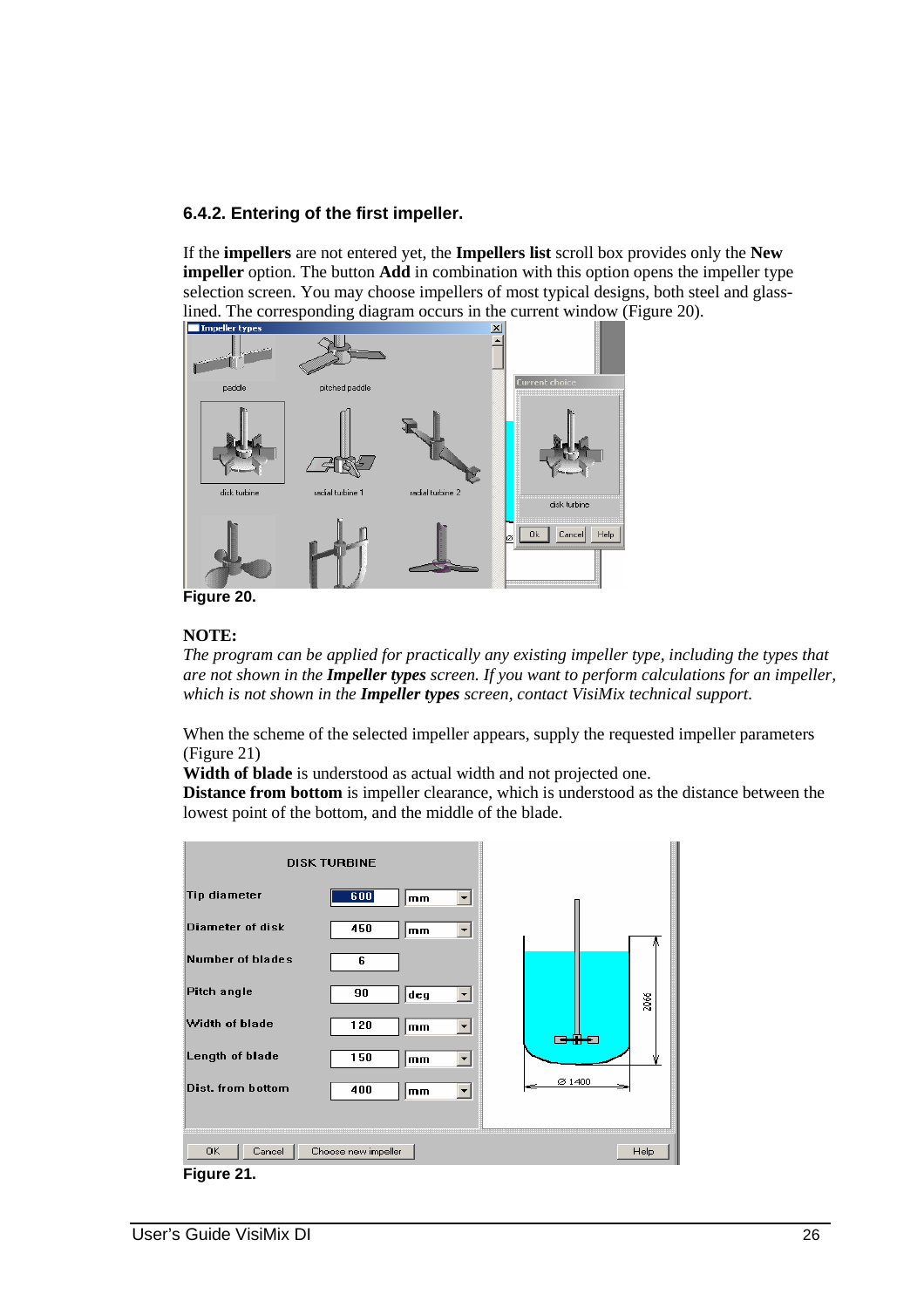Use **Help** button in the **Impeller data** input screens in order to get advice with respect to geometry of the impellers. After you finish entering of the impeller dimensions, press OK. You can see the selected impeller and its position with the number 1 in the **Current choice** window.

# **6.4.3. Entering, replacement and removal of impellers.**

In order to enter the additional impeller, select **New impeller** in the window of **Impellers list**  scroll box of the **Mixing device** window and use the **Add** button. Select the type and enter dimensions of the impeller as it is described in previous paragraph. After entering of the impeller dimensions, click with the mouse in any point inside the window. A scheme of impeller size and position arrives accordingly to the last input.

After pressing OK, you can see the selected impeller and its position (accordingly to its position number 2, 3, etc., see Figure 19) in the **Current choice** window of the **Mixing device** screen. The impeller numbers are defined accordingly to their positions on the shaft, they are also shown in the mixing device diagram..

*Note. Number attached to each impeller is changing automatically with change of its relative position.* 

The **Add** button in combination with the option **Impeller 1** is used if the new impeller has to be identical to the **Impeller 1**. The same – for any other impeller shown in the window of **Impellers list** scroll box .

In order to change dimensions or position of impeller, select the impeller with the corresponding number in the scrolling box and use the **Edit/View** button. To replace the current impeller with an impeller of another type, use **Choose new impeller** in the arriving **Impeller data** window**.**

The button **Remove** removes the impeller shown in the scrolling box window. To cancel the removal, the button **Restore** is used.

# **6.4.4. Main limitations for input of mixing device.**

- **1.** The maximum number of impellers in the current version 5;
- **2.** Two identical impellers or three identical impellers with same distance between them cannot be entered.
- **3.** Anchor and Frame impellers can be entered for the tanks with NO BAFFLES.
- **4.** Tip diameter of the smallest impellers cannot be less than 0.5 of tip diameter of the biggest impeller
- **5.** Tip diameter of the biggest impeller cannot be less then 0.2 of the tank diameter;
- **6.** Distance between two impellers cannot be less then half of tip diameter of the big impeller.
- **7.** Pumping direction of the impellers with pitched blades is always down.
- **8.** The minimum allowed distance from bottom for most impellers is about 0.25 of the impeller diameter.
- **9.** The maximum allowed distance from the lower impeller to the tank bottom is the double tank diameter.
- **10.** The maximum allowed distance from the upper impeller to the level of media is the double tank diameter.
- **11.** The maximum allowed distance between the two neighboring impellers is the double tank diameter.
- **12.** The minimum distance from the upper impeller to the level of media is 0.5 of width of the impeller blades.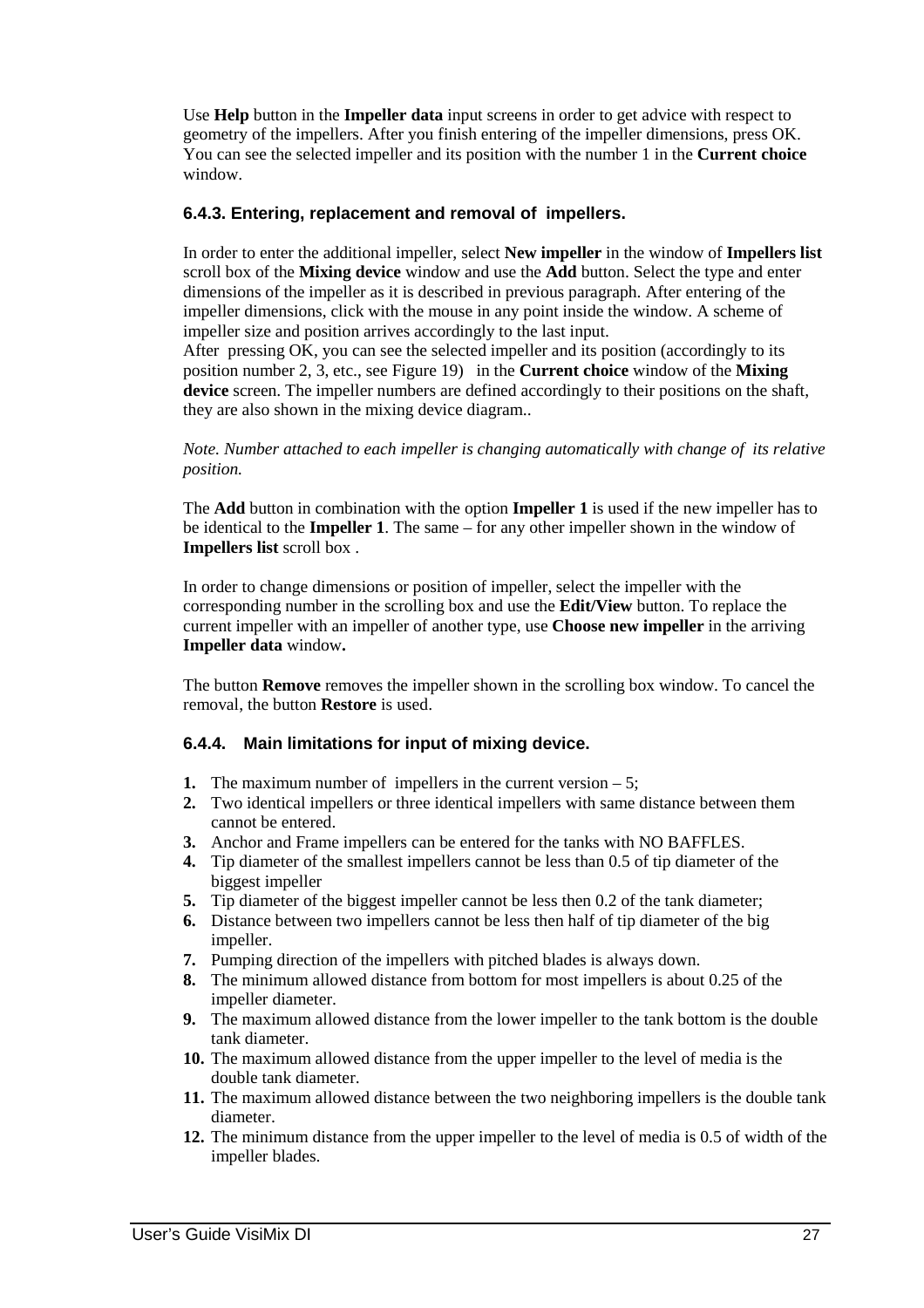In the cases 2 and 3 the current version of program **VisiMix TURBULENT** has to be used.

# **6.4.5. Anchor, frame**

Compared to the Anchor impeller, the Frame impeller has an additional horizontal bar. This bar is used to prevent the winding of the impeller vertical arms. Its effect on the power and mixing process in turbulent regime is negligible. The **Tip diameter** of Anchor and Frame impellers is usually about 0.8 to 0.9 of the tank **Inside diameter**, and the **Width of blade**  ("arm") is about 0.07 of the impeller **Tip diameter**.

Impellers of these type are entered for tanks without baffles only.

# **6.4.6. Propeller**

The propeller in the current version of VisiMix corresponds to a **marine screw** with a **Pitch = 1.0** (a blade angle of about 26 degrees). The **Tip diameter** is usually 1/4 to 1/3 of the tank diameter.

# **6.4.7. Disk turbine**

The most typical design with vertical blades is a **Rushton turbine** with the following geometry: a pitch angle of 90 degrees; six blades; a disk diameter that is 0.75 of the **Tip diameter**; a blade width that is 0.2 of the **Tip diameter** and a blade length that is 0.25 of the **Tip diameter**. The **Tip diameter** of the Disk turbine impeller is usually less than 0.4 of the tank **Inside diameter**.

# **6.4.8. Pitch paddle**

A common Pitch-paddle impeller, called also Pitch-blade turbine, PBT has 4-6 blades a Pitch angle of 45 degrees, however, pitch angles of 30 and 60 degrees are also used. For this impeller, the **Width of blade** is usually 0.15 – 0.25 of the **Tip diameter**, and the **Pumping direction** is down. The **Tip diameter** is usually 0.5 to 0.7 of the tank diameter. The program allows for choosing arbitrary impeller geometry. However, more than eight blades and a blade width greater than 0.3 of the **Tip diameter** are not recommended. **Pumping direction** for Pitch angle of 90 degrees is of no importance.

# **6.4.9. Paddle**

For paddle impellers with vertical blades, the **Tip diameter** is usually 0.5 to 0.7 of the tank diameter. The number of blades is usually 2 to 6; the width of blades is 0.1 to 0.15 of the **Tip diameter** The blades of glass-lined impellers are usually made of tubes, and in such a way as to avoid sharp angles.

# **6.4.10. Lightnin A310**

The blades of this impeller have a special hydrofoil configuration developed by the manufacturer in order to reduce energy losses. The pitch angle and geometric proportions of the impeller are fixed by the manufacturer, therefore the only variable parameters are the **Tip diameter** and the **Distance from bottom**.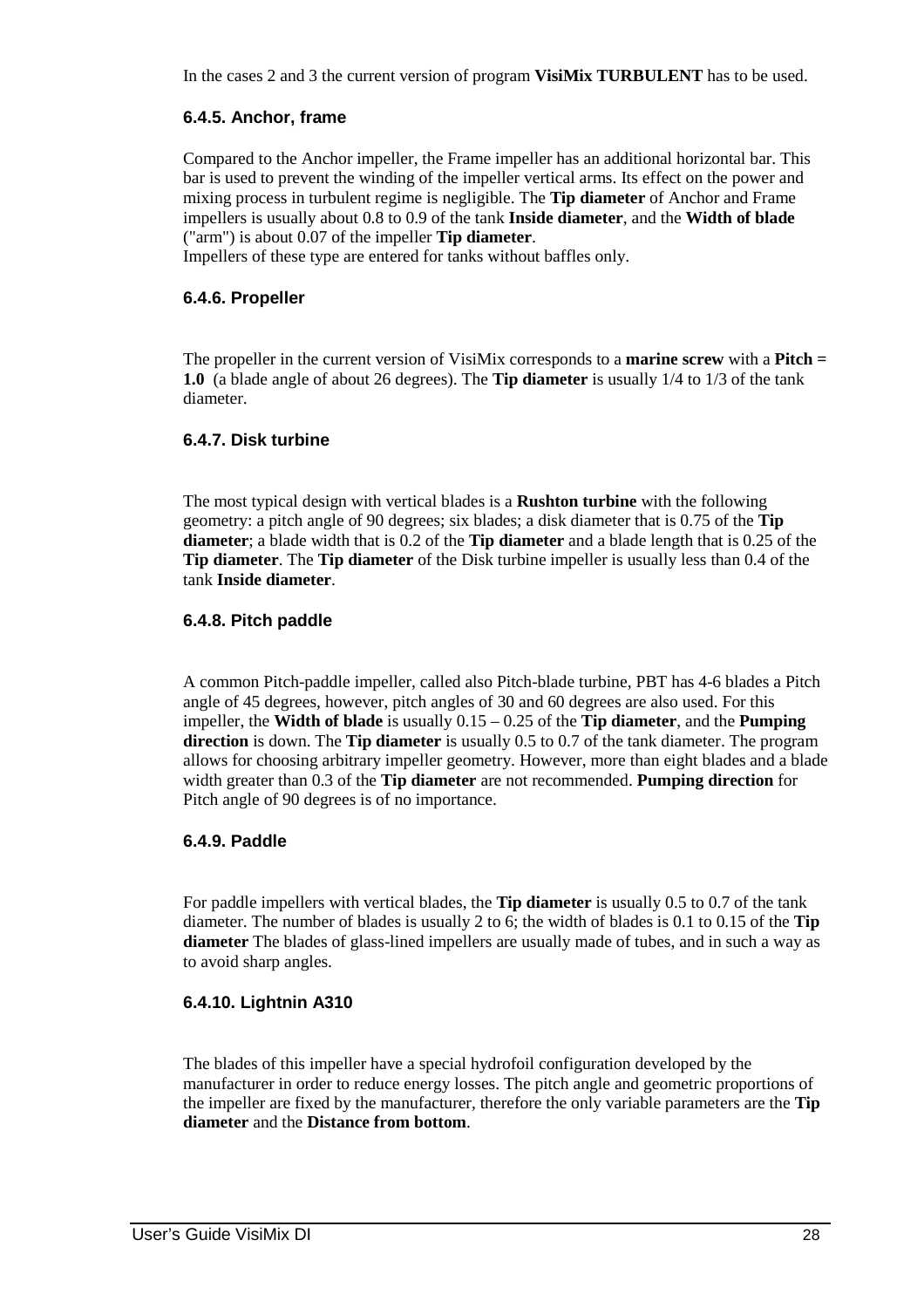# **6.4.11. Tooth-disk impellers**

These impellers are mainly used for the preparation and homogenization of multi-component mixtures, such as paints, coatings, etc. They are driven by high speed drives with RPM of about 250-500; their tip velocity is usually 8-15 m/s or greater. Typically, the number of blades is 28 to 36.

# **6.4.12. De Dietrich**

#### **De Dietrich impeller**

The blades of this glass-lined impeller are made of slightly flattened and curved tubes. The geometric proportions of the impeller are set by the manufacturer; therefore, the only variables are the **Tip diameter**, and the parameters describing the position of impeller in the tank, i.e. the **Distance from bottom**, and the **Distance between stages** for multistage systems. For the mixing of viscous media, the **Tip diameter** is usually 0.5 to 0.7 of the tank diameter.

#### **De Dietrich GlasLock with Variable Flat Blades**

De Dietrich glass-lined GlasLock impellers are used for various unit operations, including blending, mixing, homogenization, gas dispersion, suspension, heat transfer, crystallization, etc. They are designed with individually adjustable and removable blades, and can be used in both single and multistage applications.

#### **De Dietrich GlasLock with Flat Blades**

The typical pitch angles of GlasLock impellers with flat blades are:

| 30 degrees | recommended for suspension and crystallization |  |
|------------|------------------------------------------------|--|
| 45 degrees | recommended for homogenization                 |  |

- 60 degrees general use for multipurpose reactors: blending, mixing, heat transfer
- 90 degrees recommended for dispersion, gas absorption, gas-liquid reaction

The width of the blades is usually about 0.1 to 0.2 of the **Tip diameter**, the length of the blades is 0.1 to 0.25 of the **Tip diameter**. The standard number of blades is three.

#### **De Dietrich GlasLock with Hydrofoil Blades**

GlasLock impellers with hydrofoil blades ensure low power consumption and a high pumping capacity. They are used for suspension processes, heat transfer, and chemical reactions. The standard number of blades is three. The geometric proportions of the impeller are fixed by the manufacturer; therefore, the only variables are **Pitch angle**, **Tip diameter** and the parameters describing the position of the impeller in the tank, i.e. the **Distance from bottom**, and the **Distance between stages** for multistage systems.

#### **De Dietrich GlasLock with Breaker Bar Blades**

GlasLock impellers with Breaker Bar Blades are mainly used for viscous products. The standard pitch angles are 45 and 90 degrees, the standard number of blades is two. For the mixing of viscous media, the **Tip diameter** is usually 0.5 to 0.8 of the tank diameter.

## **6.4.13. Glass-lined paddle impellers**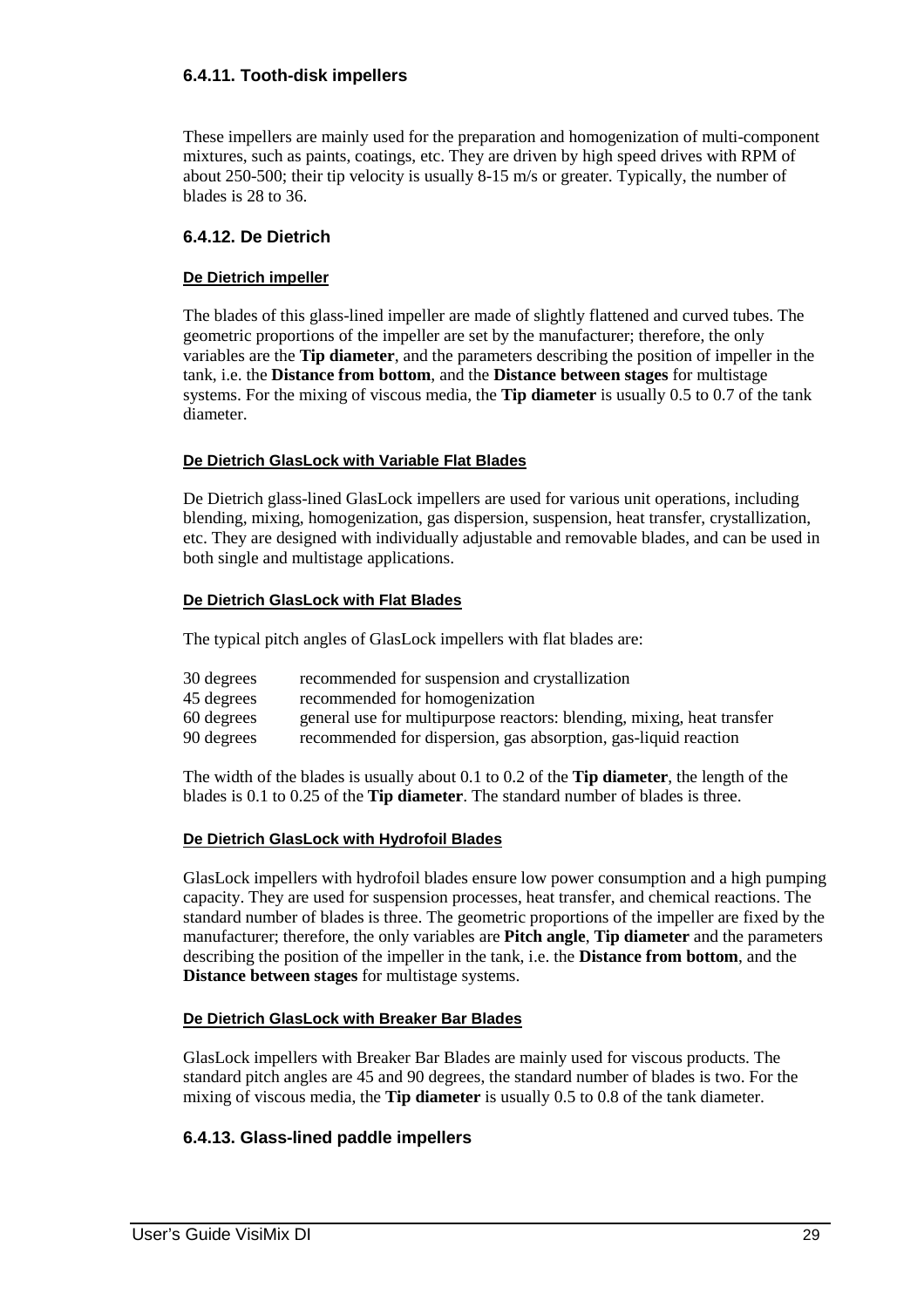This option can be used for glass lined impellers of different design and dimensions, including those manufactured by Pfaudler, Tycoon, etc. It may also be used for polymer-lined impellers. Glass lining technology requires a streamlined configuration for all the elements of the impellers; therefore, the impeller blades are usually manufactured of flattened tubes.

# **6.4.14. Radial turbine**

This option can be used for the calculations for a number of impellers produced by different manufacturers. For instance, for approximate simulation of a **INTERMIG** impeller, select **Radial turbine 2** and enter:

Pitch angle,  $fi = 26$  degrees, Width of blades,  $W = 0.1$  Tip diameter; Length of blades,  $L = 0.1$  Tip diameter.

# **6.4.15. Scraper agitator.**

Scraper agitators are used in tanks and reactors that require intensive heat transfer to a jacket. Their application is typical the cases when it is necessary to prevent adhesion of solid particles (for instance, in crystallizers, in reactors for precipitation processes, for suspension polymerization, etc.) or formation of a high viscosity film on the heat transfer surface of the tank

Some kind of plastic, in the most cases -Teflon, is used as a material for the scrapers. The close contact of the scrapers to the tank wall is ensured due to flexibility of the plastic. For input of scraper agitator you have to use **Supplement** option of the main menu.

# **6.5. Mechanical calculations of shafts.**

Data in this part of the program are used for checking the suitability of the shaft based on the calculation of the critical frequency of shaft vibrations and maximum torsion stresses in dangerous cross-sections.

Calculations are based on the shaft sizes as preliminarily estimated and entered (see below). If the results of the calculations do not confirm the shaft reliability, the program issues appropriate messages. In this case, you should modify your input, e.g., increase the cross-section of the shaft section mentioned in the message, reduce the number of revolutions, etc.

The maximum torque of the selected impellers drive is used as initial data for Torsion stress calculation. For this reason, the mechanical calculations are always performed after the calculations of the hydrodynamics. The program automatically performs a preliminary checkup of the selected drive. If the drive does not correspond to the requirements described above, the program issues appropriate messages.

The program allows for two shafts schemes that differ by position of bearings with respect to the impellers:

**Console shafts** – bearings are placed on the end of shaft opposite to the impellers. Usually the bearings are fixed on the tank cover (head) or on a special construction over the level of media. Impellers are fixed on the 'console' end of the shaft that is submerged in liquid media. However, the program can be applied for 'bottom entering' or 'side entering' shafts.

**Beam shafts** – bearings are placed on both ends of the shaft, and impellers are fixed between the bearings. Such shafts are described also as 'shafts with end bearing' or 'shafts with submerged bearing'.

All shaft sections are assumed to be made of the same metal with identical mechanical properties. Calculations can also be performed for glass-lined shafts and shafts with other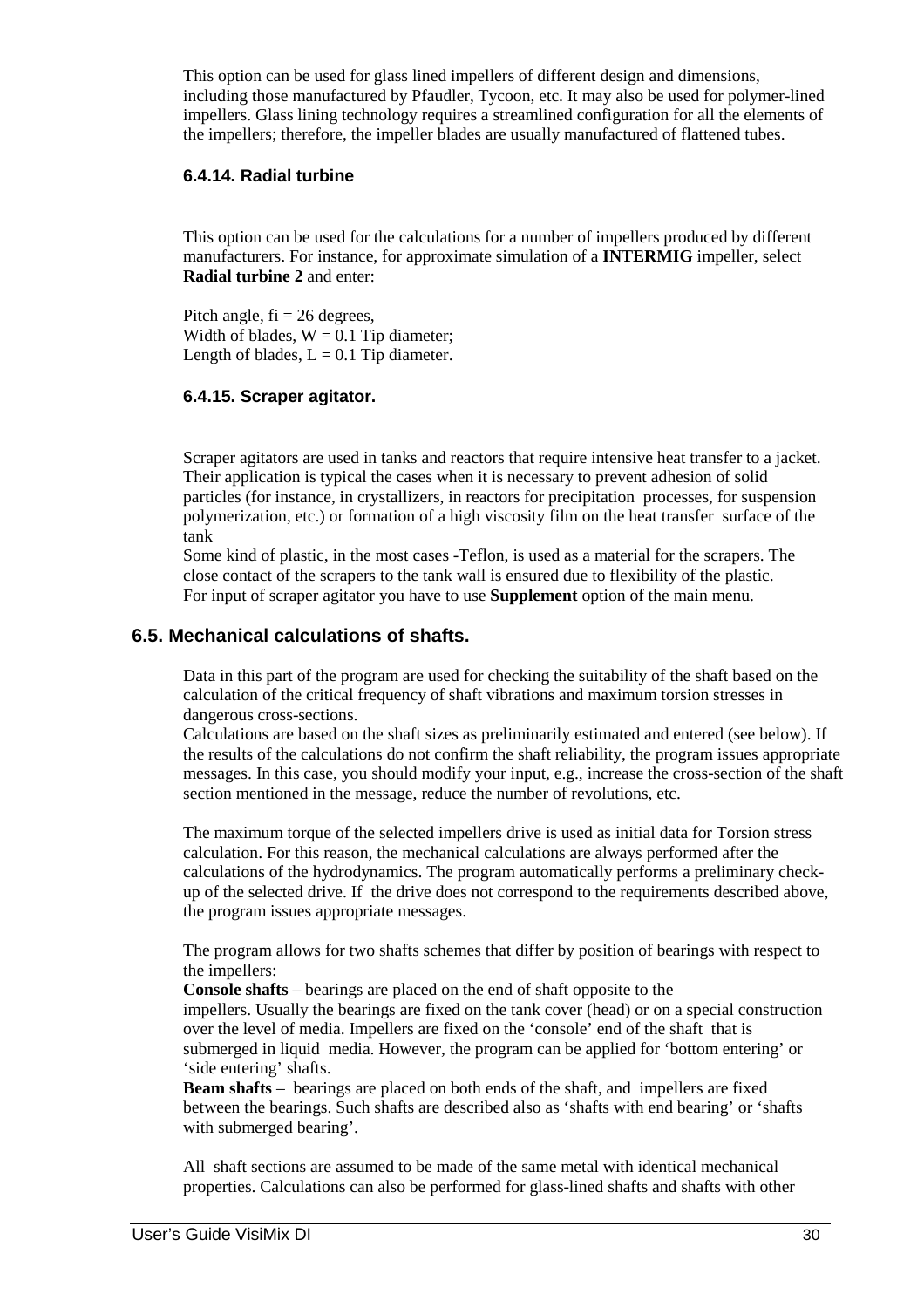coatings. However, applicability of the VisiMix suitability criteria is not guaranteed for these cases.

Calculations are performed for shafts with two to five impellers fixed on different distances from the bearings.

#### **6.5.1. Shaft design**

Four types of shafts are considered:

- A solid stiff console shaft with a constant diameter (**console regular**);
- A stiff console shaft consisting of two parts of different diameters (**console combined**);
- A solid stiff beam shaft with a constant diameter (**beam regular**);
- A stiff beam shaft consisting of two parts of different diameters (**beam combined**);

A built-up shaft with stiff couplings is regarded as a single item.

The term "stiff shaft" means that the rotational frequency of the shaft is less than the shaft's critical (resonance) frequency of vibrations.

| Shaft type                                                                    | regular |       | ▼ |                             | ⊠<br>×                        |
|-------------------------------------------------------------------------------|---------|-------|---|-----------------------------|-------------------------------|
| Length (a)                                                                    | 4000    | mm    |   |                             |                               |
| ** Dist. from bearing to<br>agitator (b)                                      | 4000    | mm    |   | $\sigma$                    | 요                             |
| Length, upper part (c)                                                        |         | mm    |   |                             |                               |
| Diameter, upper part<br>[d1]                                                  | 85      | mm    |   |                             |                               |
| <b>Outside</b><br>diameter, lower part<br>(d2)                                |         | mm    |   |                             |                               |
| Inside diameter, lower<br>part (d3)                                           |         | mm    |   | upper part:                 | cross-sections<br>lower part: |
| ** For multistage agitators enter the distance to the lower<br>agitator stage |         |       |   | $\mathbf{d}$                | dЗ<br>d <sub>2</sub>          |
| 0K                                                                            | Cancel  | Print |   | $\nu$ input data<br>diagram | Help                          |



Length (a). This parameter is related to the 'loaded' part of the shaft. For console shafts you enter length of the console, i.e. distance between the cross-section of the lower bearing and the end of the shaft. For beam shafts distance between bearings is entered. A built-up shaft with stiff couplings is regarded as a single item.

**Distance between bearings (b)** is entered for console shafts only. Influence of this parameters for the regular shafts is not significant. If the distance is unknown, enter 0. In this case the program performs calculations for  $b = a/4$ , that corresponds in the most cases to the maximum reservation.

**Upper part (length, diameter).** For a combined shaft, the upper section is the section between the cross-section of the bearing and the cross-section corresponding to the change of the shaft diameter. For a regular shaft, the whole shaft is considered as the upper section.

**Diameter between bearings (d0)** is required for combined console shafts only. If this diameter is unknown, you are asked to enter 0 for approximate calculation. In this case the d0 is assumed to be equal to diameter of the upper shaft section  $(d0 = d)$ .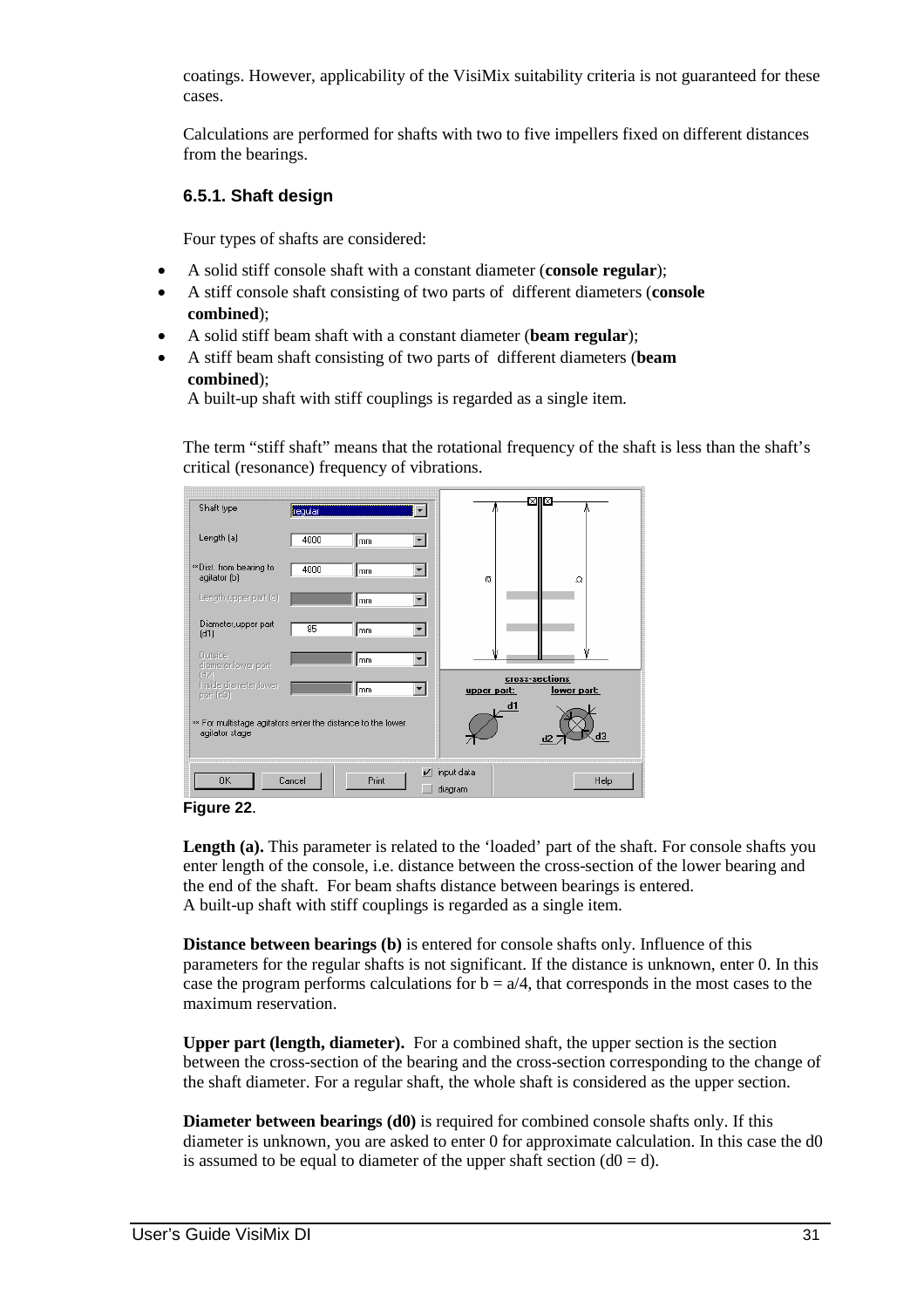**Lower part (outside and inside diameters).** For a shaft with a solid lower section, enter "0" as an inside diameter.

# **6.5.2. Shaft material.**

Enter the properties of the shaft material: **Density, Yield strength, Young's modulus of elasticity** (Figure 24).

Some typical values of Yield strength and Young's modulus of elasticity for a number of commonly used materials is presented in the Table 3 (given according to Mechanics of Materials, SI Metric Edition, F. P. Beer, E. R. Johnston, Jr., McGraw-Hill, 1985, and Mixing in the Process Industries, Second Edition, N. Harnby, M. F. Edwards, A. W. Nienow, Butterworth - Heinemann, 1992).

| <b>SHAFT MATERIAL</b>            |           |          |  |  |  |  |
|----------------------------------|-----------|----------|--|--|--|--|
| Density                          | 7850      | kg/cub.m |  |  |  |  |
| Yield strength in<br>tension     | $3e+08$   | N/sq.m   |  |  |  |  |
| Young's modulus of<br>elasticity | 1.93e+11∣ | N/sq.m   |  |  |  |  |
| Pull-out factor                  | 2         |          |  |  |  |  |
|                                  |           |          |  |  |  |  |
| Cancel<br>0K                     | Print     | Help     |  |  |  |  |

**Figure 23.** 

The actual values of these properties depend on shaft shape and dimensions, heat treatment and composition of the material.

**Density** for different steels lies in the range 7700 - 8000 kg/m<sup>3</sup> For Titanium, the density is  $4500 \text{ kg/m}^3$ .

|                                                 | <b>Properties</b> |                         |             |                                       |  |  |
|-------------------------------------------------|-------------------|-------------------------|-------------|---------------------------------------|--|--|
| <b>Material</b>                                 |                   | <b>Yield strength</b>   |             | <b>Young modulus</b><br>of elasticity |  |  |
|                                                 | $N/sq.$ m         | psi                     | N/sq. m     | psi                                   |  |  |
|                                                 |                   |                         |             |                                       |  |  |
| Structural<br>steel                             | $2.6E+8$          | $3.77E+4$               | $2E+11$     | $2.9E+7$                              |  |  |
| High<br>strength<br>low alloyed<br>steel        | $3.5 E + 8$       | $5.08 E+4$              | $2E+11$     | $2.9 E+7$                             |  |  |
| Quenched<br>and<br>tempered<br>alloyed<br>steel | $7E+8$            | $1.02 E+5$              | $2E+11$     | $2.9 E+7$                             |  |  |
| <b>Stainless</b><br>cold-rolled                 | $5 \div 11 E + 8$ | $7.25 \div 16$<br>$E+4$ | $1.93 E+11$ | $2.8 E+7$                             |  |  |

*Table 1. Yield strength and Young's modulus of elasticity*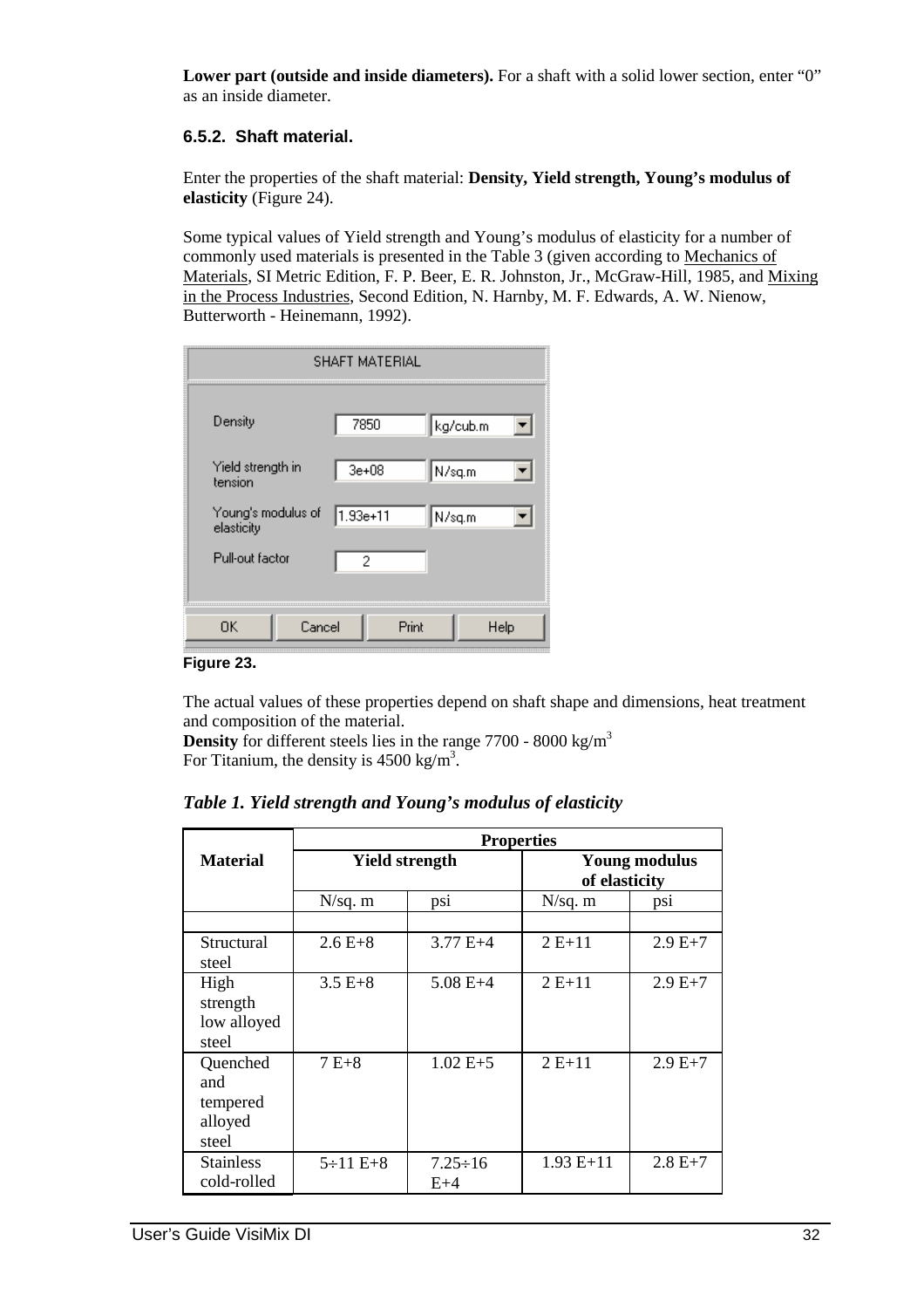| steel                                 |                           |                           |             |           |
|---------------------------------------|---------------------------|---------------------------|-------------|-----------|
| <b>Stainless</b><br>annealed<br>steel | $2.05 \div 2.75$<br>$E+8$ | $2.97 \div 3.99$<br>$E+4$ | $1.93 E+11$ | $2.8 E+7$ |
| Titanium                              | $5.15 E + 8$              | $7.47 E+4$                | $1.03 E+11$ | $1.49E+7$ |

# **6.5.3. Impellers data for mechanical calculations.**

**Mass of impellers.** The mass of each impeller has to be entered accordingly to its position on the shaft. The numbers of impellers in this table corresponds to their numbers in the **Mixing device** input table (see par.6.4 , Figure 19).

| IMPELLERS DATA FOR MECHANICAL CALCULATIONS                                         |        |       |      |  |  |  |  |  |
|------------------------------------------------------------------------------------|--------|-------|------|--|--|--|--|--|
|                                                                                    | Mass   |       |      |  |  |  |  |  |
| Impeller 1                                                                         | 25     | kg    |      |  |  |  |  |  |
| Impeller <sub>2</sub>                                                              | 32     | kg    |      |  |  |  |  |  |
| Impeller 3                                                                         |        | kg    |      |  |  |  |  |  |
| Impeller 4                                                                         |        | kg    |      |  |  |  |  |  |
| Impeller 5                                                                         |        | kg    |      |  |  |  |  |  |
| ** Distance from<br>bearing                                                        | 1400   | mm    |      |  |  |  |  |  |
| ** For console shaft - from lower bearing, for beam shaft - from upper<br>bearing. |        |       |      |  |  |  |  |  |
| ΟK                                                                                 | Cancel | Print | Help |  |  |  |  |  |

#### **Figure 24**.

**Distance from bearing to impeller .** For console shafts enter the distance from the central cross-section of the impeller placed close to the lower end of the shaft (Impeller 1 in the Mixing device table, Figure 19) to the cross-section of the lower bearing. For beam shafts the distance from this impeller to the upper bearing is entered. Positions of other impellers are defined by the program accordingly to the previous inputs.

# **6.6. Properties & Regime**

# **6.6.1. Average properties of media**

Select media type - Newtonian or Non-Newtonian (Figure 25) - and provide the data based on measurements or reference data..

For the Newtonian option, enter the available viscosity value (either dynamic or kinematic), and the program will calculate the other viscosity value.

For the non-Newtonian option, calculations are based on a universal rheological model shown in this input table. If you describe the behavior of your media with a different model, we recommend approximating the rheological function with the equations adduced here.

## **NOTE:**

*Contact VisiMix technical department for more information about this function.*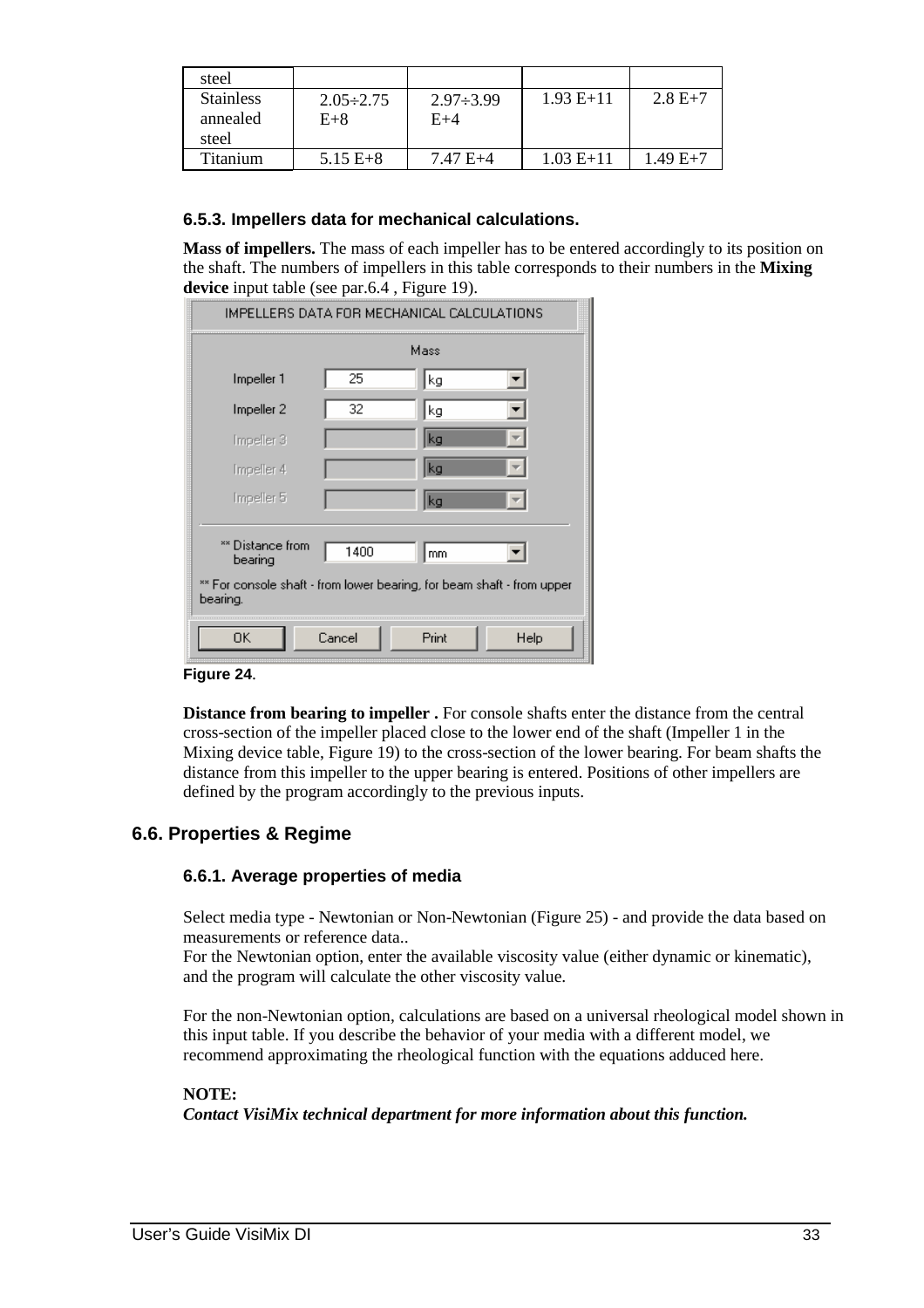|                        | AVERAGE PROPERTIES OF MEDIA     |                       |       |                                                                           |  |  |  |
|------------------------|---------------------------------|-----------------------|-------|---------------------------------------------------------------------------|--|--|--|
|                        | Type of media<br>Newtonian<br>◇ | Non-Newtonian         |       | Behavior of Non-Newtonian media is<br>approximated with the functions:    |  |  |  |
| Average<br>density     | 1050                            | kg/cub.m              |       |                                                                           |  |  |  |
| Dynamic<br>viscosity   | 0.0017                          | Pa*s                  |       | $\tau = \tau_0 + K * \gamma^n$                                            |  |  |  |
| Kinematic<br>viscosity | 1.619e-06                       | sq.m/s                |       | $\mu = \tau_0 * \gamma^{-1} + K * \gamma^{n-1}$ ,                         |  |  |  |
| Constant K             |                                 | Pa <sup>x</sup> (sec) | n     | where $\mu$ -dynamic viscosity, Pa*sec;<br>$\gamma$ -shear rate, $1/sec;$ |  |  |  |
| Exponent n             |                                 |                       |       | <b>T</b> - shear stress, Pa;<br>$\tau_{0}$ -yield stress, Pa.             |  |  |  |
| Yield<br>stress        |                                 | N/sq.m                |       |                                                                           |  |  |  |
| 0K                     | Cancel                          |                       | Print | Help                                                                      |  |  |  |

**Figure 25.** 

Data entered in this table are used for calculation of **Hydrodynamics**, **Turbulence** and **Singlephase liquid mixing**.

## **NOTE:**

*If you do not know the exact values, enter approximate ones. For turbulent regimes, small errors in estimation of viscosity are usually not important. For density, accuracy is more important because mixing power is proportional to the density value***.** 

## **6.6.2. Heat transfer**

#### **Heat transfer properties of the media**

Heat transfer calculations and modeling of heating/cooling dynamics is performed with respect to the change in the physical properties of the media as a function of the temperature. Calculations are based on approximate empirical correlations and on the values of properties available for any single temperature value. These correlations differ for water solutions and organic substances. Specify the **Media (Water solution** or **Organic substance)** and enter the values of the media properties and the corresponding temperatures (Figure 26). See APPENDIX 3 for reference data on the properties.

#### **Chemical reaction data and regime**

The program performs simulation of temperature regime for chemical reaction with heat release or consumption based on the kinetic and thermodynamic data entered in this table (Figure 27).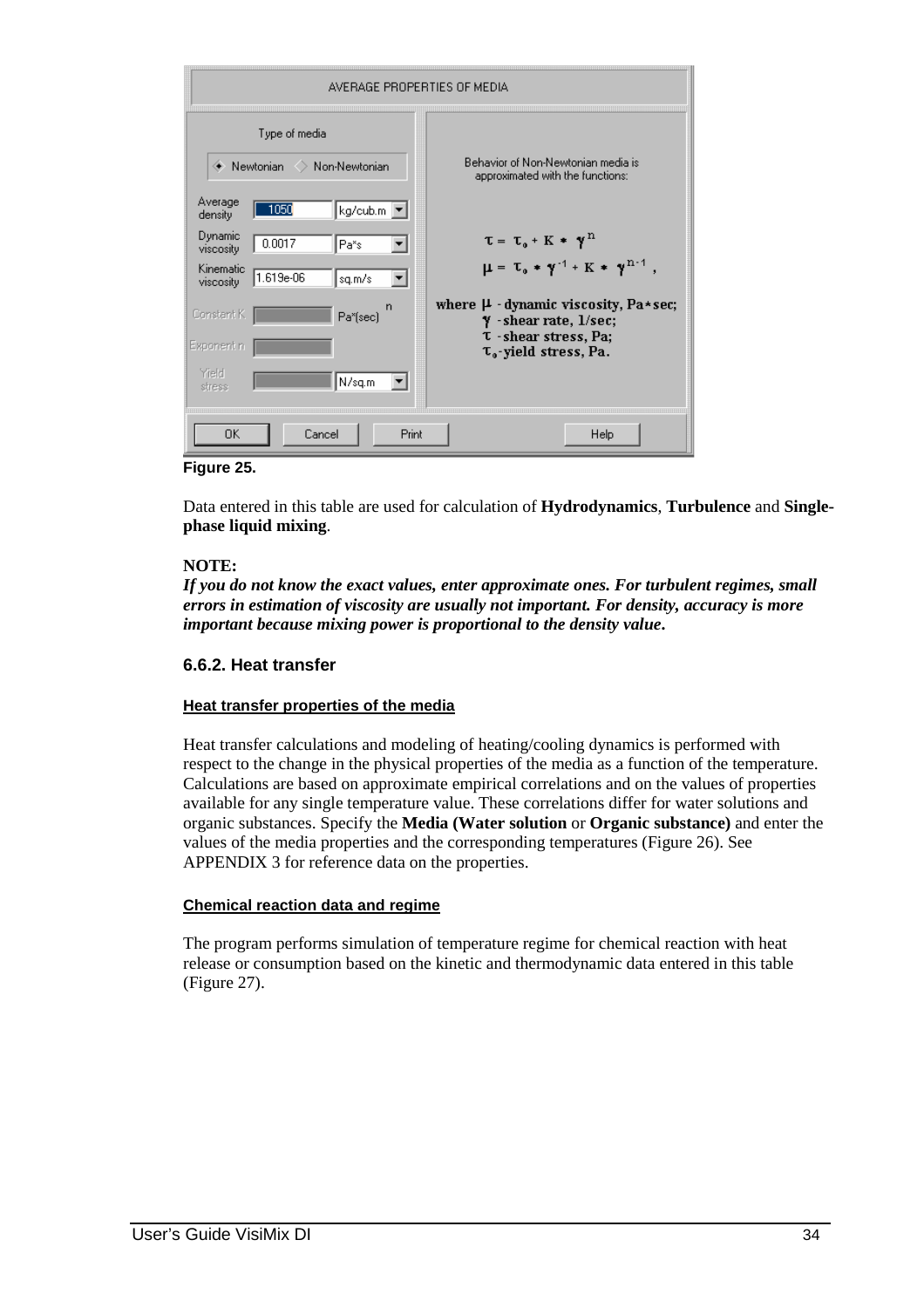| HEAT TRANSFER PROPERTIES OF THE MEDIA |                         |          |  |                    |      |  |
|---------------------------------------|-------------------------|----------|--|--------------------|------|--|
| Media                                 | Organic substance<br>▾∣ |          |  |                    |      |  |
|                                       | <b>PARAMETER</b>        |          |  | <b>TEMPERATURE</b> |      |  |
| Average density                       | 1100                    | kg/cub.m |  | 20                 | °C.  |  |
| Dynamic viscosity                     | 0.015                   | Pa*s     |  | 20                 | °C.  |  |
| Specific heat                         | 3200                    | J/(kg*K) |  | 20                 | °C.  |  |
| Heat conductivity                     | 0.36                    | W/(m*K)  |  | 20                 | °C.  |  |
|                                       |                         |          |  |                    |      |  |
| 0K                                    | Cancel                  | Print    |  |                    | Help |  |



| HEAT TRANSFER. CHEMICAL REACTION DATA AND TEMPERATURE LIMITS                       |          |                      |                                                                                                                    |  |  |  |
|------------------------------------------------------------------------------------|----------|----------------------|--------------------------------------------------------------------------------------------------------------------|--|--|--|
| Will you enter reaction<br>kinetics?<br>Arrhenius constant<br>Energy of activation | INO      | I/(mol*sec)<br>J/mol | Reaction velocity constant K is<br>described by Arrhenius equation :<br>$K = A exp(-E/RT)$<br>where                |  |  |  |
| Lower limit of temperature<br>Upper limit of temperature                           | 10<br>90 | ۰c<br>۴C             | A is Arrhenius constant.<br>E is energy of activation,<br>$R = 8.314 J / (mol*K) =$<br>= 1.986 Btu / (lb*mol) / *F |  |  |  |
| Heat effect of reaction                                                            |          | J/mol                | is universal gas constant.<br>T is absolute temperature.                                                           |  |  |  |
| ΟK                                                                                 | Cancel   | Print                | Help                                                                                                               |  |  |  |



Choose **YES** if you want to enter the data on chemical reaction, and the corresponding boxes in the table will be activated. Choose **NO** if the exact kinetic data or the **Heat effect of reaction** is not known. In this case you will be asked to enter the available approximate data on the **Average rate of heat release (consumption)** or **Heat release (consumption) for a batch** in the input tables that follow. In all cases, specify the range of the process temperatures by entering the **Lower** and **Upper limit of temperature** for the media. **Heating/cooling agent. Convection in jacket**

The program performs heat transfer calculations and modeling for tanks with all commonly used heating/cooling agents. Choose the heating/cooling agent (Figure 28) and enter the **Inlet temperature** and **Inlet flow rate** for the lower jacket section. Enter the **Inlet flow rate** for the upper jacket section if you have selected a 2-section jacket with the sections connected **in parallel** for the current project.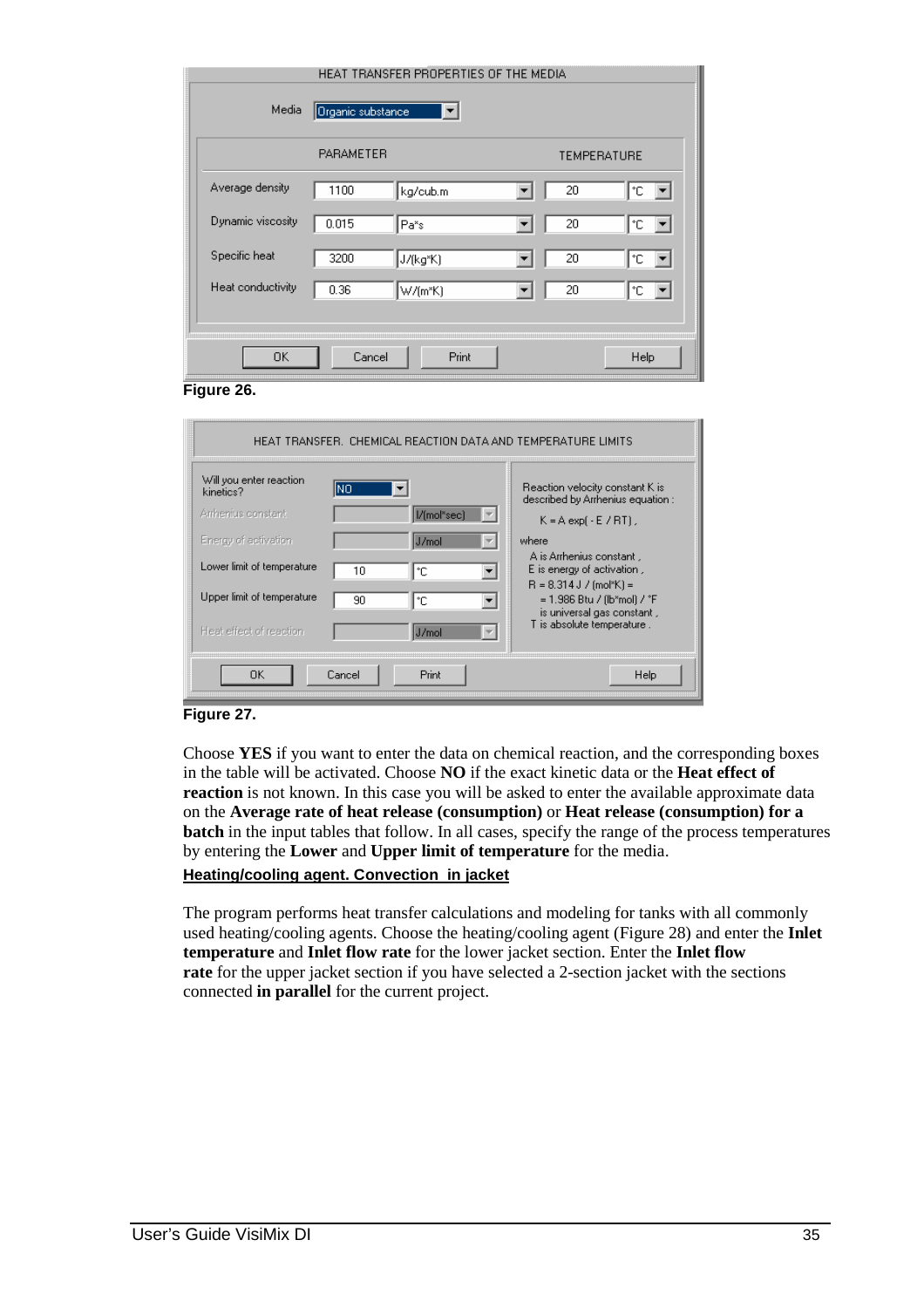| HEATING / COOLING LIQUID AGENT IN JACKET.                                                                                                                                                                                                                                                                                                 |       |         |  |  |  |  |  |
|-------------------------------------------------------------------------------------------------------------------------------------------------------------------------------------------------------------------------------------------------------------------------------------------------------------------------------------------|-------|---------|--|--|--|--|--|
| Heating/cooling agent                                                                                                                                                                                                                                                                                                                     | Water |         |  |  |  |  |  |
| Inlet temperature                                                                                                                                                                                                                                                                                                                         | 25    | l*c     |  |  |  |  |  |
| Flow rate of heat transfer<br>з<br>cub.m/h<br>agent in lower jacket                                                                                                                                                                                                                                                                       |       |         |  |  |  |  |  |
| Flow rate of heat transfer<br>agent in upper jacket                                                                                                                                                                                                                                                                                       |       | cub.m/s |  |  |  |  |  |
| Cancel<br>OΚ                                                                                                                                                                                                                                                                                                                              | Print | Help    |  |  |  |  |  |
| Operating temperature range: 5 - 204°C [41 - 400°F]<br>Properties of the agent<br>density1000 kg/m <sup>3</sup> [62.4 lbm/ft <sup>3</sup> ]<br>specific heat4190 J/(kg*K) [1.01 Btu/(lbm**F)]<br>thermal conductivity0.603 W7m*K [0.348 (Btu*ft)/[h*ft <sup>s</sup> **F]]<br>dynamic viscosity at 100°C(212°F)0.000284 Pa*sec [0.284 cP]. |       |         |  |  |  |  |  |

#### **Figure 28.**

The practical range of operating temperatures and properties of the selected agent are shown in the lower part of the table. If the range of the process temperatures you have previously entered in HEAT TRANSFER. CHEMICAL REACTION DATA AND TEMPERATURE LIMITS input table falls partly or entirely outside the range of operating temperatures for the selected liquid agent, VisiMix issues a message indicating that the selected agent does not correspond to the indicated range of the process temperatures. In this case, select another heating agent or modify the process temperature range.

#### **NOTE:**

*The liquid agent velocity in inlet/outlet pipes of the jacket does not usually exceed 5 m/s.* 

#### **Heating agent. Condensation in jacket**

The program allows for modeling heat transfer for tanks with a number of widely used vaporous heating agents (**VA**). Choose the required **Heating agent** and the pressure (Figure 29).

| VAPOROUS AGENT IN JACKET - CONDENSATION                                                 |  |  |  |  |  |
|-----------------------------------------------------------------------------------------|--|--|--|--|--|
| Steam at 3.0 bar.<br>Heating agent                                                      |  |  |  |  |  |
| Inlet temperature<br>143<br>۴C                                                          |  |  |  |  |  |
| Cancel<br>Print<br>OΚ<br>Help                                                           |  |  |  |  |  |
| Boiling temperature : 133°C [271°F]<br>Heat of vaporization: 2166000 J/kg [931 Btu/lbm] |  |  |  |  |  |

## **Figure 29.**

The values of **Boiling temperature** and **Heat of vaporization** for the selected agent are shown at the bottom of the table. Enter the **Inlet temperature** of the selected agent in accordance with this data. If the **Lower limit of temperature** of the media you have previously entered in HEAT TRANSFER. CHEMICAL REACTION DATA AND TEMPERATURE LIMITS input table is so low as to cause freezing of the agent, VisiMix issues a message indicating that the selected agent does not correspond to the indicated range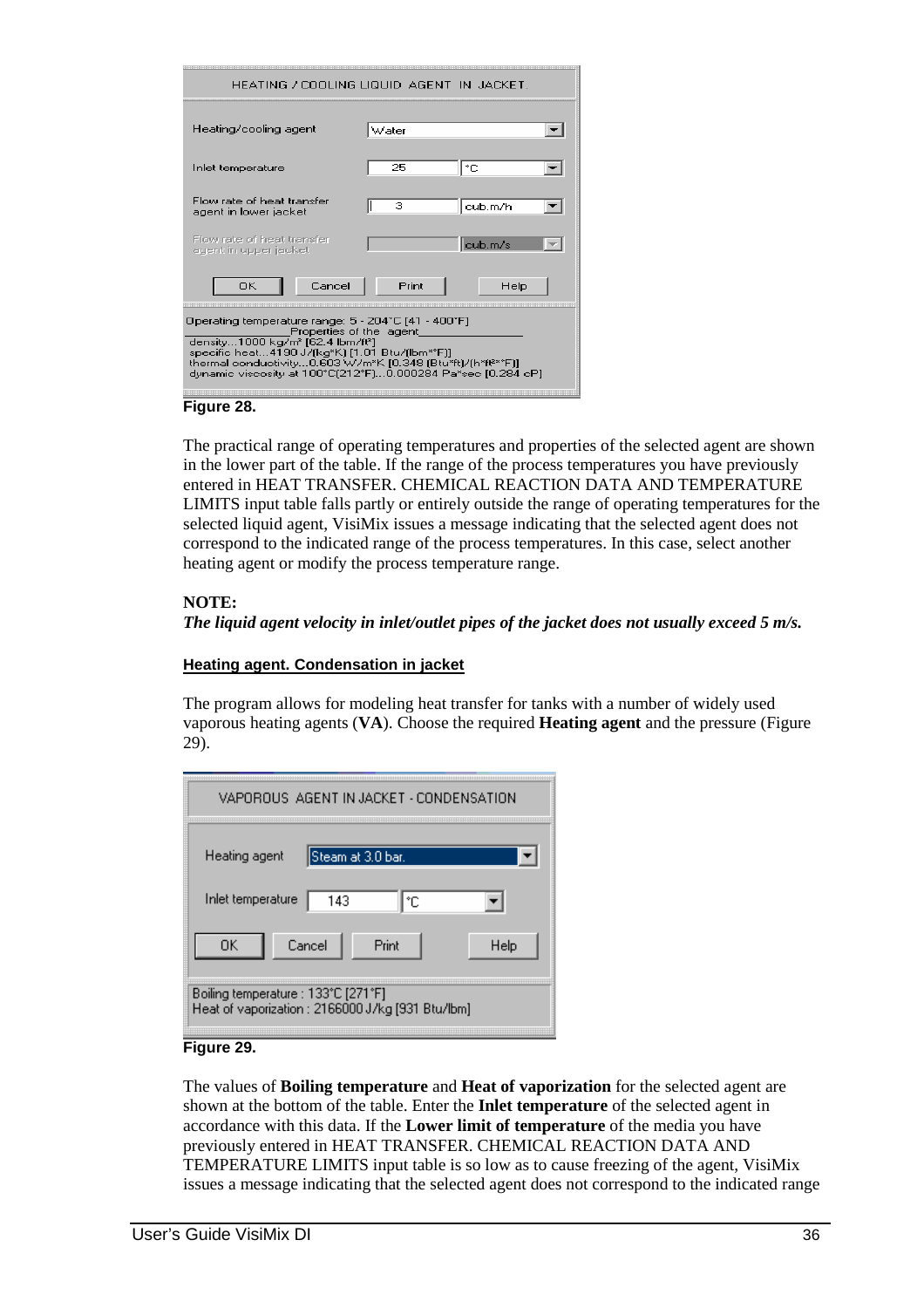of process temperatures. In this case, select another heating agent or modify the process temperature range.

#### **Continuous flow process. Heat transfer specific data**

The program allows for following the change in the temperature and concentrations of reactants starting from any set of initial conditions according to your input (Figure 30). All characteristics of the inlet flow, i.e. the flow rate, temperature, concentrations of reactants, and the properties are assumed to remain constant within the simulation period.



#### **Figure 30.**

**Simulation time.** Enter the real time for the process stage you wish to simulate. It is recommended to start with the time equal to the mean residence time of the media in the tank determined as the quotient of the **Volume of media** by **Inlet flow rate**. The program does not perform simulation for the **Simulation time** values greater than the tenfold value of the mean residence time. If you need to perform simulation for longer processes, use step-by-step procedure. If there are two or more inlet flows, estimate and enter average values for the sum of the flows – the total inlet flow rate, the average density and specific heat conductivity, temperature, concentrations of reactants - with respect to the parameters of each flow. **Average rate of heat release (consumption).** Enter a positive number for heat release and a negative number for heat consumption.

## **NOTE**:

# *You must enter this parameter if you chose not to enter the data on reaction kinetics in HEAT TRANSFER. CHEMICAL REACTION AND REGIME input table.* **Semibatch process. Heat transfer specific data**

The data entered in this input table (Figure 31) is used for following the change in temperature and concentrations of reactants starting from any set of initial conditions. All characteristics of the inlet flow – the flow rate, temperature, concentrations of reactants, and the properties are assumed to remain constant during the time of the reactants inlet (**Duration of reactants inlet**).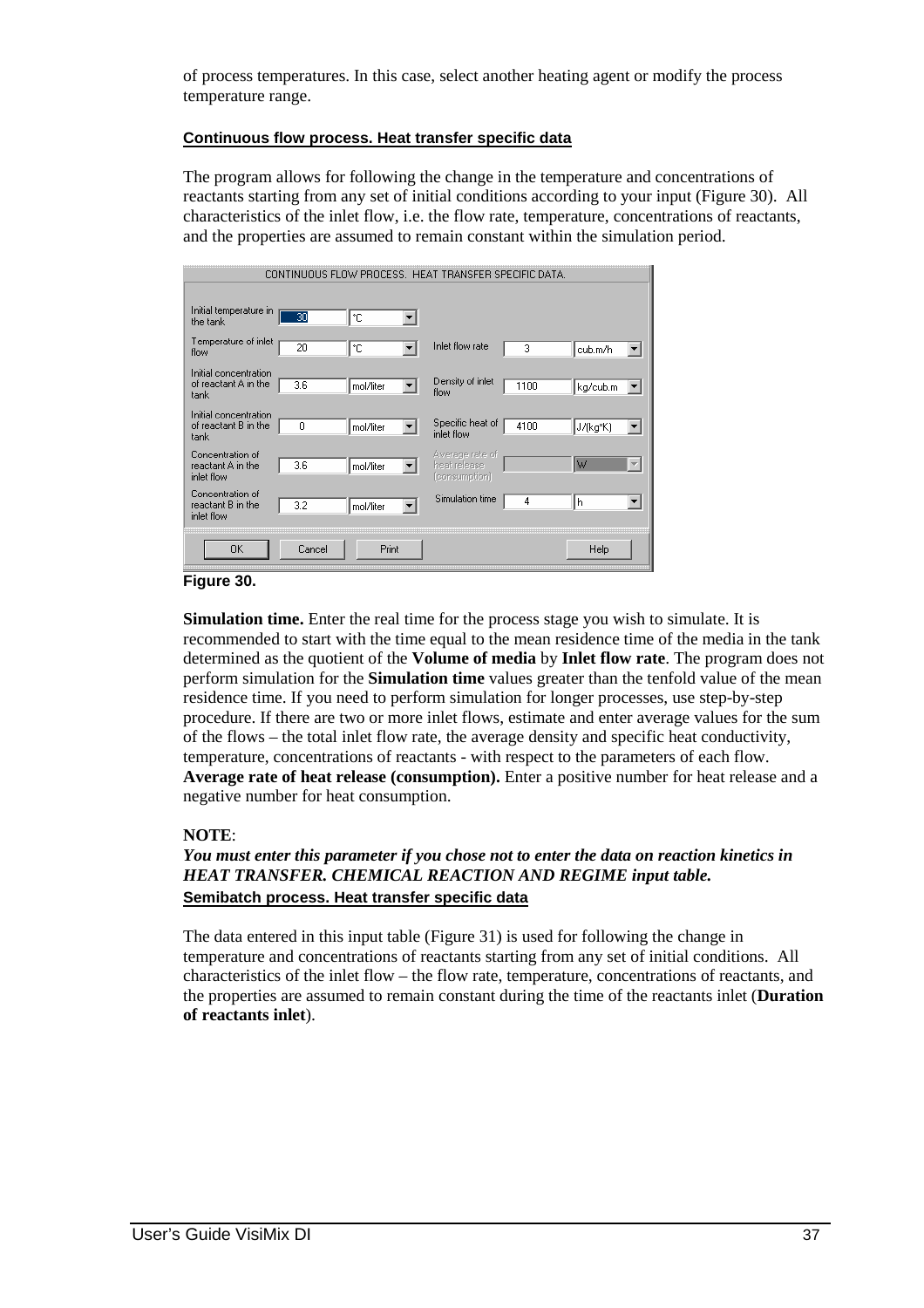|                                                       |          |              | SEMIBATCH PROCESS. HEAT TRANSFER SPECIFIC DATA. |             |          |  |
|-------------------------------------------------------|----------|--------------|-------------------------------------------------|-------------|----------|--|
| Initial temperature in<br>the tank                    | 60       | ١°C          | Final volume of<br>media                        | $1.2e + 04$ |          |  |
| Temperature of<br>inlet flow                          | 20       | ١c           | Duration of<br>reactants inlet                  | 1200        | s        |  |
| Initial concentration<br>of reactant A in the<br>tank | $\Omega$ | mol/liter    | Density of inlet<br>flow                        | 1150        | kg/cub.m |  |
| Initial concentration<br>of reactant B in the<br>tank | $\Omega$ | mol/liter    | Specific heat of<br>inlet flow                  | 3100        | J/(kg*K) |  |
| Concentration of<br>reactant A in the<br>inlet flow   | 0        | mol/liter    | Heat release<br>(consumption)<br>for a batch.   |             | IJ       |  |
| Concentration of<br>reactant B in the<br>inlet flow   | 0        | mol/liter    | Simulation time                                 | 3000        | s        |  |
| <b>OK</b>                                             | Cancel   | <b>Print</b> |                                                 |             | Help     |  |

**Figure 31.** 

**Simulation time.** Enter the real time for the process stage you wish to simulate. The program does not perform simulation for **Simulation time** longer than fivefold value of **Duration of reactants inlet** (i.e., for cases when the **Simulation time** value is more than 5 times greater than the **Duration of reactants inlet)**. If you need to perform simulation for longer processes, use step-by-step procedure.

If there are two or more inlet flows, estimate and enter average values for the sum of the flows – the total inlet flow rate, average density and specific heat conductivity, temperature, concentrations of reactants - with respect to the parameters of each flow.

**Final volume of media.** Enter the maximum volume of the media in the tank after the reagents have been injected. The **Volume of media** entered in one of the TANK input tables is regarded as the initial volume of media. The flow rate of the inlet flow is estimated by VisiMix as a ratio of the difference between the **Final volume of media** and the **Volume of media** to the **Duration of reactants inlet.**

**Heat release (consumption) for a batch.** This is the total heat release or consumption for a batch. The entire heat is assumed to be released (or consumed) during the reactants inlet. Enter a positive number for the heat release and a negative number for the heat consumption.

## **NOTE**:

*You must enter this parameter if you chose not to enter the data on reaction kinetics in HEAT TRANSFER. CHEMICAL REACTION AND REGIME input table.* 

## **Batch process. Heat transfer specific data**

The program allows for following the change in the temperature and reactants concentrations starting from any set of initial conditions according to your input (Figure 32).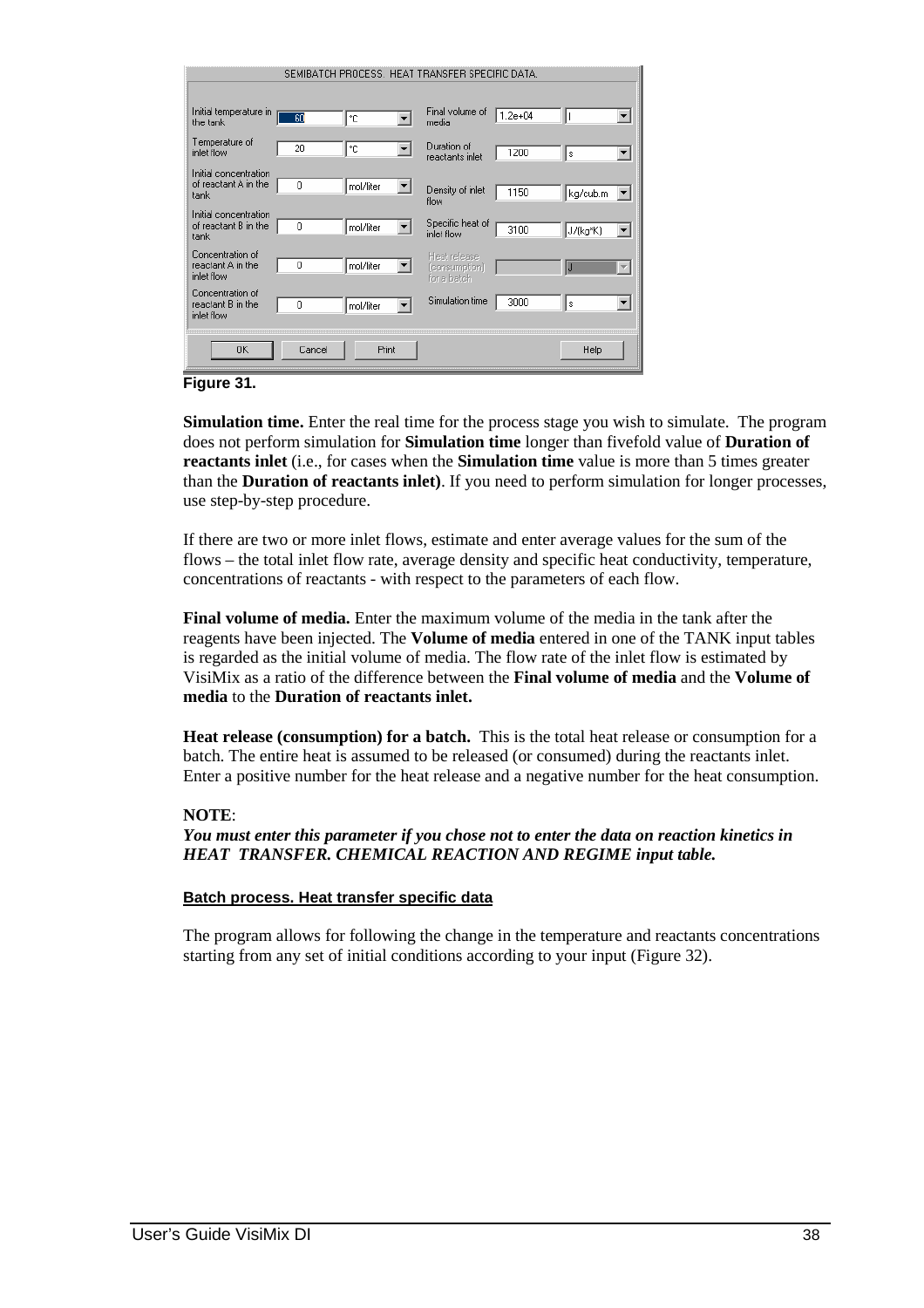| BATCH PROCESS. HEAT TRANSFER SPECIFIC DATA.           |       |                |
|-------------------------------------------------------|-------|----------------|
| Initial temperature in<br>the tank                    | 30    | ۴C             |
| Initial concentration<br>of reactant A in the<br>tank | 0     | mol/liter<br>키 |
| Initial concentration<br>of reactant B in the<br>tank | 0     | mol/liter      |
| Simulation time                                       | l2    | h              |
| Cancel<br>OΚ                                          | Print | Help           |

**Figure 32.** 

**Simulation time.** Enter the real time for the process stage you wish to simulate.

#### **Fixed temperature regime**

Enter the **Media temperature** (Figure 33) which is the only additional parameter needed for heat transfer calculations in the **Fixed temperature regime** option.

| <b>HEAT TRANSFER</b><br><b>MEDIA TEMPERATURE</b><br>FOR FIXED TEMPERATURE REGIME |  |  |  |  |
|----------------------------------------------------------------------------------|--|--|--|--|
| 60<br>۴C<br>Temperature                                                          |  |  |  |  |
| Print<br>Cancel<br>Help<br>ΠK                                                    |  |  |  |  |

**Figure 33.**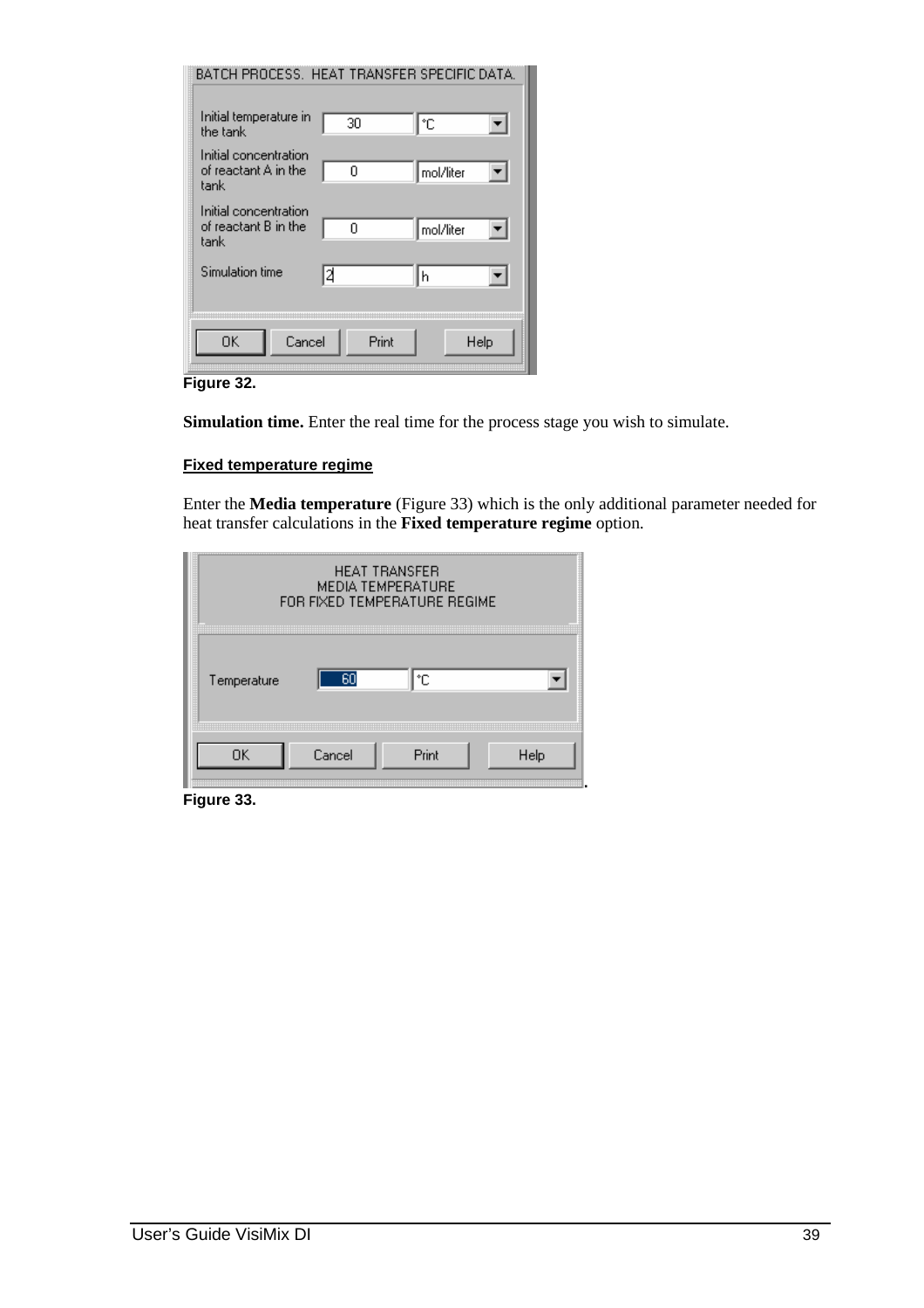# **SECTION 7. CALCULATION SECTIONS.**

The **Calculate** menu opens access to calculation and modeling options of the program (Figure 34). It opens a few sub-menus related to the main sections of the program. Each of these sub-menus opens access to a group of flow- or process-related parameters defined as a result of modeling. For a short-cut access to parameters of the same group the **Last menu** option of the main menu is used.



#### **Figure 34**

Description of the calculated parameters is presented in the Section 8 of the Guide and in the **Help** section of the program.

# **7.1. Hydrodynamics**

The **Hydrodynamics** submenu is shown in Figure 35.



**Figure 35.** 

This option activates the mathematical simulation of hydrodynamics with respect to the design of the mixing unit and average media properties. Simulation is based on the solutions of the Reynolds equation for a turbulent flow approximated with polynomial expressions. The conditions of unambiguity (including boundary conditions) are estimated using the equations for energy and momentum equilibrium, and practical data on mixing. In particular, experimental data on the hydraulic resistance of tank walls and bottom, baffles and blades of different impellers installed in the tank are used. The system of equations takes into account also interaction of flows created by different impellers as a function of impeller geometry and distance between them. An extensive experimental material on circulation flow in tanks with different combinations and relative positions of impellers has been accumulated and used for adjusting the equations used in this section.

The **Hydrodynamics** menu includes general flow and mixing parameters such as power, torque, vortex characteristics, etc.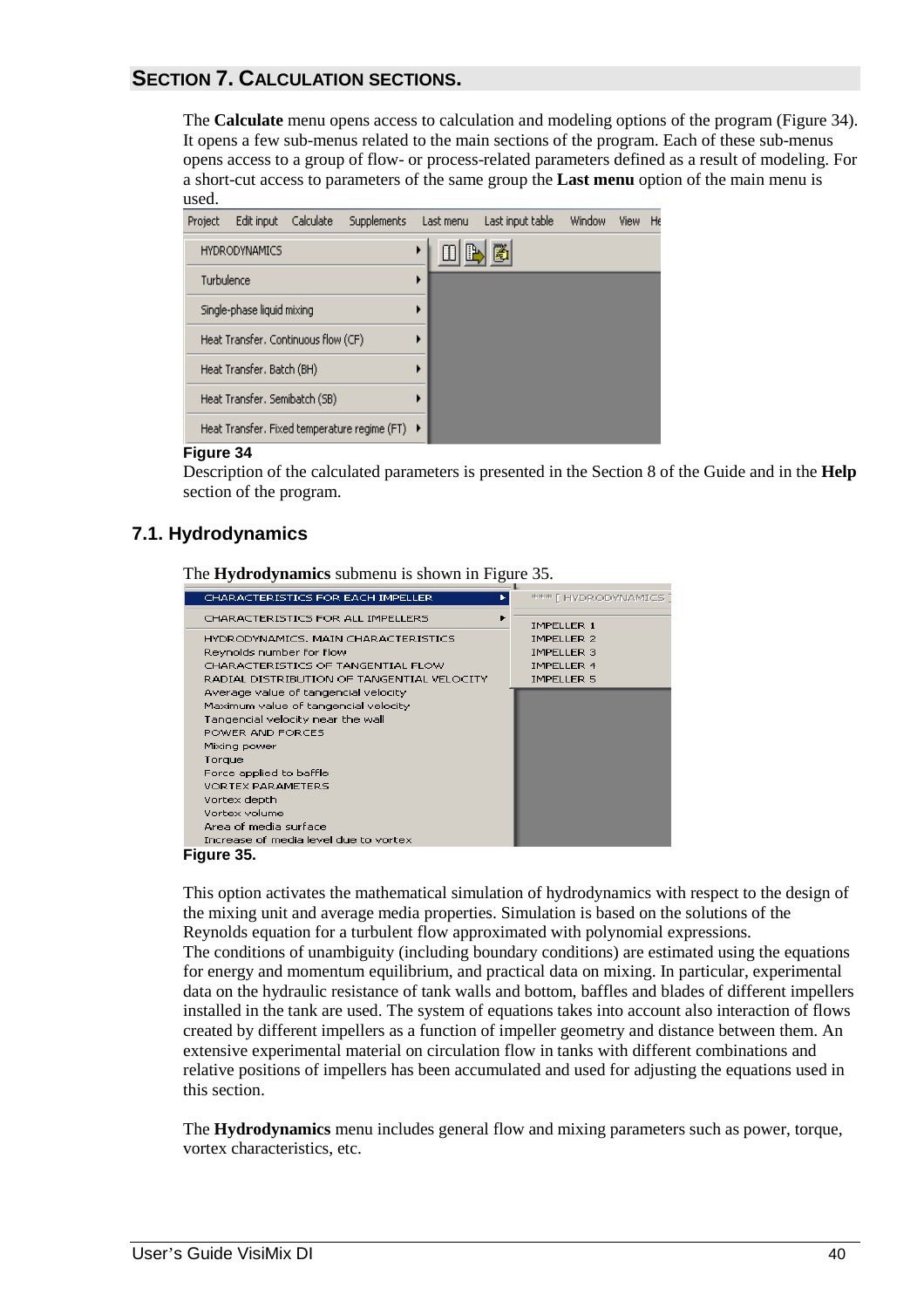It includes also the additional sub-menus that provide parameters for each of the impellers. The sub-menu **CHARACTERISTICS OF EACH IMPELLER** (Figures 32) provides a complete set of hydrodynamic data for each impeller. Selection of an impeller in this sub-menu opens a table (Figure 33) that includes data on geometry and tip velocity, and also the main calculated parameters such as impeller power number or circulation flow created by the impeller.

HYDRODYNAMICS. CHARACTERISTICS FOR EACH IMPELLER : IMPELLER  $1$ 

| Parameter name                  |     | Value        |
|---------------------------------|-----|--------------|
| Impeller type                   |     | disk turbine |
| Tip diameter                    | m   | 0.600        |
| Pitch angle of blades           | rad | 1.57         |
| Tip velocity                    | m/s | 3.46         |
| Impeller Re number              |     | $6.93e + 05$ |
| Mixing power                    | W   | 109          |
| Power number                    |     | 0.216        |
| Torque                          | N*m | 9.43         |
| Force applied to impeller blade |     | 5.93         |
|                                 | N   |              |

#### **Figure 33.**

The sub-menu **CHARACTERISTICS OF ALL IMPELLERS** (Figure 34) is used in order to compare individual parameters of all the impellers installed in the tank.

| <b>CHARACTERISTICS FOR EACH IMPELLER</b>                                                                                                                                                                                                                                                     |                                                                                         |
|----------------------------------------------------------------------------------------------------------------------------------------------------------------------------------------------------------------------------------------------------------------------------------------------|-----------------------------------------------------------------------------------------|
| <b>CHARACTERISTICS FOR ALL IMPELLERS</b>                                                                                                                                                                                                                                                     | **** [ HYDRODYNAMIC                                                                     |
| HYDRODYNAMICS. MAIN CHARACTERISTICS<br>Reynolds number for flow<br>CHARACTERISTICS OF TANGENTIAL FLOW<br>RADIAL DISTRIBUTION OF TANGENTIAL VELOCITY<br>Average value of tangencial velocity<br>Maximum value of tangencial velocity<br>Tangencial velocity near the wall<br>POWER AND FORCES | Impeller types<br>Impeller diameters<br>Mixing power<br>Torque<br>Circulation flow rate |

#### **Figure 34.**

Selection of a parameter in this sub-menu opens a table (Figure 35) that includes the corresponding values for each impeller.

| <b>D</b> [Guide1] - Torque | TORQUE         |        |                   | $ I \square  X $ |
|----------------------------|----------------|--------|-------------------|------------------|
|                            | Parameter name | Units  | Value             |                  |
| Impeller 1                 |                | $N^*m$ | 13.9              |                  |
| Impeller 2                 |                | $N^*m$ | 9.02              |                  |
|                            |                |        |                   |                  |
|                            |                |        |                   |                  |
| -- ^                       |                |        | For HELP press F1 |                  |

**Figure 35**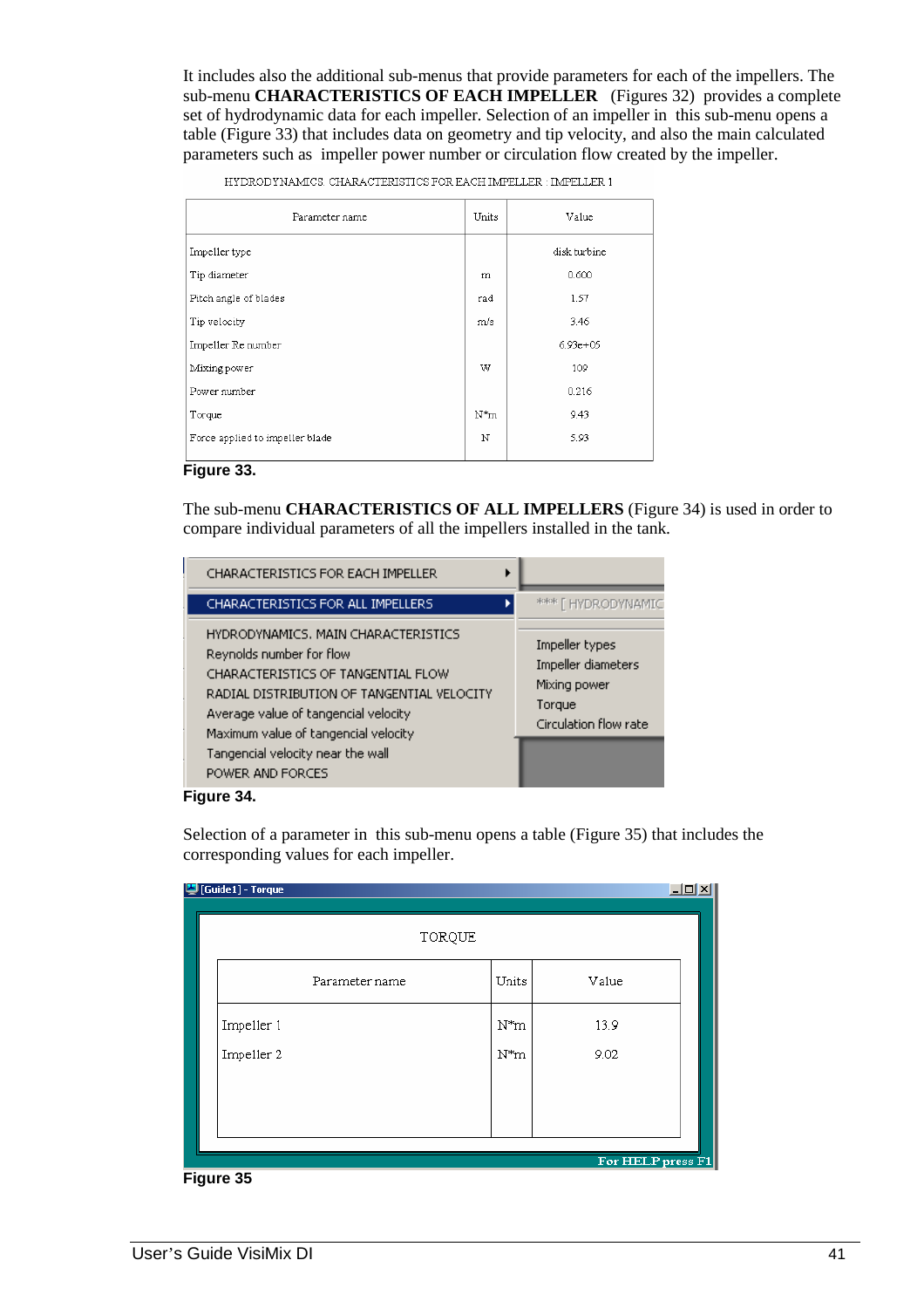This menu serves for evaluation of relative input of each impeller into mixing and provides data for improvement of the mixing device.

# **7.2. Turbulence**

The **Turbulence** menu is shown in Figure 36.

| Edit input<br>Calculate<br>Supplements<br>Project | Last input table<br>Window<br>Last menu<br>Help<br>View                                                   |  |  |  |  |  |
|---------------------------------------------------|-----------------------------------------------------------------------------------------------------------|--|--|--|--|--|
| <b>HYDRODYNAMICS</b>                              | r                                                                                                         |  |  |  |  |  |
| Turbulence                                        | CHARACTERISTICS FOR EACH IMPELLER                                                                         |  |  |  |  |  |
| Single-phase liquid mixing                        | CHARACTERISTICS FOR ALL IMPELLERS                                                                         |  |  |  |  |  |
| Heat Transfer. Continuous flow (CF)               | TURBULENCE, MAIN CHARACTERISTICS                                                                          |  |  |  |  |  |
| Heat Transfer. Batch (BH)                         | LOCAL VALUES OF ENERGY DISSIPATION                                                                        |  |  |  |  |  |
| Heat Transfer, Semibatch (SB)                     | Energy dissipation - maximum value<br>Energy dissipation - average value                                  |  |  |  |  |  |
| Heat Transfer. Fixed temperature regime (FT)      | Energy dissipation in the bulk of volume<br>▸                                                             |  |  |  |  |  |
| Mechanical calculations of shafts.                | Energy dissipation near baffles<br>VOLUMES OF ZONES WITH DIFFERENT TURBULENCE.                            |  |  |  |  |  |
|                                                   | Volume of zone of impeller with maximum dissipation<br>RESIDENCE TIME IN ZONES WITH DIFFERENT TURBULENCE. |  |  |  |  |  |
|                                                   | Relative residence time in zone of impeller with maximum dissipation                                      |  |  |  |  |  |
|                                                   | Relative residence time in zones of baffles.                                                              |  |  |  |  |  |
|                                                   | MICROSCALES OF TURBULENCE IN DIFFERENT ZONES.                                                             |  |  |  |  |  |
|                                                   | TURBULENT SHEAR RATES IN DIFFERENT ZONES<br>Maximum local turbulent shear stress                          |  |  |  |  |  |
|                                                   | LOCAL VALUES OF EFFECTIVE VISCOSITY                                                                       |  |  |  |  |  |

**Figure 36.** 

The intensity of turbulence is evaluated in terms of rates of the turbulent dissipation of energy, which is equivalent to the local specific power per 1 kg of media.

The entire mixing volume is assumed to consist of a few zones with different source and level of local micro-scale turbulence – zones of vortices behind the blades of each impeller, jets formed by each impeller, the bulk volume and vortex areas behind baffles. This section of the program provides estimates for the energy dissipation values for these zones . Evaluations of turbulent energy dissipation rates are based on the Kolmogoroff model of turbulence and on the distribution of the flow velocities defined in the stage of hydrodynamic modeling..

Non-uniformity of distribution of energy dissipation is important for micro-mixing, emulsification, and crystallization. A high degree of non-uniformity has a positive effect on emulsification and a negative effect on crystallization. For single-phase mixing and suspension processes, a more uniform distribution of energy is preferable.

## **NOTE:**

## *Turbulence parameters for Anchor and Frame impellers have never been determined experimentally*.

The menu **Turbulence** includes additional sub-menus that provide parameters of local turbulence and shear around each of the impellers. The sub-menu **CHARACTERISTICS OF EACH IMPELLER** opens a list of the impellers**.** Selection of an impeller in this sub-menu opens an additional sub-menu with two options. By selection of the fist option – **General data** – you will get a table (Figure 37) that includes main calculated parameters such as maximum local values of turbulent dissipation, microscales of turbulence and shear rates for the vortex zones around the blades of the selected impeller. The second option - DISSIPATION OF ENERGY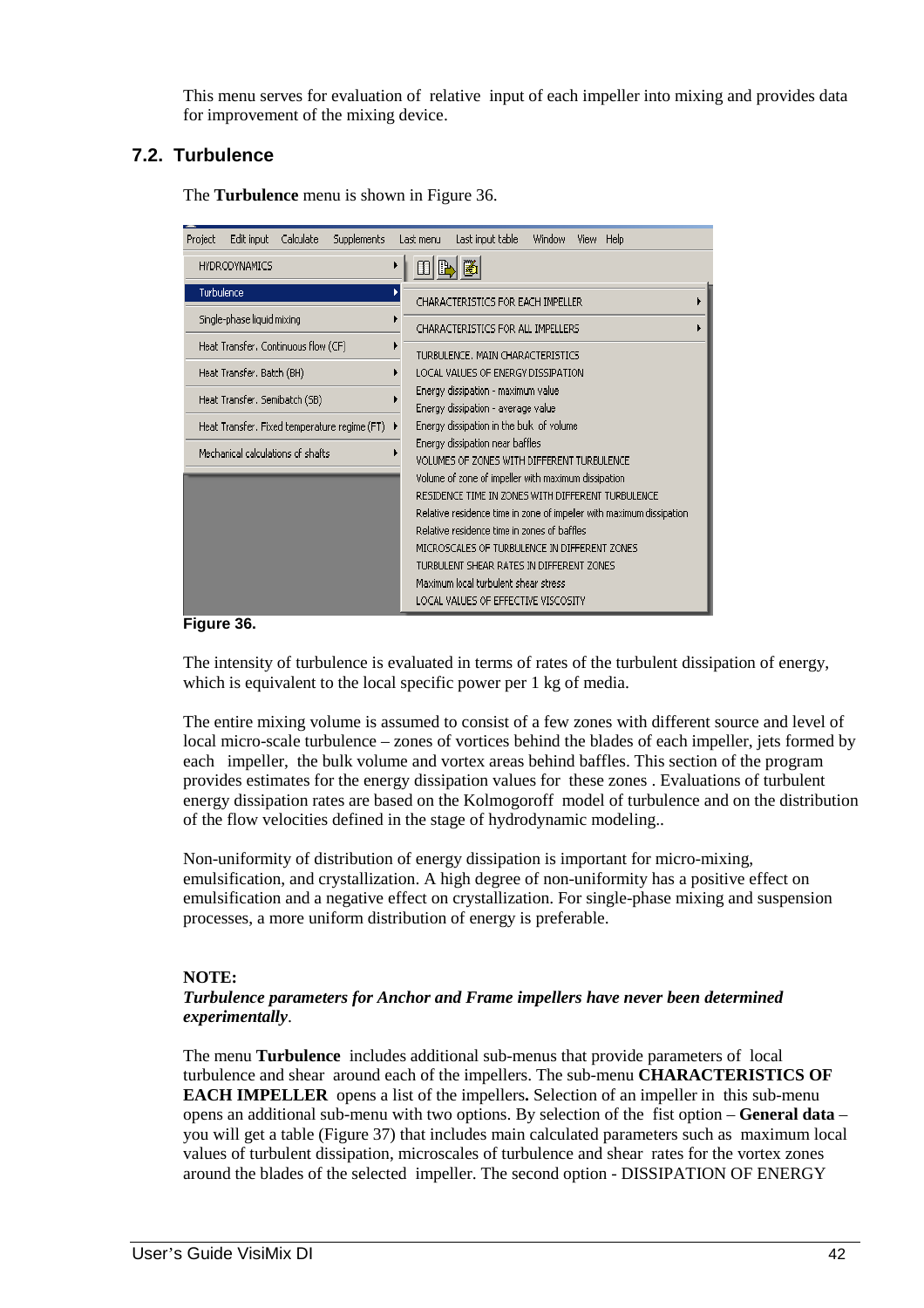AR0UND THE IMPELLER - provides a graph obtained as a result of modeling of transfer and extinguishing of turbulence in the jet created by the impeller (Figure 38).

| Units |          |
|-------|----------|
|       | Value    |
| W/kg  | 80.6     |
| cub.m | 0.0300   |
| m     | 0.000111 |
|       |          |







The sub-menu **CHARACTERISTICS OF ALL IMPELLERS** (Figure 39) allows to compare individual parameters of all the impellers installed in the tank.



#### **Figure 39**

The output table of TURBULENT SHEAR RATE NEAR THE IMPELLER BLADES is presented as an example in the Figure 40.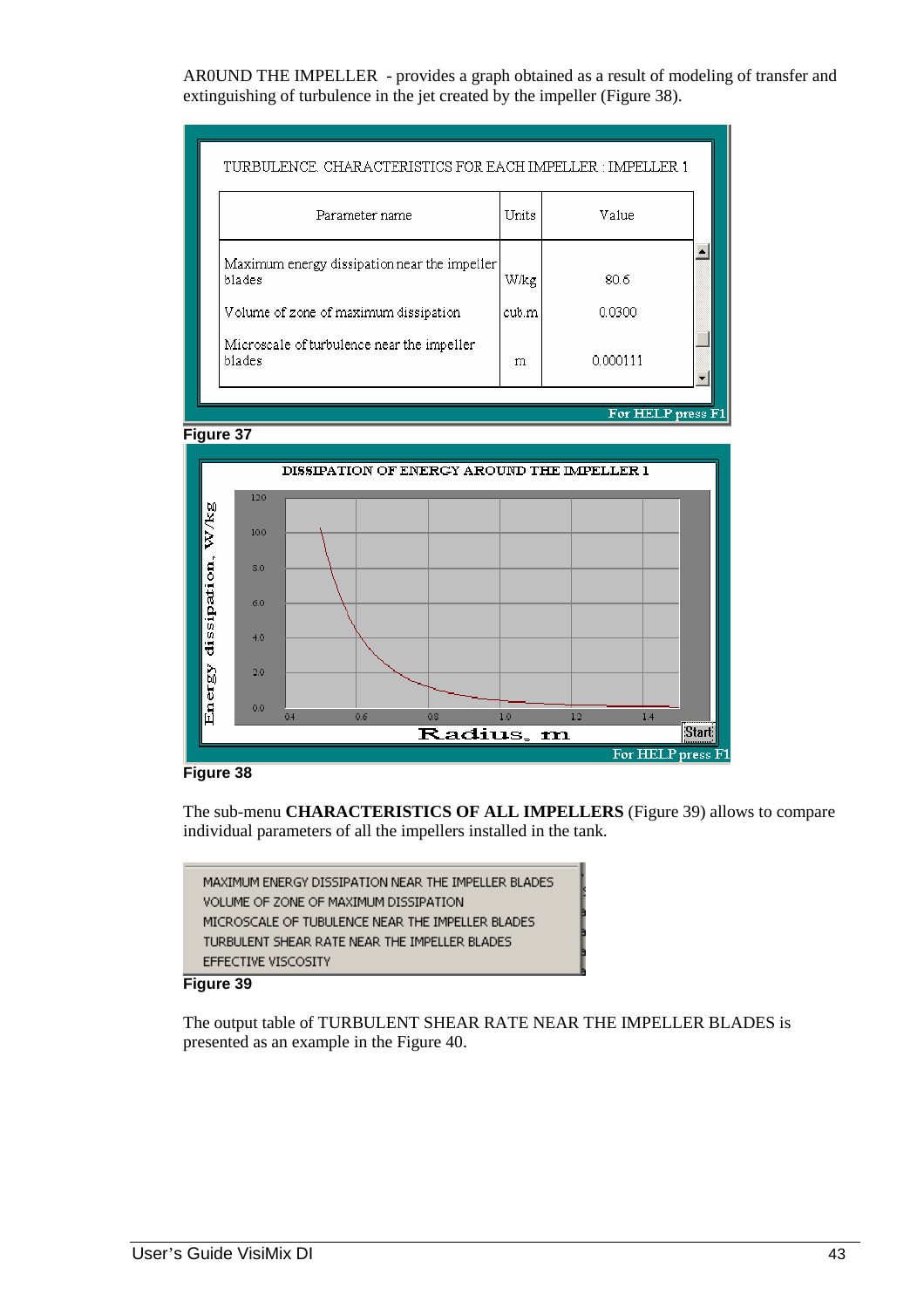|                   | MAXIMUM ENERGY DISSIPATION NEAR THE IMPELLER BLADES |       |       |  |  |  |
|-------------------|-----------------------------------------------------|-------|-------|--|--|--|
|                   | Parameter name                                      | Units | Value |  |  |  |
|                   | Impeller 1                                          | W/kg  | 80.6  |  |  |  |
|                   | Impeller 2                                          | W/kg  | 34.3  |  |  |  |
|                   |                                                     |       |       |  |  |  |
|                   |                                                     |       |       |  |  |  |
| For HELP press F1 |                                                     |       |       |  |  |  |

#### **Figure 40**

The main menu of Turbulence (**Figure 36**) and the output tables related to impellers include also Effective viscosity. For non-Newtonian liquids the Effective viscosity is based on rheological constants that are entered into input table Average properties of media (**Figure 25**). It is a function of turbulent shear rate and is defined separately for zones with different turbulence. For Newtonian liquids the Effective viscosity is equal to Dynamic viscosity.

# **7.3. Single-phase liquid mixing**

This menu option (Figure 41) is used for mathematical simulation of mixing of two liquids that are soluble in each other.

```
SINGLE-PHASE MIXING, MAIN CHARACTERISTICS
Macromixing time
Mean period of circulation
Characteristic time of micromixing
```
#### **Figure 41.**

## *Note. In the current version this option can be used for the baffled tanks only.*

This option provides a set of data for estimation of the minimum mixing time required for the preparation of a uniform mixture. The mathematical modeling of macro-mixing is based on a numerical solution for a non-stable state convective transport of a solute (tracer). The system of differential equations is simplified in accordance with experimental data on the general flow pattern in mixing tanks and takes into account number, designs and positions of the impellers. The simulation is performed for liquids with no significant difference in density and viscosity.

Micromixing phenomena are analyzed separately (See **Characteristic time of micromixing**), the final evaluation takes into account distribution of circulation and local turbulence around each impeller.

# **7.4. Heat transfer**

## **7.4.1. General**

VisiMix DI performs two kinds of heat transfer calculations:

**1.** Simple calculation of heat flux and heat transfer coefficients for a fixed temperature of the media;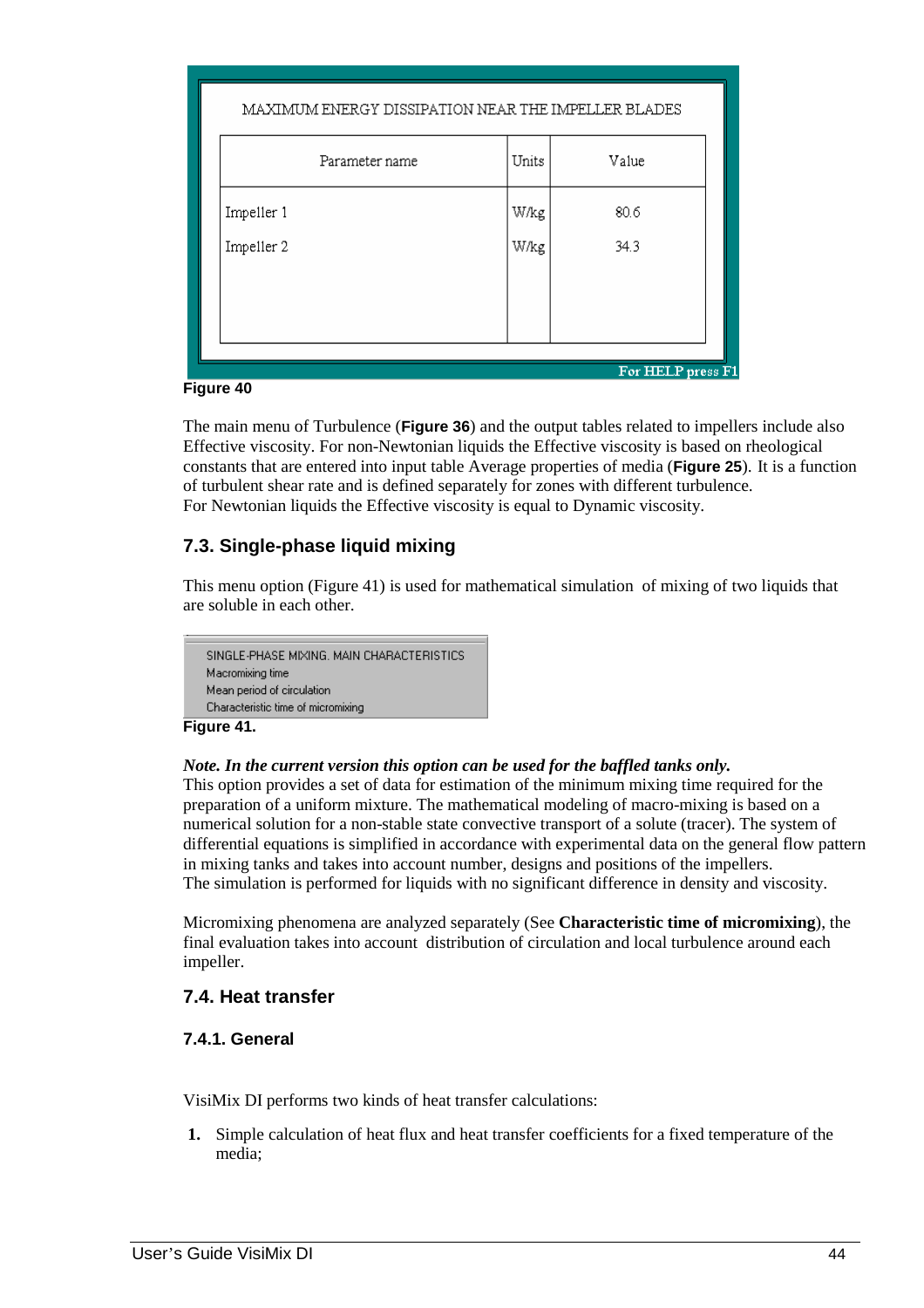**2.** Simulation of dynamic temperature regimes of mixing tanks and reactors with respect to reaction kinetics and heat effect.

The modeling of the heat transfer includes calculating media-side heat transfer coefficients, jacket-side heat transfer coefficients and the thermal resistance of the tank wall.

Calculations of the media side heat transfer in tanks with various impellers are based on a physical model which takes into account heat transport in turbulent boundary layer and energy distribution in the flow (see **Review of Mathematical Models**).

VisiMix DI has been developed for the turbulent regime of mixing in the tank. However, for the user's convenience, Heat transfer calculations are performed also for lower Reynolds number values.

Heat transfer in jackets is calculated using known empirical correlations, which are also referred to in the **Review of Mathematical Models**. The program calculates also the thermal resistance of the tank wall.

## **Heat transfer devices (HTD)**

Calculations are performed for tanks with outside heat transfer devices - **conventional jackets, half-pipe coil jackets,** and **embossed/dimpled jackets**. The jacket may consist of **one** section (if there is one section only, the program regards it as "Lower") or **two** separate sections ("Lower" and "Upper").

The position of the sections, their dimensions and heat transfer areas may vary. **Lower section**  may cover the tank bottom**.** 

#### **Connection of two jacket sections**

The sections may be connected **"in series"** and **"in parallel"**. Connection **in parallel:** 

Liquid heat transfer agent (**LA**) inlets are placed in the lower cross-section of each section, the outlets - in the upper cross-section of each section; the inlet temperature of **LA** is the same for both sections; you should estimate and enter the flow rates for **LA**.

Condensing (vaporous) heat transfer agent **(VA)** - steam, Dowtherm vapor, etc. - inlets are placed in the upper cross-section of each section, the outlets of condensate - in the lower cross-section of each section; the inlet temperature and pressure of **VA** are the same for both sections.

#### Connection **in series:**

Liquid heat transfer agent (**LA**) inlet is placed in the lower cross-section of the lower section; **LA**  outlet is placed in the upper cross-section of the lower section; the inlet of the upper section placed in its lower cross-section is connected to the outlet of the lower section; the outlet of the **LA** is placed in the upper cross-section of the upper jacket section. The flow rate of **LA** is the same in both jacket sections. Enter the inlet temperature of **LA** for the lower section; the inlet temperature for the upper section is assumed to be equal to the temperature of **LA** at the outlet of the lower section.

Condensing (vaporous) heat transfer agent **(VA)** - steam, Dowtherm vapor, etc. - inlets are placed in the upper cross-section of the upper section, the outlet of condensate and steam (vapor) of the upper section is placed in its lower cross-section and connected to the inlet pipe placed in the upper cross-section of the lower section. The outlet of condensate is placed in the lower crosssection of the lower section. The steam (vapor) pressure in both sections is assumed to be the same, the inlet temperature for the lower section is assumed to be equal to the saturation temperature.

## **Heat transfer agents (HTA)**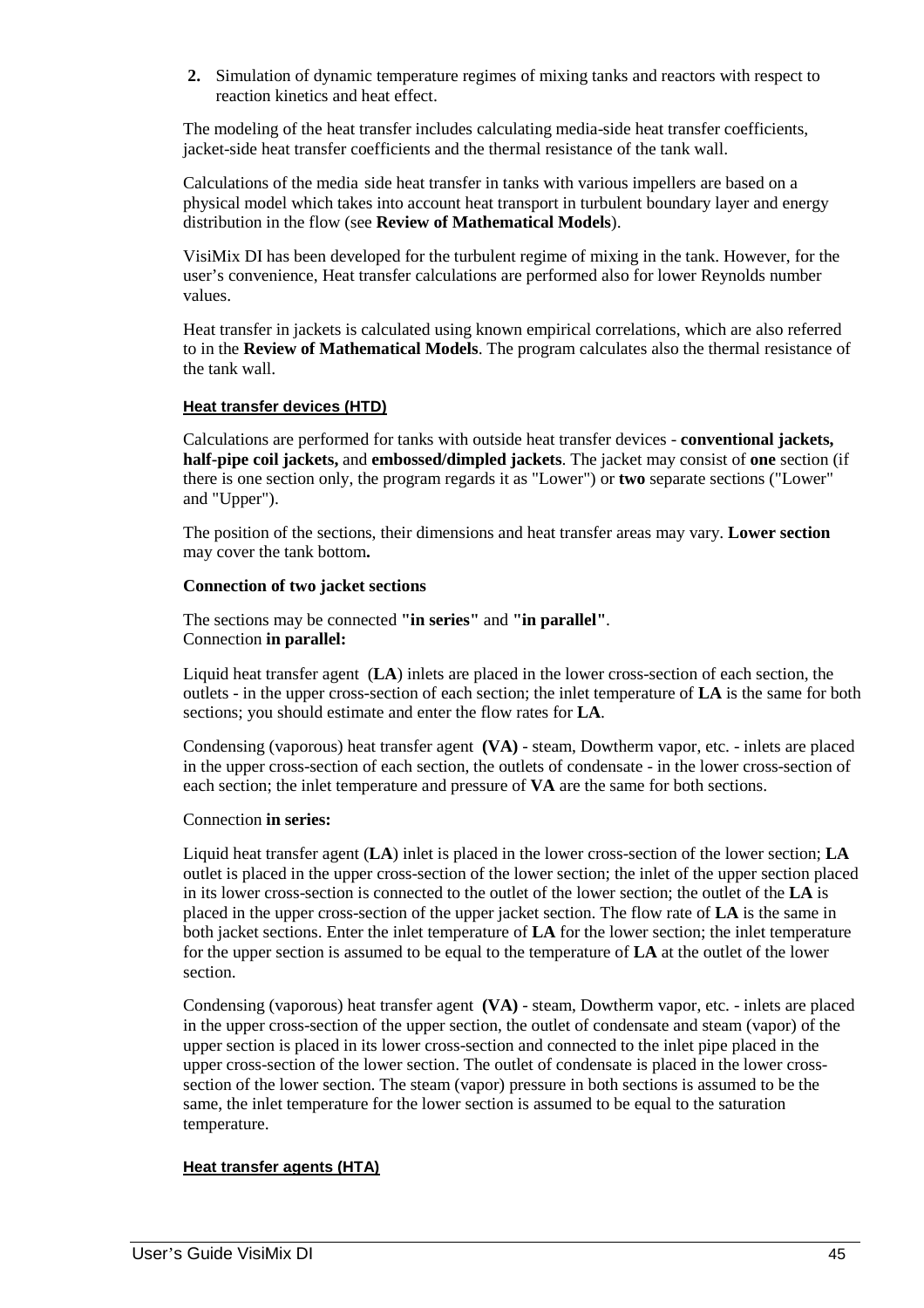The program performs calculations of heat transfer in heat transfer devices for two kinds of HTA liquid agents (**LA**) and condensing steam or organic vapors (**VA**). There is no need to enter the physical properties of heat transfer agents: you must only select an appropriate agent and enter the inlet conditions: the inlet temperature for **LA**, the inlet temperature and pressure for **VA**. The required properties of heat transfer agents are retrieved by the program from its database. The program includes also subprograms for approximate calculations of temperature-dependent physical properties of heat transfer agents.

#### **Properties**

Simulation of temperature regimes is performed with respect to the change in physical properties of liquids (the media and **HTA**) as a function of the temperature. For this purpose, the program includes algorithms and sub-programs for approximate calculations of temperature functions of the density, viscosity, specific heat and heat conductivity of liquids, which are based on a single value of the property and the corresponding temperature. The calculation methods for the viscosity and specific heat capacity are similar to the graphical method proposed by Lewis, W. K. and L. Squires for viscosity (see J. Perry, Chemical Engineering Handbook, pp. 3-281,282, Fig. 3-50). Different functions are used for water solutions and organic substances. You will therefore be asked to specify the media in addition to the values of the properties.

#### **NOTE:**

*The methods for calculating physical properties are approximate. Their accuracy is sufficient for heat transfer calculations, but they are not recommended for general use. The table of properties of the most frequently used water solutions and organic solvents is accessible through HEAT TRANSFER PROPERTIES OF THE MEDIA input table. It will help you to approximately estimate the initial data for heat transfer calculations.* 

#### **Simulation of temperature regime. General information**

The main menu includes three Heat Transfer options related to the main process regimes - Continuous flow (**CF**), Batch (**BH**) and Semibatch (**SB**). Each of them includes two submenus according to the type of the heat-transfer agent and the process in the heating/cooling device (HTD). The **Liquid agent (LA)** option is used to calculate heating or cooling in the tank with a liquid heating agent (LA). The heat transfer mechanism may correspond to free convection or forced convection in laminar or turbulent flow conditions. In the course of the simulation, the program estimates the flow and heat transfer regime and selects the appropriate correlation.

Before starting the simulation by selecting a parameter in the corresponding submenu of Heat Transfer options of **Calculate**, you will be asked to fill in the appropriate input tables of initial data according to a particular mixing case. However, for all process regimes it is necessary to enter the **Lower and Upper limits of temperature** of the media in the tank in order to define the range for the simulation. It is also necessary to enter the **Simulation time.** 

If the calculated temperature (**Media temperature**) falls outside the prescribed temperature limits, the program stops calculation and issues an appropriate message, indicating the time when this occurs. To obtain more information about the process, enter a new value for the **Simulation time,** which must be lower than the one indicated in the message in the corresponding HEAT TRANSFER. SPECIFIC DATA input table for CF, BH and SB processes.

The results obtained with heat transfer calculation options are displayed mainly as graphs; the parameter you selected is presented as a function of time within the simulation period**.** To present graphs as tables, use the **Report** option (see par. 5.8 above).

The simulation is based on the common equations of heat equilibrium with respect to heat capacity of the media and the tank. You select the tank material in TANK SHELL CHARACTERISTICS input table, and the properties of the material will be retrieved from the VisiMix database. You may enter the tank mass according to the tank drawings. If the exact mass is not known, VisiMix calculates it.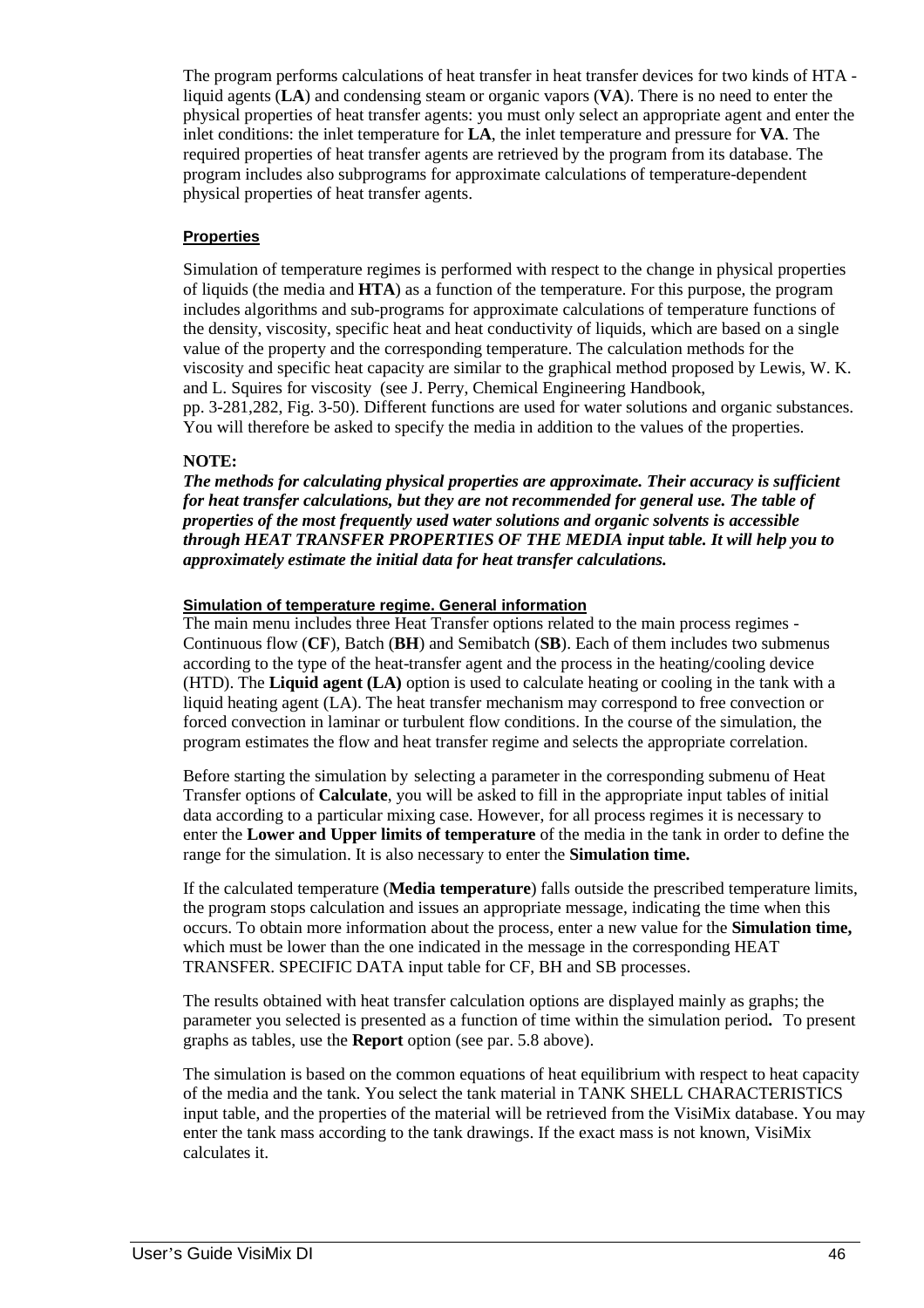#### **Chemical reaction with heat release or consumption**

The program simulates simple heating or cooling in tanks, and also temperature regimes of chemical reactors. Calculations are performed with respect to a second-order single-phase chemical reaction:

$$
A + B \rightarrow C + Q_r,
$$

where  $Q_r$  is the specific heat release/consumption of the process.

You may enter kinetic data and heat effect of the reaction in the HEAT TRANSFER. CHEMICAL REACTION DATA AND TEMPERATURE LIMITS input table. The heat release is calculated as a function of the current concentrations and temperature according to the Arrhenius equation. If the kinetic and thermodynamic constants for the reaction are not available, the program may perform calculations based on the average heat release/consumption value you entered. This option may also be useful for simulating temperature regimes of heterogeneous reactions with total heat release value based on experimental data.

# **7.4.2. Modeling of temperature regimes**

VisiMix allows you to perform heat transfer calculations for the following types of processes: Continuous Flow (**CF**), Batch (**BH**), Semibatch (**SB**), and for Fixed temperature regime (**FT**). For each of these processes you may perform simulation for the case of liquid heat transfer agent (**LA**) in jacket, and for the case of vaporous heat transfer agent (**VA**) in jacket. The menu of one of the **Heat Transfer** options in **Calculate** is shown in Figure 42.



**Figure 42.** 

#### **Continuous flow process - CF**

This option provides mathematical modeling of the dynamics of a continuous flow mixing tank with a heat transfer device. The process eventually reaches a steady-state regime. Granted the sufficient simulation time, the final results obtained in the simulation will represent the steadystate parameters.

In this case, the **Heat transfer area** in the tank is assumed to be constant and is calculated according to the **Volume** or **Level of media** in the tank.

You select a starting point of the simulation, i.e. the media temperature and the concentrations of the reactants. The simulation, including the simulation of transition regimes, can be started from any reactor state.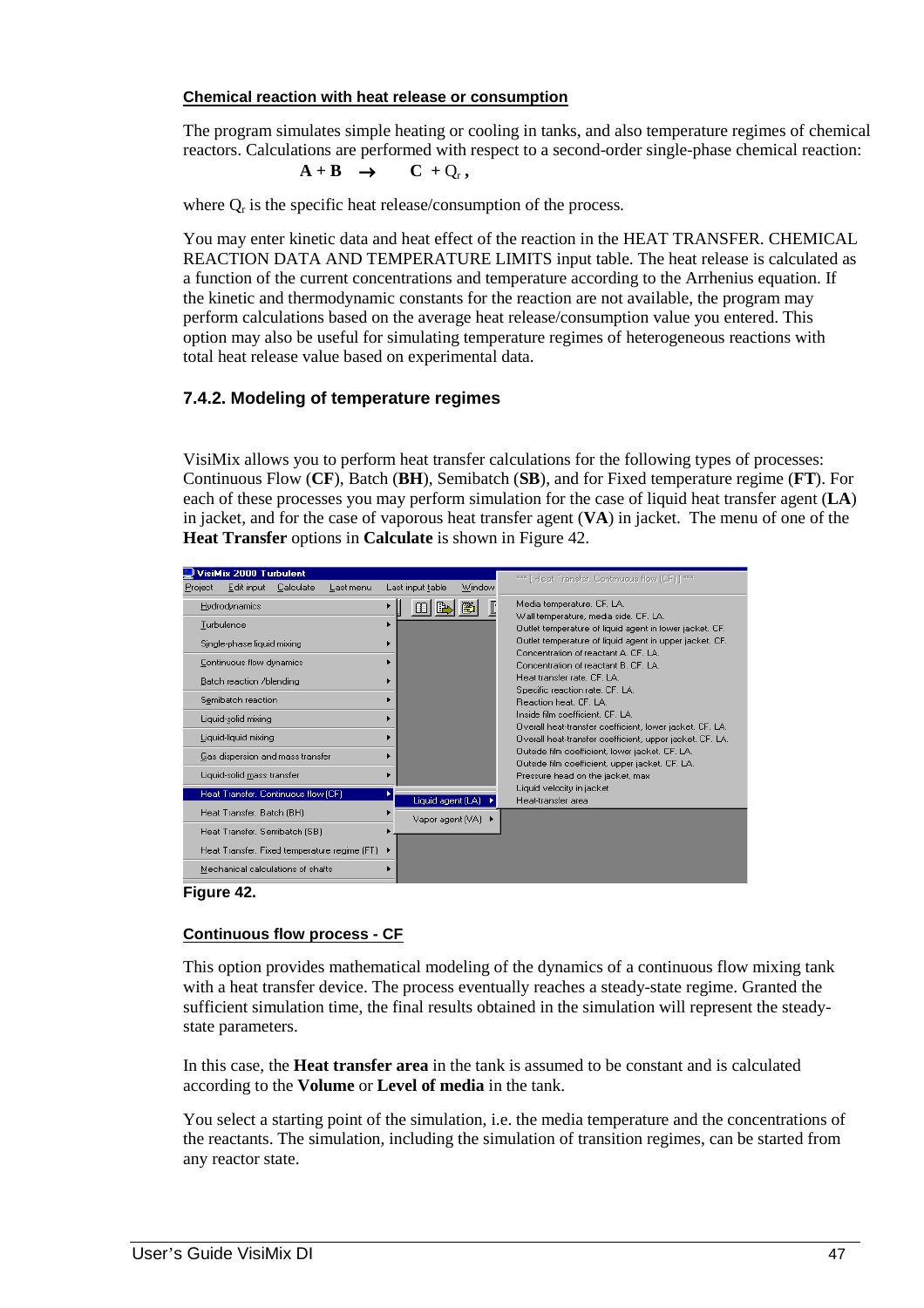#### **Batch process - BH**

This option provides mathematical modeling for Batch heating/cooling of the tank or Batch chemical reactor with a heat transfer device. In this case, the **Heat transfer area** in the tank is assumed to be constant and is calculated according to the **Volume** or **Level of media** in the tank.

In the case of a chemical reaction, both reactants are supposed to be loaded and distributed in the reactor before the simulation starts.

#### **Semibatch process - SB**

This option provides mathematical modeling of Semibatch reactors with heat transfer devices. It is assumed that the solution of reactants A and B is loaded into the tank in the beginning of the process. The volume of the solution is the minimum volume of the media in the tank and corresponds to the value of **Volume of media** you entered in the TANK input table. At moment "0", the loading of the solution of reactants A and B into the tank begins. The solution is loaded at a constant flow rate until the volume of the media becomes equal to the **Final volume of media**  you entered in the SEMIBATCH PROCESS. HEAT TRANSFER SPECIFIC DATA input table. You must also specify the **Duration of reactants inlet**, **Density, Specific heat capacity** and **Temperature of inlet flow**. The volume flow rate of the inlet flow during the inlet period is calculated as

#### **(Final volume of media** - **Volume of media)** / **Duration of reactants inlet**

The current values of the **Volume of media** in the tank and of the **Heat-transfer area** of heat transfer devices are calculated as functions of time and with respect to the flow rate of the inlet flow.

If kinetic data and **Heat effect of reaction** have been previously entered, VisiMix calculates heat release with respect to the current concentrations of the reactants and temperature. If the **Heat release/consumption for a batch** was entered instead of the **Heat effect of reaction**, the reaction heat release (consumption) is assumed to be constant during the reactants inlet, and to become **zero** after the end of the inlet period.

#### **Fixed temperature regime - FT**

This option allows for performing common heat transfer calculations of the tank for a given single set of conditions, i.e. the volume and temperature of the media. No additional data on the process, such as reaction kinetics or heat release, are necessary. All program output in this case is given in the form of tables.

Fixed temperature calculations are the most simple and fast of all VisiMix Heat Transfer modeling options. You may use this option not only for calculating steady-state heat transfer rates for fixed conditions, but also in combination with one of the simulation options as the first stage for a preliminary selection of the equipment, the heat transfer agent, its inlet temperature and flow rate, etc. Another possible application is obtaining output parameters for any desired point on the process simulation curves by reading the **Media** t**emperature** at this time coordinate from the graph **Media temperature vs. time,** and entering it in the FIXED TEMPERATURE. HEAT TRANSFER SPECIFIC DATA input table**.** 

All output parameters are accessed via the **Calculate** option in the main VisiMix menu. To invoke the **Help** section corresponding to the active output window, press **F1**.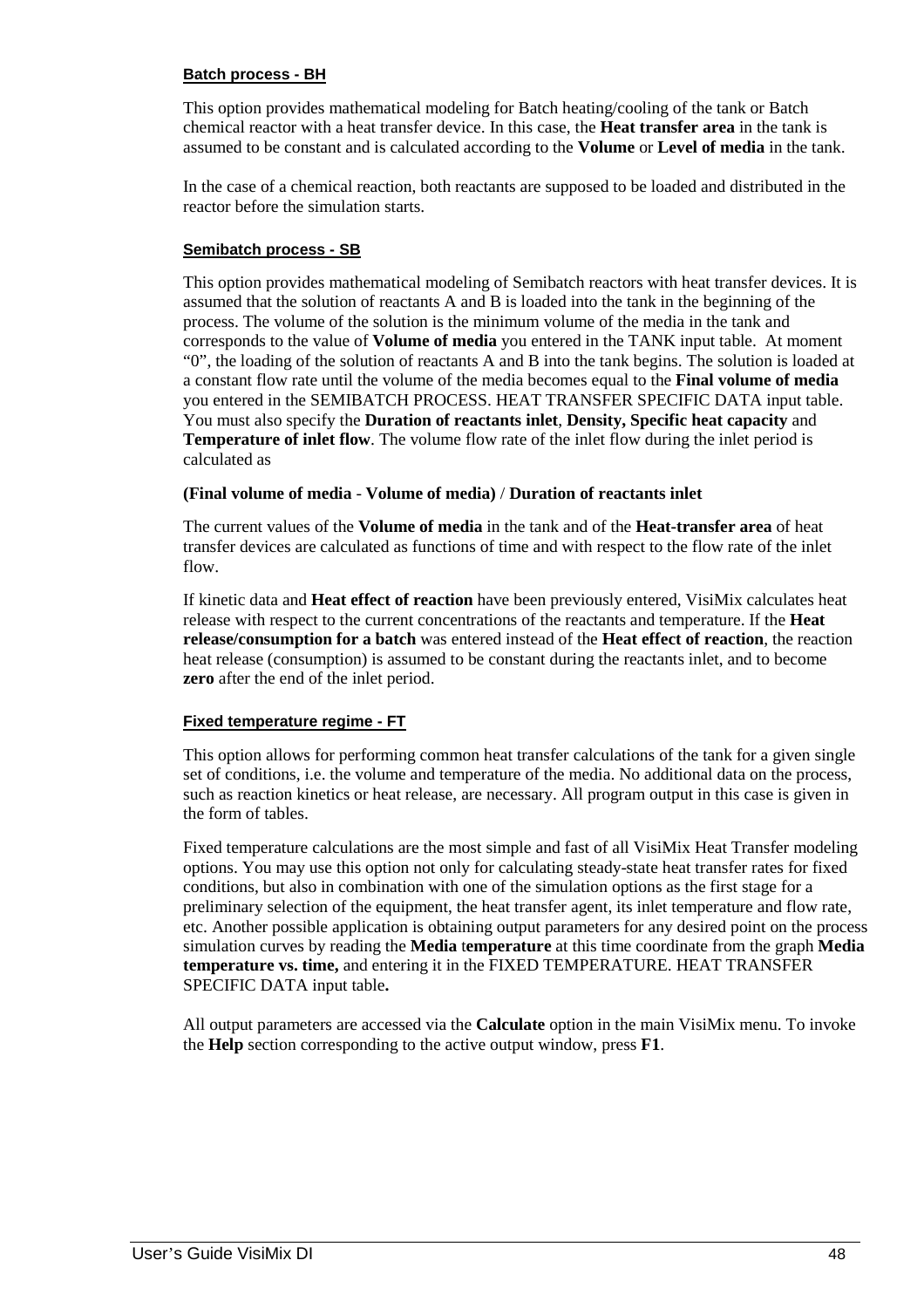# **SECTION 8. OUTPUT PARAMETERS.**

# **8.1. Hydrodynamics**

# **8.1.1. Reynolds numbers.**

Visimix DI provides two values of Reynolds number. The **Impeller Re number** is defined for each impeller accordingly to the accepted practice, i.e. as a function of number of revolutions of the shaft and tip diameter of the corresponding impeller:

 $Re = D^2 N/v$ Here D – tip diameter of the selected impeller *,* m, N - number of revolutions of the shaft, 1/s, ν - kinematical viscosity of media, sq.m/s.

The Reynolds number for flow is defined as a hydrodynamic characteristic of flow in the mixing tank, by its physical meaning it is the same as the Re numbers for flows in pipes, channels, etc. This value is based on the average velocity of the flow and radius of the tank.

The lower limit of a turbulent regime corresponds to the Reynolds number value of about 1500. Significant changes in hydrodynamics are observed when the Reynolds number value is lower than 1000. The current version of VisiMix does not perform calculations for Reynolds number values lower than 1500.

# **8.1.2. Radial distribution of tangential velocity**

This graph represents the average radial profile of tangential velocity. Numerous measurements have shown that in a well developed turbulent flow, local profiles of tangential velocity in mixing tanks are close to the average one at almost any height, except for the impeller area.

# **8.1.3. Average value of tangential velocity**

This parameter represents the volume average value for tangential velocity defined by integration.

# **8.1.4. Maximum value of tangential velocity.**

This parameter represents the highest point of tangential velocity profile shown in the graph of RADIAL DISTRIBUTION OF TANGENTIAL VELOCITY.

## **8.1.5. Tangential velocity near the wall**

This is the height average tangential velocity near the wall outside the boundary layer. Velocity degradation in the boundary layer is beyond the scope of VisiMix modeling.

# **8.1.6. Mixing power**

This parameter is calculated as a sum of calculated power consumption values of all impellers. The calculation of power value for each impeller is based on the results of mathematical modeling of velocity distribution and on experimental resistance factor values for blades of different configurations. The data on average density and viscosity, which have been previously entered into the system, are used. If the calculated mixing power exceeds 70% of the motor power rating you have previously entered into the system, the warning *"Mixing power is too high for your drive"* is issued.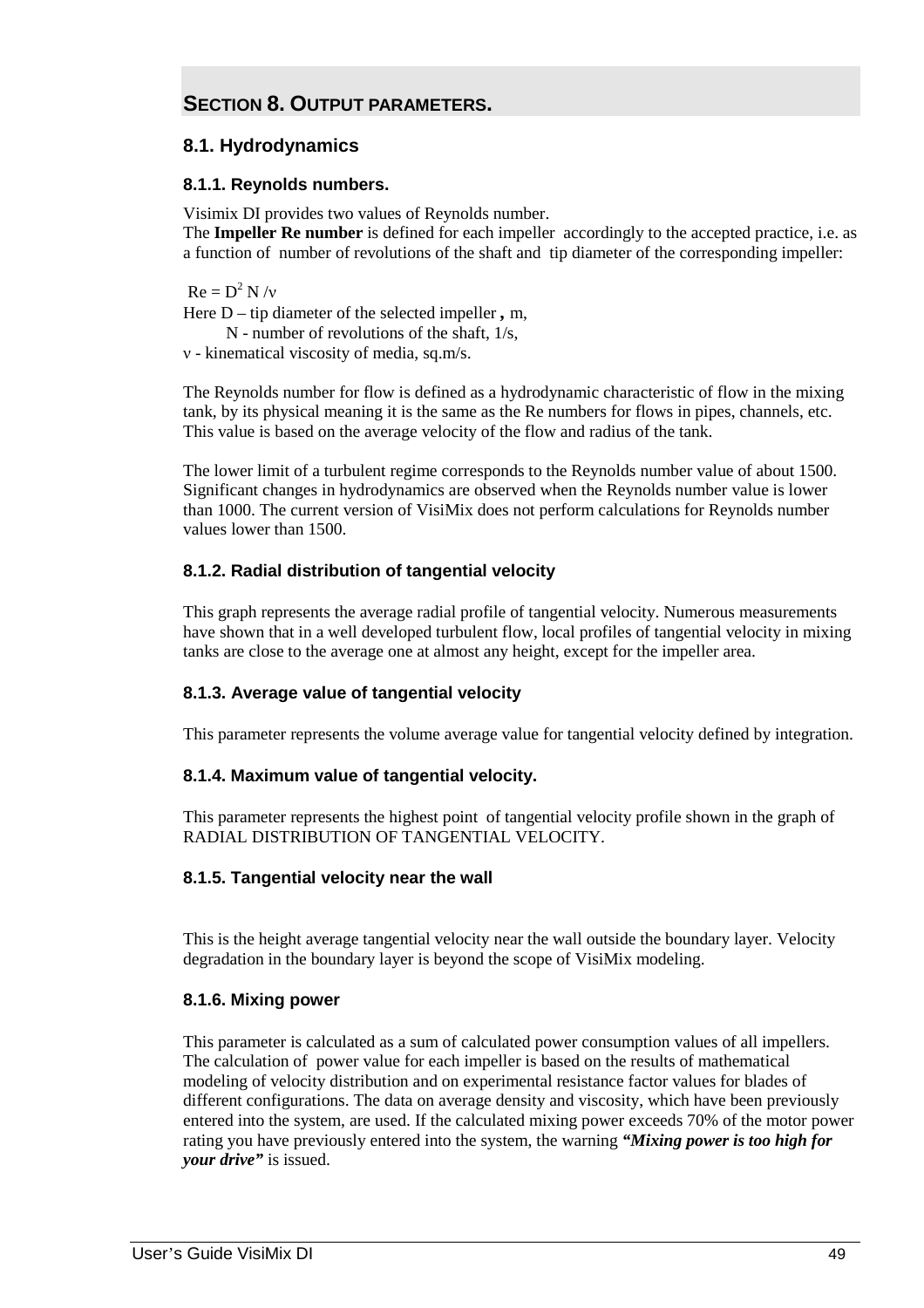The 30% reservation accepted in VisiMix is based on practical experience. It takes into account usual level of energy losses in electric drives with *mechanical speed reducers (gyres*). If the speed reduction is performed using electrical or electronic speed control devices, selection of the drive has to be based on the rated torque moment of the low speed shaft that must be included in the technical characteristic of the drive. The recommended 30% reservation in this case must be related to the calculated **Torque** *value* 

# **8.1.7.Torque**

This parameter represents the value for the torque imparted by the mixing device to the media, and applied by flow to the drive and to the mixing tank supporting detail. It is defined as a sum of torque moments applied by each impeller on the shaft. The value does not include additional resistance or friction moments in bearing, sealings and gearboxes.

# **8.1.8. Force applied to baffle**

This parameter represents the force that is applied to the baffle as a result of flowing it over by the tangential flow. Direction of the force – normal to tank radius, radius of application - the baffle axis.

# **8.1.9. Vortex depth**

The phenomenon of vortex formation is mainly significant for tanks without baffles. In baffled tanks, the vortex is usually small and can be disregarded. However, at high RPM values, the vortex may be quite large. It is often unstable, and its depth and shape may change considerably. In these cases, calculated vortex parameters should be regarded as estimates only. If the vortex is too deep and reaches the impeller, unstable gas caverns may form around the impeller blades. The resulting shaft vibrations may reduce the reliability of the equipment. Gas insertion into the media may also occur. VisiMix lets you know if such conditions are expected. If influence of the vortex is significant, the program displays the corresponding message.

## **8.1.10. Vortex volume**

Volume of the vortex is defined by integration.

This value must be taken into account in the continuous flow processes for calculating mean residence time of media. In particular, it is important for small scale continuous flow equipment.

# **8.1.11. Area of media surface**

This is the area of the media surface, calculated with respect to deformation of surface due to vortex formation.

# **8.1.12. Media level increase due to vortex formation**

Due to vortex, there is an increase in the level of media near the tank wall. In some cases, this may cause media overflow.

# **8.1.13. CHARACTERISTICS FOR EACH IMPELLER.**

# **Tip velocity.**

It is defined by multiplying angular velocity(in radian per second) by radius of the impeller. It is different for impellers of different diameter.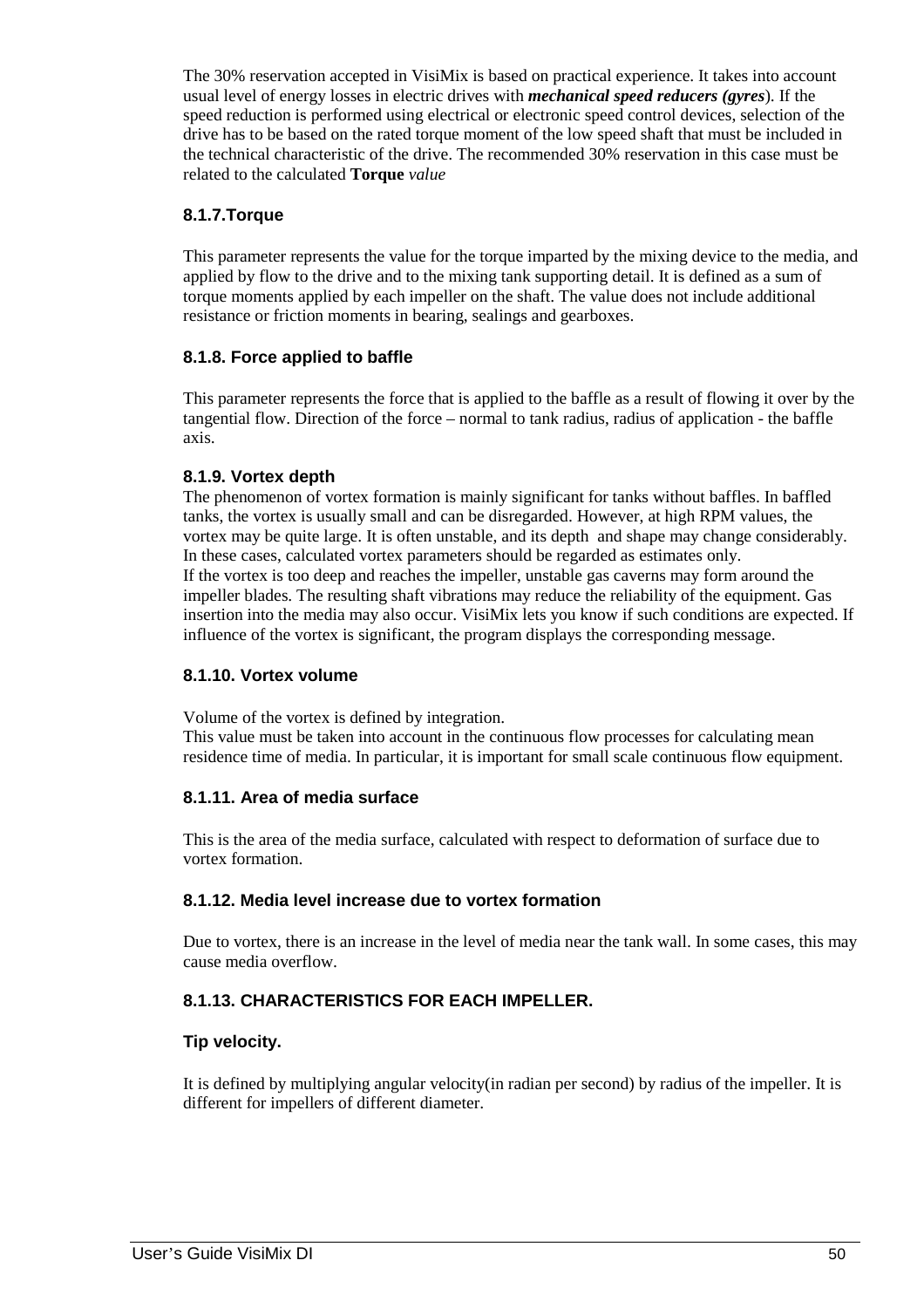## **Power**

The Power for each impeller is defined by multiplying of Torque of the impeller by angular velocity of the mixing device (in radian per second).

# **Power number**

This parameter is calculated for each impeller. It represents the *Np* coefficient in the equation

$$
P = N_p \rho n^3 d^5
$$

where

*P* is the mixing power of the impeller, W;  $\rho$  is average density of the media, kg/cub. m: *n* is rotational speed of mixing device,  $1/s$ ; *d* is the impeller diameter, m.

VisiMix first calculates the mixing power for each impeller, and then *Np* values are calculated using the formula given above.

# **Torque.**

Torque, or driving moment of each impeller is defined as a result of solving the main equation system describing momentum equilibrium. Calculation is based on experimental values of flow resistance factors for blades of different geometry. The torque value strongly depends on pitch angle of the impeller and radial distribution of tangential velocity.

# **Force applied to impeller blade.**

This parameter is used for mechanical calculations of impellers. It is defined by dividing the torque by number of blades and equivalent radius of application , usually about 0.8 – 0.9 of the tip radius of the impeller.

# **Circulation flow rate.**

This parameter defines total volume flow rate of media through each impeller. The method of calculation takes into account local velocity distribution of media, flow resistance of the tank and interaction of flows created by different impellers.

# **8.2. Turbulence.** See also 7.2.

## **8.2.1. Energy dissipation - maximum value**

This parameter is defined as the maximum value of local turbulent dissipation rate calculated for each impeller (see 8.2.11).

## **8.2.2. Energy dissipation - average value**

This parameter represents the volume average specific power, and is calculated as the total mixing power (see 8.1.6) per kg of media.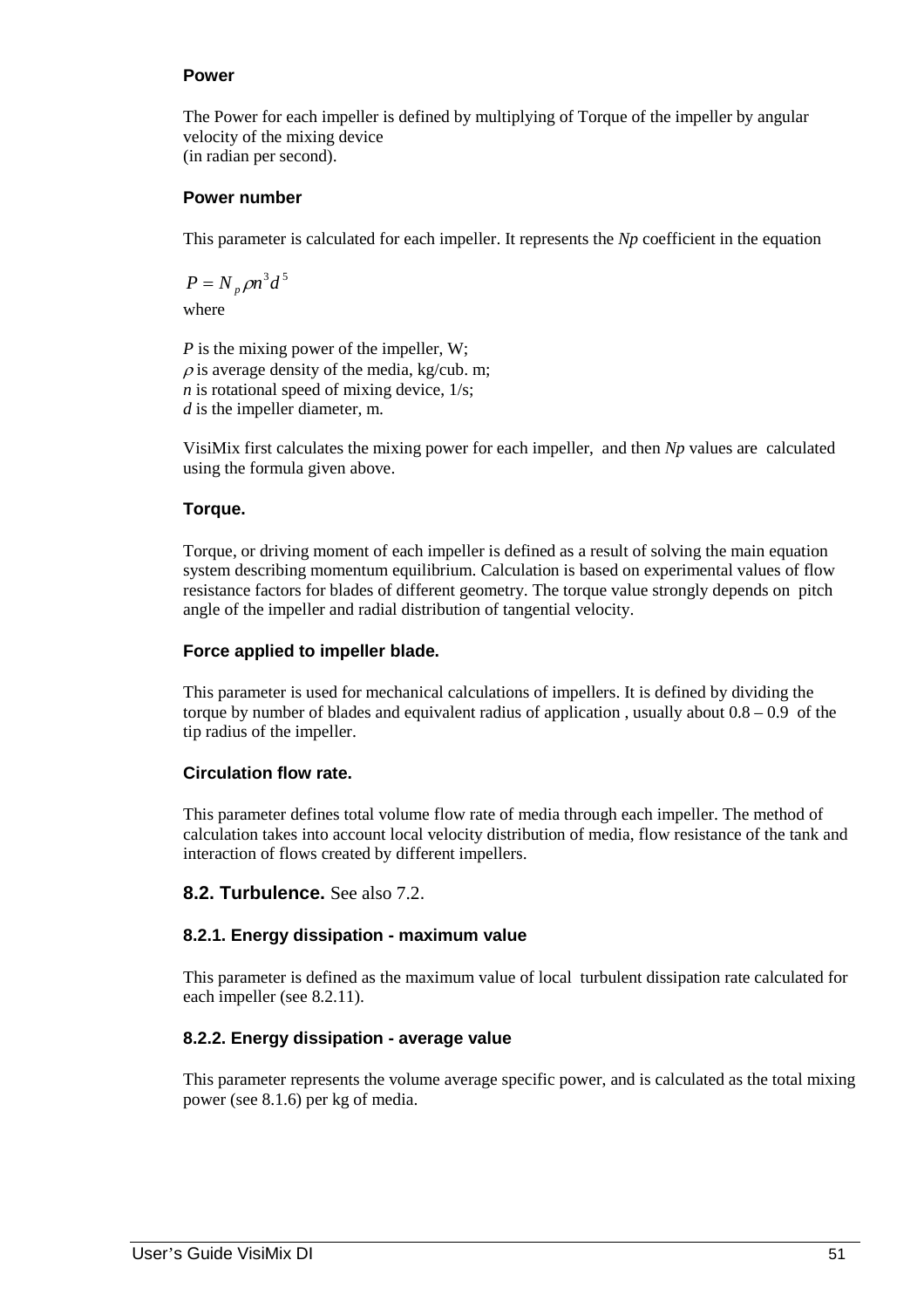# **8.2.3. Energy dissipation in the bulk volume.**

This value takes into account the total mixing power and the part of energy that is dissipated in zones of vortices behind the blades of each impeller, jets formed by impellers and areas behind baffles.

# **8.2.4. Energy dissipation near baffles**

This parameter represents avalue of energy dissipation behind baffles calculated using velocity of the flow past the baffles. If this value is lower than energy dissipation in the bulk volume, the value for the bulk volume is given.

# **8.2.5. Volume of zone of maximum dissipation**

This parameter represents an estimate of the volume around the impeller in which the energy dissipation is defined as the Maximum value (see 8.2.1). If difference between this value and the energy dissipation values around other impellers is significant, the most important micro-scale phenomena, such as drop break-up, destruction of crystals, nucleation and efficient micro mixing, take place in these zone.

# **8.2.6. Volume of zone surrounding baffles**

This parameter represents estimated volume of the zones behind the baffles (see 8.2.4).

# **8.2.7. Residence Time in zones with Different Turbulence**

This table provides the relative residence time values for the zone of maximum energy dissipation (8.2.1), behind the baffles, and in bulk volume. These values are calculated as the ratio of the volume of the respective zone to the total volume of media.

# **8.2.8. Microscales of Turbulence in Different zones**

This table provides the micro-scales of turbulence for the zone of maximum energy dissipation (8.2.1), behind the baffles, and in bulk volume.

Estimation of micro-scales of turbulence is based on Kolmogoroff hypothesis. The minimum value of a microscale corresponds to the maximum energy dissipation.

## **8.2.9. Turbulent Shear rates in Different zones**

This table provides values of the turbulent shear rate in the zone of maximum energy dissipation (8.2.1), behind the baffles, and in bulk volume.

The following formula is used by VisiMix for calculation of the local shear rates :

 $\Gamma_{turb}=(\varepsilon/\nu)^{1/4},$ where:

 $\Gamma_{turb}$  is the turbulent shear rate,  $1/s$ 

 $\varepsilon$  is the local turbulent dissipation rate (in zone of maximum dissipation, behind the baffles, or in the tank bulk volume, respectively), W/kg or  $m^2/s^3$ , and *v* is the kinematic viscosity of liquid media,  $m^2/s$ .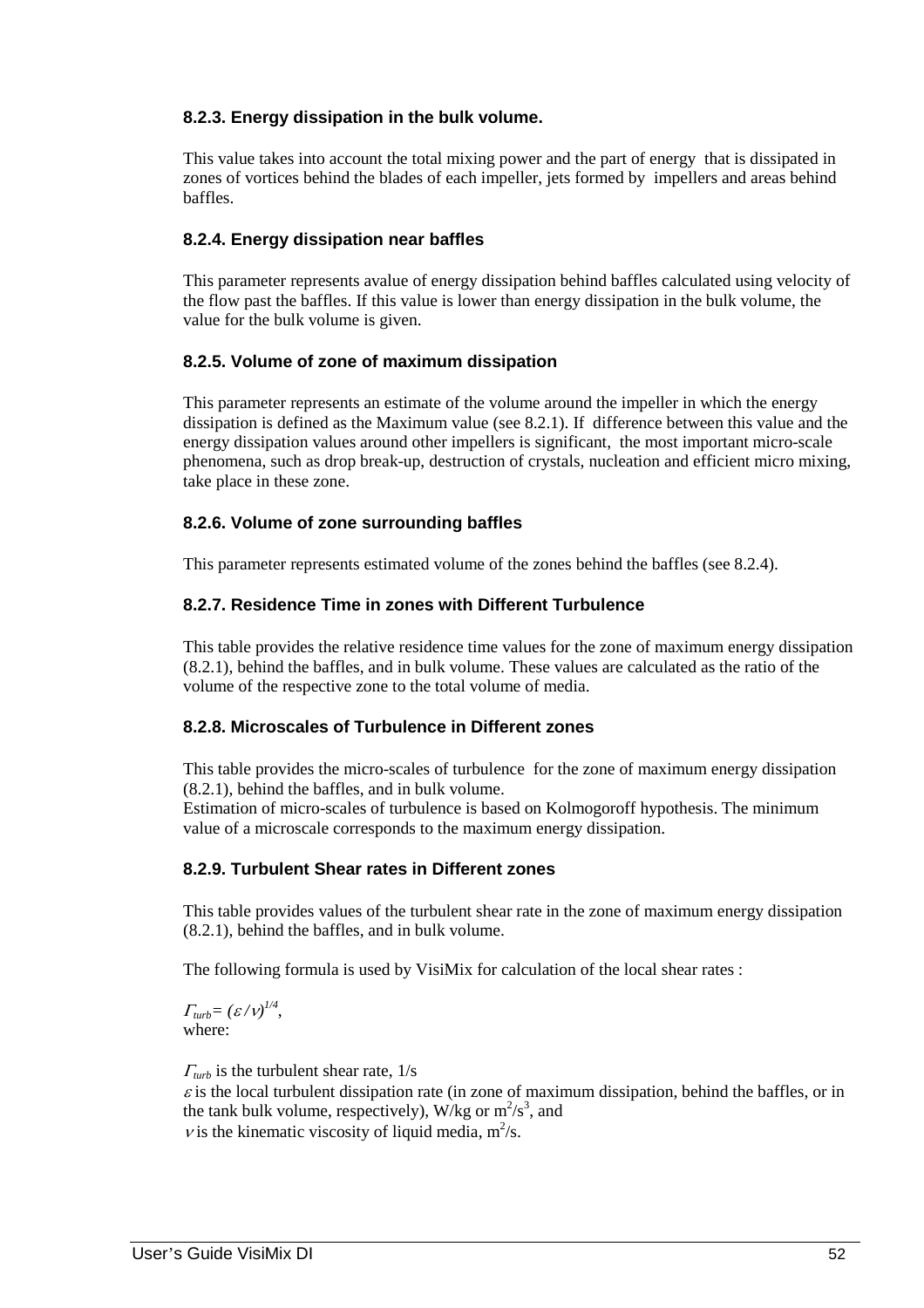The physical meaning of  $\Gamma_{turb}$  variable is the ratio of turbulent fluctuation velocity  $V_0$ ' at the Kolmogoroff scale,  $\delta_0$ , (internal scale of turbulence) to the value of  $\delta_0$ :

<sup>Γ</sup>*turb= V0*′ */*δ*<sup>0</sup>* 

This parameter must not be confused with average velocity gradient, and its value is typically one or two orders of magnitude greater than the latter. The turbulent shear rate, <sup>Γ</sup>*turb* is the characteristic shear rate at the microscale level that governs such processes as mass transport to growing and from dissolving solid particles.

#### **8.2.10. Maximum local turbulent shear**

This parameter defines maximum force of internal friction in the media caused with mixing. It is connected with the turbulent shear rate, <sup>Γ</sup>*turb* , by the equation

 $\tau_{turb} = \mu \Gamma_{turb}$ 

where  $\mu$  is the dynamic viscosity of the media.

## **8.2.11. CHARACTERISTICS FOR EACH IMPELLER. General data.**

#### **Maximum energy dissipation near the impeller blades.**

This parameter is calculated as an average value of the turbulent dissipation rate in vortices that are formed around the blades of each impeller. Energy dissipation in this area depends on the difference between the impeller velocity and the tangential velocity of the media. It changes also as a function of the blade sizes and pitch angle close to the blade edge.

#### **NOTE**:

#### *For Anchor and Frame impellers, this value has never been determined experimentally.*

## **Volume of zone of maximum dissipation.**

This parameter is defined for each impeller as a function of number and size of the blades.

#### **Microscales of turbulence near the impeller blades**

This parameter is defined for each impeller as a function of local turbulent dissipation. The method of calculation in described in 8.2.8.

#### **Turbulent shear rate near the impeller blades**

This parameter is defined for each impeller as a function of local turbulent dissipation. The method of calculation in described in 8.2.9.

## **8.2.12. CHARACTERISTICS FOR EACH IMPELLER.**

## **Dissipation Of Energy Around The Impeller.**

A jet forms around each impeller. Turbulent dissipation in this jet, at least near the impeller, is relatively high. It depends on cirqulation flow created by the impeller and on its geometry. The energy dissipated in the jet sometimes is significant and has to be taken into account for modeling of some mixing phenomena, for example – coalescence of droplets.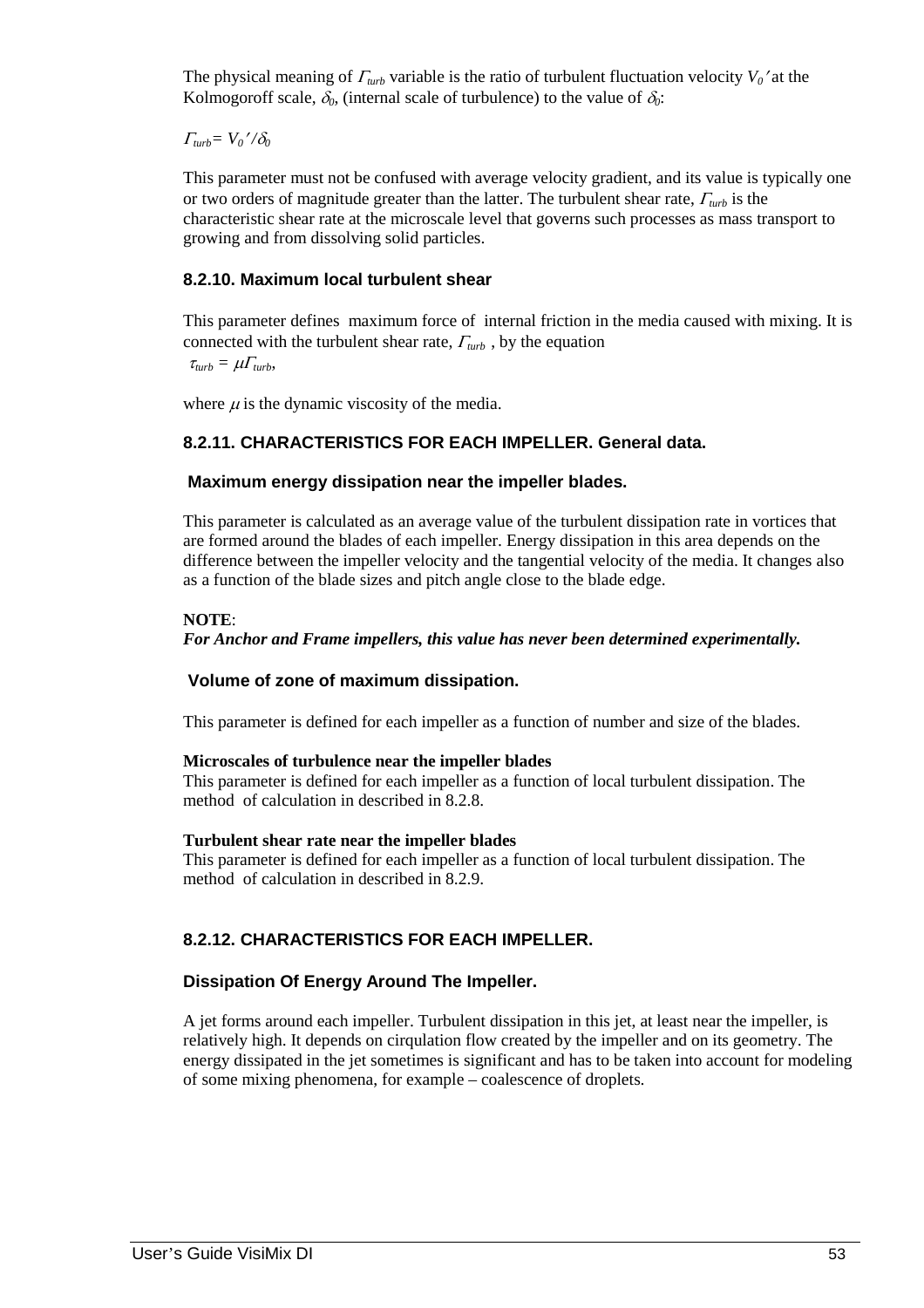# **8.3. Single-phase liquid mixing**

# **8.3.1. Macromixing time**

This parameter characterizes the time required for the distribution of solute (admixture, tracer, paint, etc.) throughout the entire volume of the tank. It is calculated as the time required to reduce the maximum difference of local concentrations of the admixture to about 1% of its final average value (in batch mixing conditions). The admixture is assumed to be injected instantly. Selection of the real duration of blending has to be based on the sum of **Macromixing time** and the **Characteristic time of micromixing**.

# **8.3.2. Mean period of circulation**

The average time of a single cycle of media circulation is calculated by dividing of Volume of media by sum of the of Circulation flow rates created by all impellers.

# **8.3.3. Characteristic time of micromixing**

This parameter represents an estimate of the time required to achieve uniform distribution of the dissolved substances down to the molecular level. It is assumed to depend on the molecular diffusion of solute, while the scale of mixing due to molecular diffusion only is supposed to correspond to the microscale of turbulence. Micromixing time is estimated both as the diffusion time, and as the maximum lifetime of a volume element, which has elapsed before the element enters the zones of high dissipation rates around the blades of impellers. The final value of this parameter is calculated with respect to both estimates. Characteristic size of the volume element is assumed equal to the microscale of turbulence in the tank bulk volume.

# **8.4. Heat Transfer**

VisiMix calculates all main parameters of the process for several operating regimes - Continuous Flow (**CF**), Batch (**BH**), Semibatch (**SB**) and Fixed temperature regime (**FT**) for the cases of liquid agent in jacket (**LA**) and condensing vaporous agent in jacket (**VA**).

# **8.4.1. Heat transfer area**

This output table contains two parameters – the **Heat transfer area** and the **Active heat transfer area**. Both are calculated for the lower and the upper jacket sections. The **Heat transfer area** is the jacketed part of the tank wall surface, including the jacketed part of the bottom for the lower section. For a single-jacket device, the **Heat transfer area** for the upper section is zero. The **Heat transfer area** values in this table are those you entered in the TANK HEAT TRANSFER GENERAL DATA input table or those values calculated by VisiMix if no such data was entered.

Heat transfer calculations are based on the **Active heat transfer area**, which is the area of the submerged part of the **Heat transfer area.** VisiMix calculates this parameter based on the media volume in the tank. For Continuous Flow (**CF**), Batch (**BH**) and Fixed temperature regime (**FT**), the **Active heat transfer area** is constant and corresponds to the user's input of the **Volume of media** in the TANK input table. If the **Level of media** is higher than the upper edge of the jacket, the **Active heat transfer area** is calculated according to the **Level of media**, and the increase in the media level due to vortex formation is taken into account (see **Vortex parameters**). If in Semibatch (**SB**) process **Active heat transfer area** increases with the increase in the media level, VisiMix takes this into account.

# **8.4.2. Media temperature**

This parameter represents the average temperature of the media in the tank and is the final result of heat transfer simulation. It is displayed as **Temperature vs. time** graphs**.** The simulation is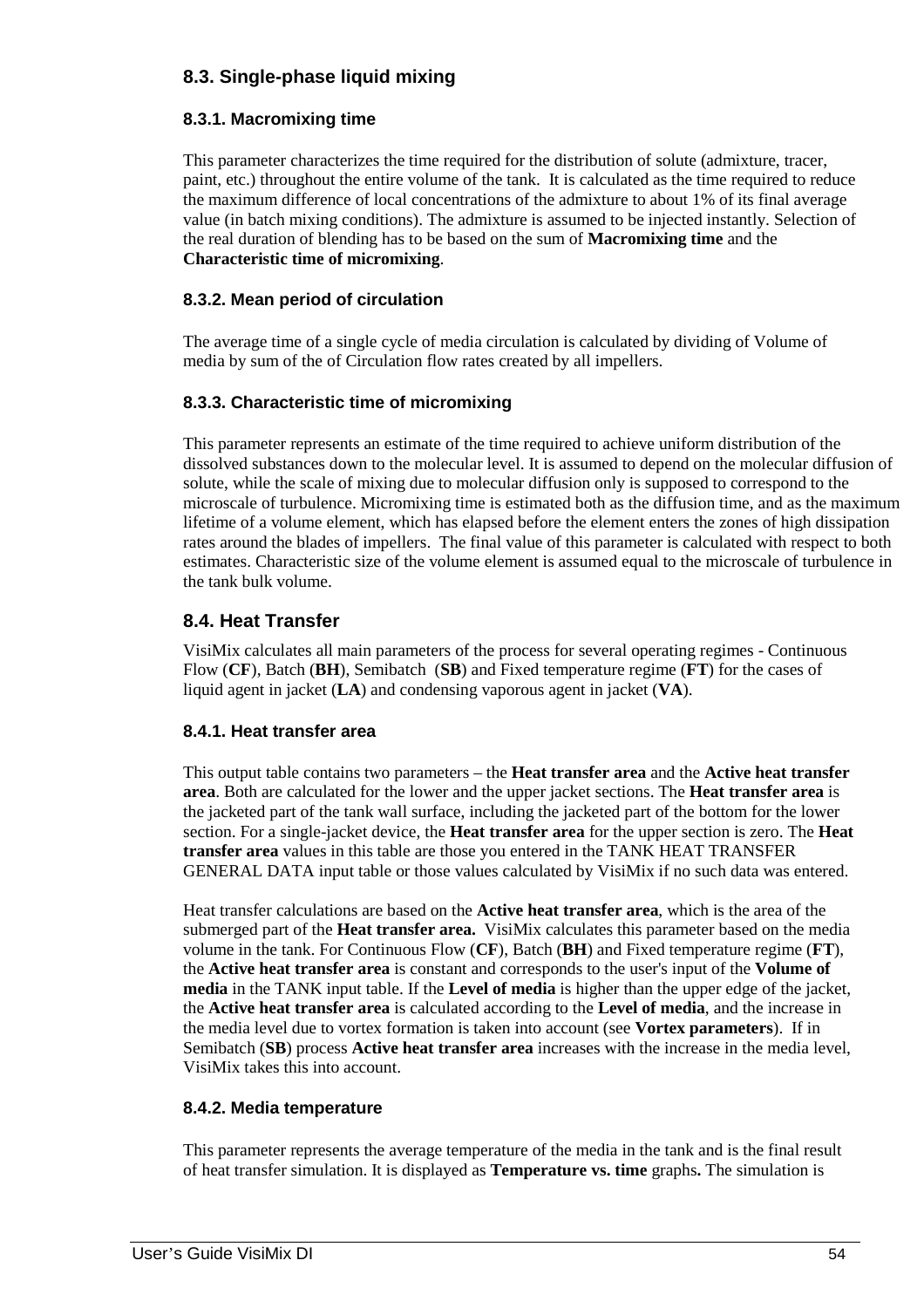performed in the range of temperatures entered by the user in the input table HEAT TRANSFER. CHEMICAL REACTION DATA AND TEMPERATURE LIMITS. If in the course of the simulation the temperature falls outside the prescribed limits, the program stops calculation and issues an appropriate message, indicating the time when this occurs. To obtain more information, a new value for the **Simulation time**, which is lower than the one indicated in the message, must be entered in the corresponding input table of HEAT TRANSFER SPECIFIC DATA for **CF**, **BH** and **SB** processes.

# **8.4.3. Wall temperature, media side**

This parameter is calculated as the average value of temperature of the tank wall on the media side. In the case of fouling, the **Wall temperature** should be understood as the temperature of the media-side surface of the fouling layer. For **CF**, **BH** and **SB** processes, this parameter is displayed as a graph of **Temperature vs. time**, for **Fixed temperature regime** (**FT**) it is displayed as a single numerical value.

The program does not compare the **Wall temperature** with the permitted **Lower** and **Upper limits of temperature** of the media (see **Media temperature**); in cases when the media is sensitive to super-heating or super-cooling, check the **Wall temperature**.

# **8.4.4. Outlet temperature of liquid agent in jacket**

This parameter represents the temperature of the liquid heat transfer agent at the outlet of the lower and upper jacket sections and is calculated for tanks with liquid heating/cooling agents (**LA**). For **CF**, **BH** and **SB** processes this parameter is displayed as a graph of **Temperature vs. time**, for **Fixed temperature regime** (**FT**) - as a single numerical value.

# **8.4.5. Inside film coefficient**

This parameter represents heat-transfer coefficient on the media side. It is calculated based on a physical model of heat transfer in a turbulent flow (see **7.11.1.**). For **CF, BH** and **SB** processes the results of the calculations are displayed as graphs, and the change in the physical properties as a function of the current temperature is taken into account; for semibatch processes, the increase in the media volume is also taken into account. For **Fixed temperature regime**, a single numerical value of heat-transfer coefficient is displayed.

# **8.4.6. Outside film coefficient**

This parameter represents heat-transfer coefficient on the jacket side. It is calculated separately for each jacket section with respect to the current temperatures of the heat transfer agent and the temperature of the wall on the jacket side. Calculation is based on well-known and tested empirical correlations (see **7.11.1.**). For **CF**, **BH** and **SB** processes, the results of calculations are displayed as graphs; for **Fixed temperature regime**, a single numerical value of heat transfer coefficient for each jacket section is displayed.

# **8.4.7. Overall heat transfer coefficient**

This parameter is calculated for each jacket section separately. The calculation is based on the values of the **Inside film coefficient, Outside film coefficient** and the thermal resistance of the tank wall. The wall thermal resistance is based on your input of the tank **Material** and **Wall thickness** (see TANK SHELL input table). Thermal resistance of fouling is added according to your input in the TANK SHELL table**.** For **CF**, **BH** and **SB** processes, the results of calculations are displayed as graphs; for **Fixed temperature regime**, a single numerical value of heat transfer coefficient for each jacket section is displayed.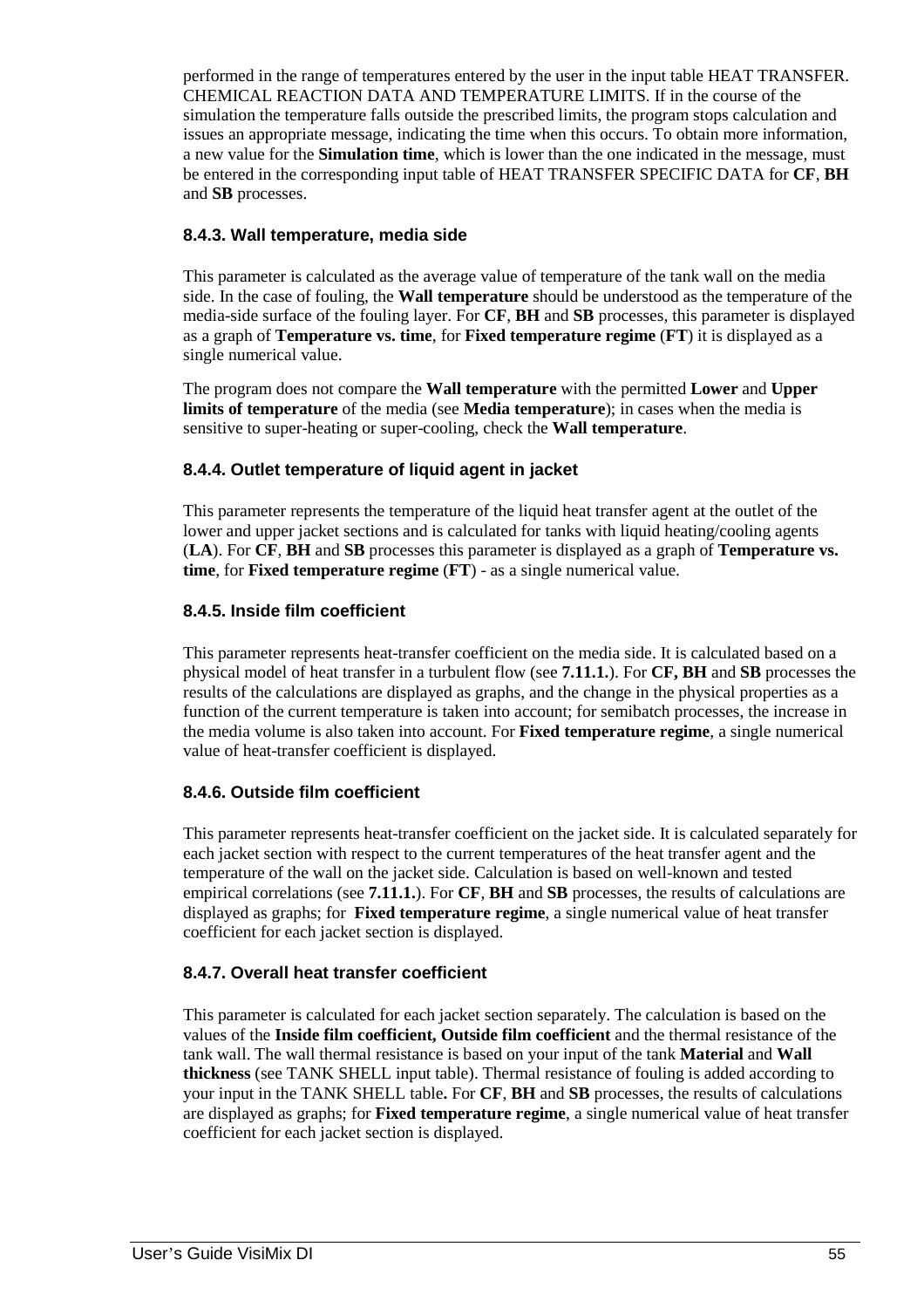# **8.4.8. Heat transfer rate**

This parameter represents the total heat transfer rate between the media and the heat transfer agent including both jacket sections. For **CF**, **BH** and **SB** processes, the results of calculations are displayed as graphs; for **Fixed temperature regime**, a single numerical value of heat transfer coefficient is displayed.

Positive values for the **Heat transfer rate** correspond to the heat flow from the media to the heat transfer agent (HTA); negative values for the **Heat transfer rate** correspond to the heat flow from the HTA to the media.

# **8.4.9. Specific reaction rate**

This parameter is calculated in the course of simulation according to the values of the **Arrhenius constant** and **Activation energy** entered by the user in HEAT TRANSFER. CHEMICAL REACTION AND TEMPERATURE LIMITS input table with respect to a current media temperature. The results of calculation are displayed as a graph **Specific reaction rate vs. Time**.

# **8.4.10. Reaction heat**

The total heat release or consumption in the tank is calculated in the course of simulation according to the user's input in HEAT TRANSFER. CHEMICAL REACTION DATA AND TEMPERATURE LIMITS input table and with respect to current values of **Concentration of reactants A and B** and **Media temperature.** The results of calculations are displayed as a graph of **Reaction heat vs. time**. Positive values correspond to heat release (exothermic reactions), negative values - to heat consumption (endothermic reactions).

# **8.4.11. Concentrations of reactants A and B**

Calculations are based on common equations of bimolecular second-order reaction, and use the kinetic data entered in the HEAT TRANSFER. CHEMICAL REACTION DATA AND TEMPERATURE LIMITS input table**.** The results of calculations are displayed as a graph of **Concentration of reactants vs. time**.

# **8.4.12. Pressure head on the jacket**

This parameter is calculated for tanks with liquid heating/cooling agents (**LA**). The output table contains the calculated value for the maximum possible pressure difference between the outlet and the inlet for each jacket section (the local resistance values for the inlet and outlet are not taken into account). For **CF**, **BH** and **SB** processes, **Pressure head on the jacket, max.** is calculated, which corresponds to the maximum flow resistance, i.e. to the lowest possible temperature of the heat-transfer agent in the jacket. For **FT** regime, the **Pressure head on the jacket** is calculated, for a calculated temperature of heat-transfer agent in jacket, corresponding to the **Media temperature for FT regime**.

Height of the jacket is taken into account.

# **8.4.13. Upper limit of heat transfer rate for half-pipe coil**

This parameter is calculated for tanks with half-pipe coil jackets heated by condensing vaporous agent (**VA**) only. It is generally known that high condensation rates result in the high volume flow rate of the condensate and may cause "flooding" of the half-pipe coil jacket. The program estimates the maximum value of the heat transfer rate, which will not cause flooding. Calculations are based on empirical correlations verified during a long period of practical use.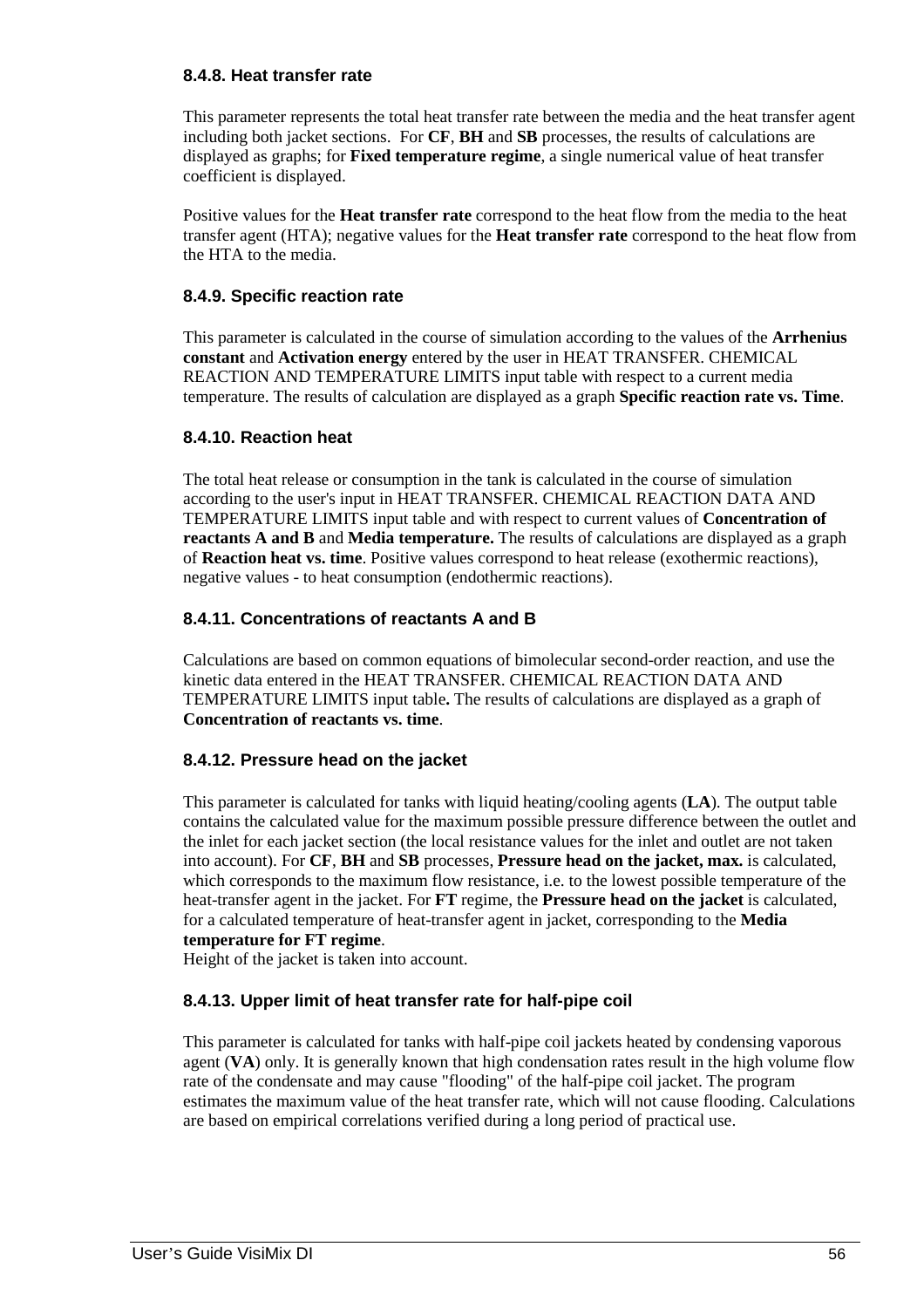The **Upper limit of heat transfer rate** for a given tank can be increased by connecting the two half-pipe coil sections in-parallel and increasing the **Number of starts** of the half-pipe coil (see HALF-PIPE COIL JACKET. SPECIFIC CHARACTERISTICS input table).

# **8.4.14. Mass flow rate of condensate**

This parameter is calculated for tanks heated with condensing vaporous agent (**VA**). It appears in **Heat Transfer. Fixed temperature regime** submenu of the **Calculate** option only. The result of the calculations is presented as a single numerical value.

To calculate this parameter for **CF**, **BH** and **SB** processes, do the following:

- **1.** Address **Mass flow rate of condensate. VA. FT.** in **HT FT** submenu after performing simulation;
- **2.** Enter the lowest temperature of your process in the table MEDIA TEMPERATURE FOR FIXED TEMPERATURE REGIME accessible through **Edit input----- Properties and regime----Heat transfer----Fixed temperature regime**.
- **3.** For **SB** simulation, enter the maximum **Volume of media** for your process in the TANK input table.

## **8.4.15. Liquid velocity in jacket**

This parameter is calculated as the flow rate of the liquid heat transfer agent divided by the area of the jacket cross-section in the direction of the flow.

# **8.5. MECHANICAL CALCULATIONS OF SHAFTS**

#### **Calculated parameters and suitability criteria**

The program performs two sets of calculations:

- **Maximum torsional shear stress.** The torque applied to the shaft is assumed to correspond to the maximum value of the driving momentum due to motor acceleration, i.e. 2.5 times higher than the motor rated torque. These calculations are performed for the upper cross-sections of the upper and lower stages of the shaft. A single-stage shaft (**regular**) is regarded as the upper stage of a 2-stage shaft with a zero length for the lower stage. The shaft is considered to be strong enough if the calculated stress value is equal or higher than 0.577 of the yield strength of the shaft material.
- **Critical frequency of vibrations.** The shaft is considered to be stiff and reliable if the rotational frequency is less than 70% of the calculated critical (resonance) velocity. According to many years' practical experience, this condition is fully reliable for mixing in homogeneous liquids, as well as in liquid-liquid and liquid-solid systems. For gasliquid systems, the impeller rotational frequency must be about 60% of the critical frequency. To avoid additional sources of vibrations, two more conditions are recommended:
	- \* the product of the rotational frequency of the shaft and the number of blades must not equal the critical frequency of the shaft, and
	- \* the number of baffles in the tank must not be equal to the number of impeller's blades. In tanks with an even number of baffles, it is advisable to use impellers with an odd number of blades.

The menu of **Mechanical calculations of shafts** is shown in Figure 43.



**Figure 43.** 

*The following output parameters are provided in Torsion shear table.*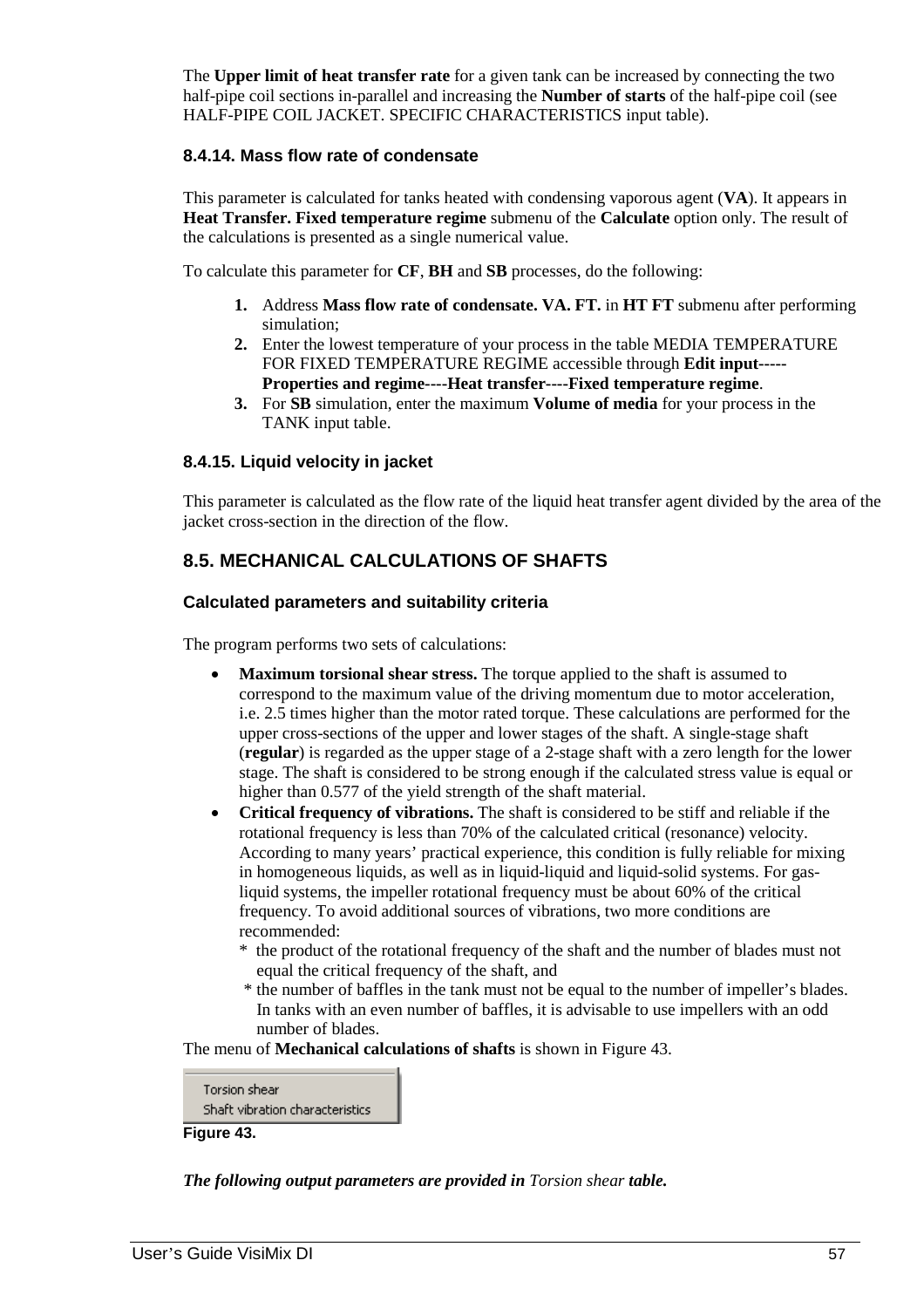# **8.5.1. Allowable shear stress**

**Allowable shear stress** is equal to 0.577 of the yield strength of the material you entered .

## **8.5.2. Maximum shear stress in upper shaft section**

This parameter is the maximum torsion shear stress in the upper cross-section of the shaft (crosssection of the lower bearing for single- and two-stage shafts) resulting from the maximum driving momentum due to the motor acceleration. The shaft is considered to be strong enough if the calculated stress value is equal or higher than 0.577 of the yield strength of the material (see Shaft design, par. 6.5.1).

# **8.5.3. Maximum shear stress in lower shaft section**

This value is calculated as a torsion shear stress in the upper cross-section of the lower section of two-stage shafts (see above). For single-stage shafts, this parameter is not taken into account.

#### **8.5.4. Maximum shear stress in the shaft section between bearings.**

This value is calculated for console shafts only. It is related to the Diameter of shaft between bearings (d0).

The following output parameters are found in Shaft vibration characteristics table*.* 

#### **8.5.5. Critical frequency of vibrations**

The critical frequency of vibrations is the main calculated parameter in the **SHAFT VIBRATIONS CHARACTERISTICS** output table. It is the critical (resonance) frequency of the shaft vibrations. This value must not be close to the rotational frequency of the shaft.

The shaft is considered as **stiff** if the rotational frequency is less than 70% of the calculated critical (resonance) velocity. Based on many years' practical experience, this condition is fully reliable for mixing in homogeneous liquids, as well as in liquid-liquid and liquid-solid systems. For gas-liquid systems, the impeller rotational frequency must be about 60% of the critical frequency. To avoid additional sources of vibrations, two more conditions are recommended:

- the product of the shaft rotational frequency and the number of blades must not equal the critical frequency of the shaft, and
- the number of baffles in the tank must not be equal to the number of impeller's blades. In tanks with an even number of baffles, it is advisable to use impellers with an odd number of blades.

#### **8.5.6. Rotational frequency**

Rotational frequency is the rotational velocity of the shaft, rps.

## **8.5.7. Rotational to critical frequency ratio**

This parameter is calculated as a ratio of the shaft's rotational velocity and its critical frequency, and is included for your convenience.

The shaft is considered as **stiff** if the ratio is lower then 0.7. For mixing in gas-liquid systems the ratios lower then 0.6 are recommended.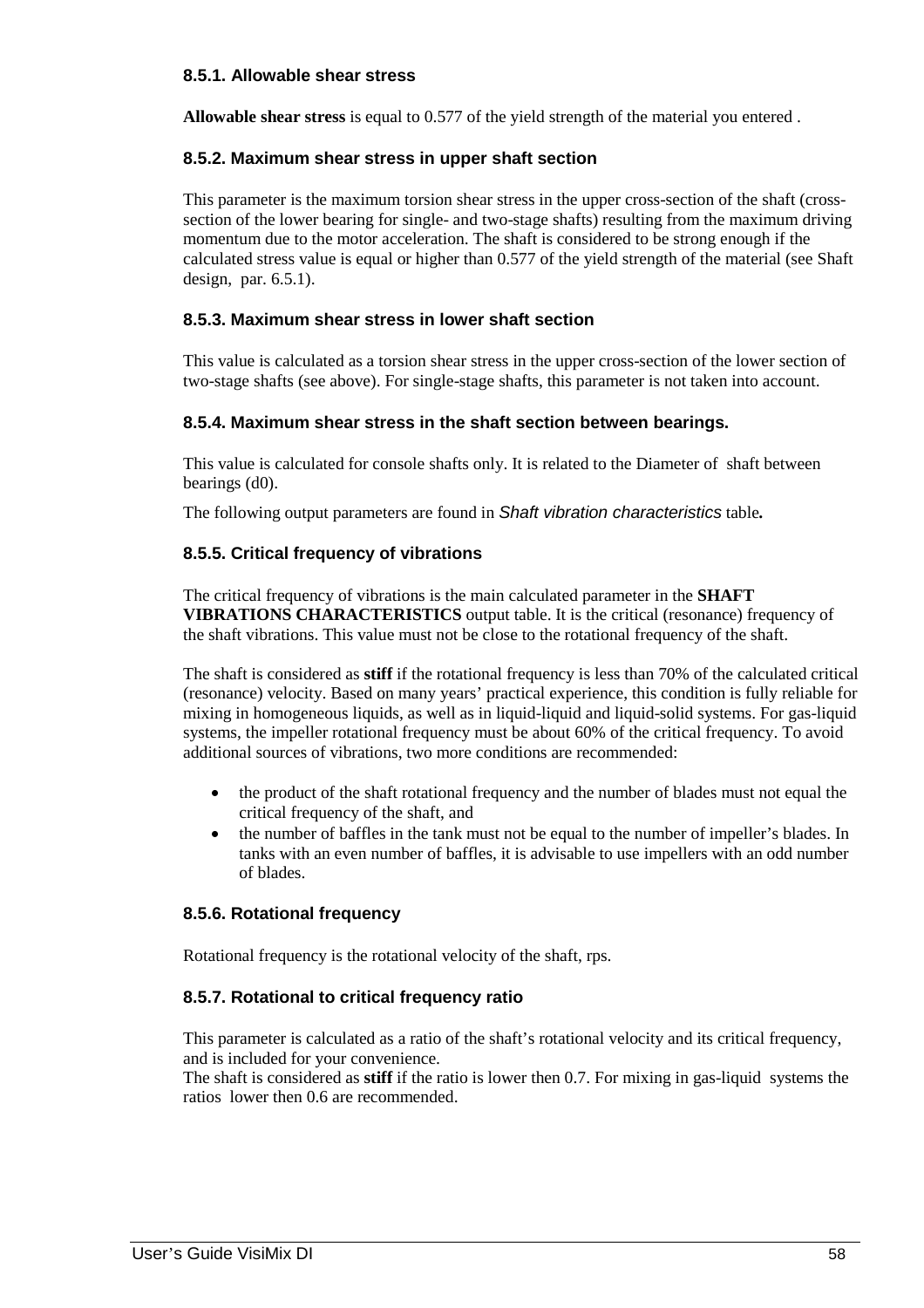# **APPENDIX 1. CONVERSION TABLES**

# **Conversion of US customary and commonly used units to SI units**

| <b>Parameter</b>           | <b>Value in US</b>          | Corresponding value in SI or   |  |  |  |  |  |
|----------------------------|-----------------------------|--------------------------------|--|--|--|--|--|
|                            | customary or                | technical metric units         |  |  |  |  |  |
|                            | commonly used units         |                                |  |  |  |  |  |
| Linear sizes, Area, Volume |                             |                                |  |  |  |  |  |
| Linear size                | X in                        | 25.4*X mm                      |  |  |  |  |  |
|                            | X ft                        | $0.3048*X$ m                   |  |  |  |  |  |
| Area                       | X sq. ft                    | $0.0929*X$ sq.m                |  |  |  |  |  |
| Volume                     | X gal US                    | 3.785*X liter, 0.003785*X cub. |  |  |  |  |  |
|                            | $X$ cub. ft                 | m<br>28.3*X liter              |  |  |  |  |  |
|                            |                             | 0.0283*X cub. m                |  |  |  |  |  |
|                            |                             |                                |  |  |  |  |  |
| Specific area              |                             |                                |  |  |  |  |  |
| Specific area              | X sq. ft/cub. ft            | 3.2808*X sq. m/cub. m          |  |  |  |  |  |
| Mass, density              |                             |                                |  |  |  |  |  |
| Mass                       | X lbm                       | 0.4536*X kg                    |  |  |  |  |  |
|                            | $X$ lb. mol                 | 0.4536*X kmol, 453.6*X mol     |  |  |  |  |  |
| Density                    | X lbm/cub. ft               | $16.02*X$ kg/cub. m            |  |  |  |  |  |
|                            | X lbm/gal US                | 119.8*X kg/cub. m              |  |  |  |  |  |
| <b>Viscosity</b>           |                             |                                |  |  |  |  |  |
| Dynamic viscosity          | $X$ cP                      | $0.001*X$ Pa*s                 |  |  |  |  |  |
|                            | $\overline{X}$ lbf*s/sq. ft | 47.88*X Pa*s                   |  |  |  |  |  |
| Kinematic viscosity        | X cSt                       | $1E-6*X$ sq.m/s                |  |  |  |  |  |
|                            | $X$ sq. ft/s                | $0.0929*X$ sq. m/s             |  |  |  |  |  |
| <b>Surface tension</b>     |                             |                                |  |  |  |  |  |
| Surface tension            | X lbf/ft                    | 14.59*X N/m                    |  |  |  |  |  |
|                            | X dyn/cm                    | $0.001*X$ N/m                  |  |  |  |  |  |
| Concentration              |                             |                                |  |  |  |  |  |
| Concentration              | X lbm/1000 gal US           | $0.1198*X$ kg/cub. m           |  |  |  |  |  |
| (mass/volume)              | X lbm/cub. ft               | 16.02*X kg/cub. m              |  |  |  |  |  |
| Concentration              | X lb. mol/cub. ft           | $16.02*X$ kmol/cub. m          |  |  |  |  |  |
| (molar/volume)             |                             |                                |  |  |  |  |  |
|                            | X lb. mol/gal US            | 119.8*X kmol/cub. m            |  |  |  |  |  |
| <b>Flow rate</b>           |                             |                                |  |  |  |  |  |
| Flow rate - mass           | X lbm/s                     | $0.4536*X$ kg/s                |  |  |  |  |  |
|                            | $X$ lbm/min                 | $0.007560*X$ kg/s              |  |  |  |  |  |
|                            | X lbm/h                     | 0.000126*X kg/s, 0.4356*X kg/h |  |  |  |  |  |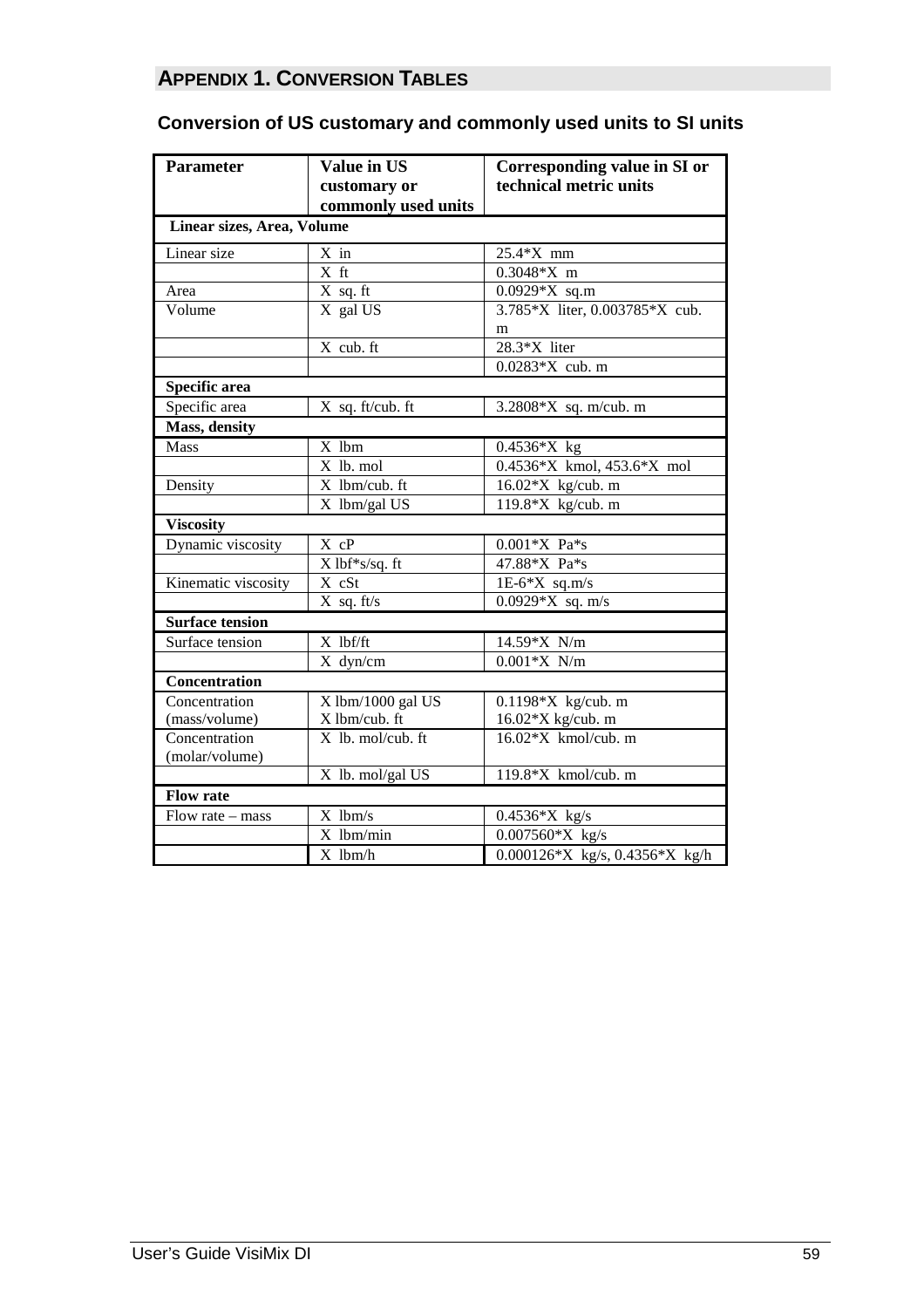| <b>Parameter</b>                           | Value in US                                     |                     | Corresponding value in SI or |                                  |  |  |
|--------------------------------------------|-------------------------------------------------|---------------------|------------------------------|----------------------------------|--|--|
|                                            |                                                 | customary or        |                              | technical metric units           |  |  |
|                                            |                                                 | commonly used units |                              |                                  |  |  |
| flow rate - volume                         |                                                 | $X$ cub. ft/s       | $0.02832*X$ cub. m/s         |                                  |  |  |
|                                            |                                                 | $X$ cub. ft/min     |                              | 0.000472*X cub. m/s, $1.699*X$   |  |  |
|                                            |                                                 |                     |                              | cub.m/h                          |  |  |
|                                            |                                                 | X cub. ft/h         |                              | $0.02832*X$ cub. m/h             |  |  |
|                                            |                                                 | X gal US/h          |                              | $0.003785*X$ cub. m/h            |  |  |
|                                            |                                                 | X gal US/min        |                              | $0.2271*X$ cub. m/h              |  |  |
|                                            |                                                 |                     |                              | 6.308E-5 $*X$ cub. m/s           |  |  |
| flow rate - molar                          |                                                 | X lb. mol/s         |                              | 453.6*X mol/s                    |  |  |
|                                            |                                                 |                     |                              | $0.4536*X$ kmol/s                |  |  |
|                                            |                                                 | X lb. mol/min       |                              | $7.560*X$ mol/s                  |  |  |
|                                            |                                                 |                     |                              | $0.007560*X$ kmol/s              |  |  |
| <b>Velocity</b>                            |                                                 |                     |                              |                                  |  |  |
| Velocity                                   | $X$ ft/s                                        |                     |                              | $0.3048*X$ m/s                   |  |  |
|                                            |                                                 | $X$ in/s            |                              | $0.0254*X$ m/s                   |  |  |
| Force                                      |                                                 |                     |                              |                                  |  |  |
| Force                                      | X lbf                                           |                     |                              | 4.448*X N                        |  |  |
| <b>Shear stress</b>                        |                                                 |                     |                              |                                  |  |  |
| shear stress                               |                                                 | X lbf/sq. in        | 6895*X Pa                    |                                  |  |  |
| $X$ lbf/sq. ft                             |                                                 | 47.88*X Pa          |                              |                                  |  |  |
| <b>Torque</b>                              |                                                 |                     |                              |                                  |  |  |
| X lbf*ft<br>Torque                         |                                                 |                     | 1.356*X N*m                  |                                  |  |  |
|                                            |                                                 | $X$ lbf*in          |                              | $0.113*X$ N*m                    |  |  |
| <b>Energy, Power</b>                       |                                                 |                     |                              |                                  |  |  |
| Energy                                     |                                                 | X lbf*ft            |                              | $1.355*X$ J                      |  |  |
|                                            |                                                 | $X$ B.t.u.          |                              | 1.055*X kJ, 1055*X J             |  |  |
| Power                                      | $X$ B.t.u./s                                    |                     | 1055*X W                     |                                  |  |  |
|                                            | $\overline{X}$ hp                               |                     |                              | 746*X W, 0.746*X kW              |  |  |
| Specific power, turbulent dissipation rate |                                                 |                     |                              |                                  |  |  |
| specific power (turbulent                  |                                                 | X hp/cub. ft        |                              | 26.33*X kW/cub. m                |  |  |
| dissipation rate)                          |                                                 |                     |                              |                                  |  |  |
|                                            |                                                 | $X$ Btu/(cub. ft*s) |                              | 37.26*X kW/cub. m                |  |  |
|                                            |                                                 | $X$ lbf*ft/(lbm*s)  |                              | 2.989*X W/kg                     |  |  |
|                                            |                                                 | $X$ Btu/(lbm*s)     |                              | 2326 X W/kg                      |  |  |
| <b>Specific reaction rate</b>              |                                                 |                     |                              |                                  |  |  |
| specific reaction rate                     |                                                 |                     |                              | $0.0624*X$ $1/(mol*s)$           |  |  |
|                                            | $X$ cub. ft/(lb.mol*s)<br>$X$ cub. ft(lb.mol*h) |                     | $1.734E-5*X$ $1/(mol*s)$     |                                  |  |  |
|                                            |                                                 |                     |                              |                                  |  |  |
| <b>Parameter</b>                           |                                                 | <b>Value in US</b>  |                              | <b>Corresponding value in SI</b> |  |  |
|                                            | customary or                                    |                     |                              | or technical metric units        |  |  |
|                                            |                                                 | commonly used units |                              |                                  |  |  |
|                                            |                                                 |                     |                              |                                  |  |  |
| <b>Pressure</b>                            |                                                 |                     |                              |                                  |  |  |
| Pressure                                   |                                                 | X psi               |                              | $0.068*X$ Atm                    |  |  |
|                                            |                                                 | $X$ mm $H_2O$       |                              | 9.806*X Pa                       |  |  |
|                                            |                                                 | X mm Hg             |                              | 133.3*X Pa                       |  |  |
|                                            |                                                 | X lbf/sq. ft        |                              | 47.88*X Pa                       |  |  |

 $X$  psi 6895\*X Pa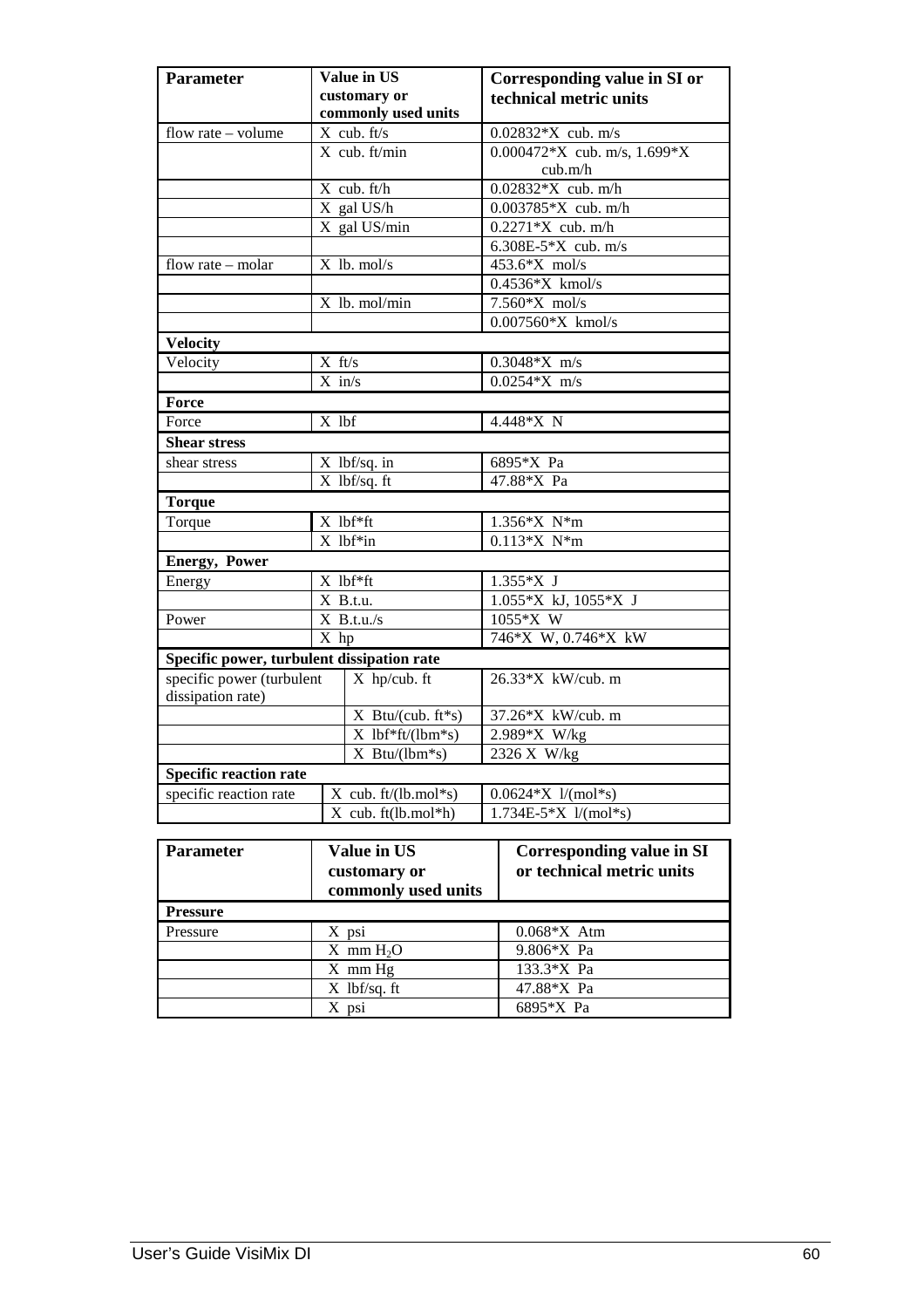| <b>Thermal Units</b>             |                                                                 |                                   |
|----------------------------------|-----------------------------------------------------------------|-----------------------------------|
| <b>Specific heat</b>             |                                                                 |                                   |
| Specific heat                    | $X$ Btu/(lbm*°F)                                                | 4187*X $J/(kg*K)$                 |
|                                  | $X \text{ cal/(kg*°C)}$                                         | $4.184*X J/(kg*K)$                |
| <b>Heat conductivity</b>         |                                                                 |                                   |
| Heat conductivity                | $X$ Btu*ft/(h*sq.ft.* $\degree$ F)                              | $1.73*X W/(m*K)$                  |
|                                  | X Btu*in/( $h$ *sq.ft.* °F)                                     | $0.1442*X W/(m*K)$                |
|                                  | $X \text{ cal*cm/(s*sq. cm*°C)}$                                | 418.4*X W/(m*K)                   |
|                                  | X kcal*m/( $h$ *sq. m*°C)                                       | $1.162*X W/(m*K)$                 |
| <b>Temperature</b>               |                                                                 |                                   |
| Temperature                      | $X^{\circ}F$                                                    | $5/9*(X - 32)$ °C                 |
|                                  | $X^{\circ}F$                                                    | $5/9*(X + 459.4) K$               |
| <b>Energy of activation</b>      |                                                                 |                                   |
| Energy of activation             | X Btu/(lb*mol)                                                  | 2.326*X J/mol                     |
| <b>Arrhenius constant</b>        |                                                                 |                                   |
| Arrhenius constant               | $X$ cub. ft/( $lb*mol*s$ )                                      | $0.06243*X$ cub. m/(Kmol*s)       |
|                                  | $X$ cub. ft/(lb*mol*h)                                          | $1.734*10^{-5}*X$ cub. m/(Kmol*s) |
| <b>Heat transfer rate</b>        |                                                                 |                                   |
| Heat transfer rate               | $X$ Btu/(h <sup>*</sup> sq.ft)                                  | $3.155*X$ W/sq. m                 |
| <b>Thermal resistance</b>        |                                                                 |                                   |
| Thermal resistance               | $X \ ^{\circ}F \ ^*sq.ft^*h/Btu$                                | $0.1761*X K*sq.$ m/W              |
| <b>Heat transfer coefficient</b> |                                                                 |                                   |
| HT coefficient                   | X Btu/( $s$ <sup>*</sup> sq. ft <sup>*</sup> $\rm{^{\circ}F}$ ) | $2.044*104*X W/(sq. m*K)$         |
|                                  | X Btu/( $h^*$ sq. ft* $\rm{P}$ °F)                              | 5.678*X W/(sq. m*K)               |
|                                  | $X$ kcal/(h*sq. m*°C)                                           | $1.162*X W/(sq. m*K)$             |

# **Conversion of SI units to US customary and commonly used units**

| <b>Parameter</b>                              | Value in SI or            |                 | <b>Corresponding value</b>                   |                                                      |  |
|-----------------------------------------------|---------------------------|-----------------|----------------------------------------------|------------------------------------------------------|--|
|                                               | <b>Technical metric</b>   |                 | in US customary or commonly                  |                                                      |  |
|                                               | units                     |                 | used units                                   |                                                      |  |
| Linear size, area, volume                     |                           |                 |                                              |                                                      |  |
| linear size                                   | $X$ mm                    |                 |                                              | $0.03937*X$ in                                       |  |
|                                               | $X$ m                     |                 |                                              | 3.2808*X ft                                          |  |
| area                                          | $X$ sq.m                  |                 |                                              | $10.76*X$ sq. ft                                     |  |
| volume                                        | X liter                   |                 |                                              | 0.03531*X cub. ft, 0.2642*X gal US                   |  |
|                                               | X cub. m                  |                 |                                              | $35.31*X$ cub. ft, 264.2 $*X$ gal US                 |  |
| Specific area                                 |                           |                 |                                              |                                                      |  |
| Specific area                                 |                           | $X$ sq.m/cub. m |                                              | $0.3048*X$ sq. ft/cub. ft, $0.0254*X$ sq. in/cub. in |  |
| <b>Mass, Density</b>                          |                           |                 |                                              |                                                      |  |
| mass                                          | X kg                      |                 | $2.205*X$ 1bm                                |                                                      |  |
|                                               | X mol                     |                 | 0.002205*X lb. mol                           |                                                      |  |
|                                               | X kmol<br>2.205*X lb. mol |                 |                                              |                                                      |  |
| density                                       | $X$ kg/cub. m             |                 | 0.06243*X lbm/cub. ft, 0.008345*X lbm/gal US |                                                      |  |
| <b>Viscosity</b>                              |                           |                 |                                              |                                                      |  |
| dynamic viscosity                             | X Pa*s                    |                 |                                              | 1000*X cP, 0.02089*X lbf*s/sq. ft                    |  |
|                                               | X cP                      |                 |                                              | 2.089E-5*X lbf*s/sq. ft                              |  |
| kinematic viscosity                           | $X$ sq.m/s                |                 | 1E6*X cSt, 10.76*X sq. ft/s                  |                                                      |  |
|                                               | X cSt                     |                 |                                              | $1.076E-5*X$ sq. ft/s                                |  |
| <b>Surface tension</b>                        |                           |                 |                                              |                                                      |  |
| surface tension                               | $X \ N/m$                 |                 | 1000*X dyn/cm, 0.0685*X lbf/ft               |                                                      |  |
| <b>Concentration</b>                          |                           |                 |                                              |                                                      |  |
| Concentration (mass/volume)<br>$X$ kg/cub. m  |                           |                 | $0.06243*X$ lbm/cub. ft,                     |                                                      |  |
|                                               |                           |                 | 8.345*X lbm/1000 gal US                      |                                                      |  |
| Concentration (molar/volume)<br>X kmol/cub. m |                           |                 | $0.06243*X$ lb. mol/cub. ft                  |                                                      |  |
|                                               |                           |                 | (mol/liter)                                  | 0.008345*X lb. mol/gal US                            |  |
| <b>Flow rate</b>                              |                           |                 |                                              |                                                      |  |
| flow rate $-$ mass                            | $X$ kg/s                  |                 | 2.205*X lbm/s, 132.3*X lbm/min               |                                                      |  |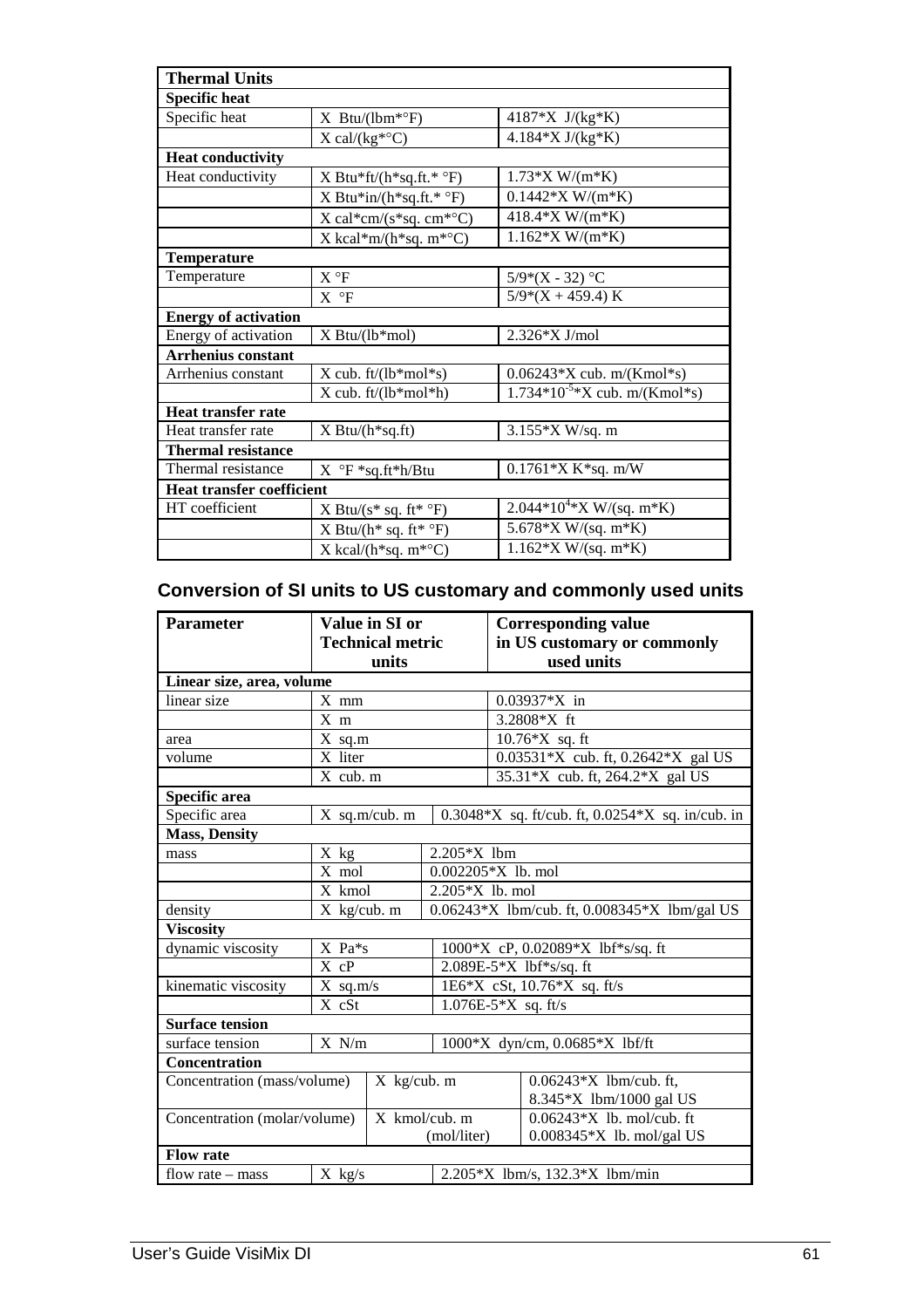| flow rate - volume | $X$ cub. $m/s$ | $35.31*X$ cub. ft/s, 2119*X cub. ft/min                         |
|--------------------|----------------|-----------------------------------------------------------------|
|                    | $X$ cub. m/h   | $\frac{135.31 \times X}{1000}$ cub. ft/h, 0.5886 X cub. ft/min, |
|                    |                | $4.403*X$ gal US/min                                            |

| <b>Parameter</b>                               | units     | Value in SI or<br>technical metric | Corresponding value in US customary or<br>commonly used units |  |
|------------------------------------------------|-----------|------------------------------------|---------------------------------------------------------------|--|
| flow rate - molar                              | $X$ mol/s |                                    | $0.002205*X$ lb. mol/s                                        |  |
|                                                | X kmol/s  |                                    | $2.205*X$ lb. mol/s                                           |  |
| <b>Velocity</b>                                |           |                                    |                                                               |  |
| Velocity                                       |           | $X \, m/s$                         | 3.2808*X ft/s                                                 |  |
|                                                |           |                                    | 39.37*X in/s                                                  |  |
| Force                                          |           |                                    |                                                               |  |
| Force                                          |           | X N                                | $0.2248*X$ lbf                                                |  |
| <b>Shear stress</b>                            |           |                                    |                                                               |  |
| shear stress                                   |           | X Pa                               | 0.000145*X lbf/sq. in                                         |  |
|                                                |           |                                    | 0.02089*X lbf/sq. ft                                          |  |
| <b>Torque</b>                                  |           |                                    |                                                               |  |
| Torque                                         |           | $X N^*m$                           | $0.738*X$ lbf*ft                                              |  |
|                                                |           |                                    | 8.851*X lbf*in                                                |  |
| <b>Energy</b> , Power                          |           |                                    |                                                               |  |
| Energy                                         |           | X kJ                               | 0.9478*X Btu                                                  |  |
|                                                |           | X J                                | $0.738*X$ lbf*ft                                              |  |
| Power                                          |           | $\overline{X}$ W                   | 0.0009478*X Btu/s                                             |  |
|                                                |           |                                    | $0.00134*X$ hp                                                |  |
|                                                |           | X kW                               | $1.34*X$ hp                                                   |  |
|                                                |           |                                    | $0.9478*X$ Btu/s                                              |  |
| Specific power, turbulent dissipation rate     |           |                                    |                                                               |  |
| specific power (turbulent<br>dissipation rate) |           | X kW/cub. m                        | 0.03797*X hp/cub. ft                                          |  |
|                                                |           |                                    | $0.0268*X$ Btu/(cub. ft*s)                                    |  |
|                                                |           | X W/kg                             | $0.3346*X$ lbf.ft/(lbm*s)                                     |  |
|                                                |           |                                    | $0.0004299*X$ Btu/(lbm*s)                                     |  |
| <b>Specific reaction rate</b>                  |           |                                    |                                                               |  |
| specific reaction rate                         |           | $X \frac{1}{(\text{mol}^*s)}$      | $16.02*X$ cub. ft/(lb.mol*s)                                  |  |
|                                                |           |                                    | 57666*X cub. ft/(lb.mol*h)                                    |  |
| <b>Pressure</b>                                |           |                                    |                                                               |  |
| Pressure                                       |           | X Pa                               | $0.9869*10^{-6}*X$ atm                                        |  |
|                                                |           | $\overline{X}$ atm                 | $14.696* X$ lbf/sq. in (psi)                                  |  |
|                                                |           | X Pa                               | $0.102*X$ mm $H_2O$                                           |  |
|                                                |           | X Pa                               | $0.0075*X$ mm Hg                                              |  |
|                                                |           | X atm                              | 1.01325*X bar                                                 |  |
|                                                |           | X Pa                               | $10*X$ dyn/sq. cm                                             |  |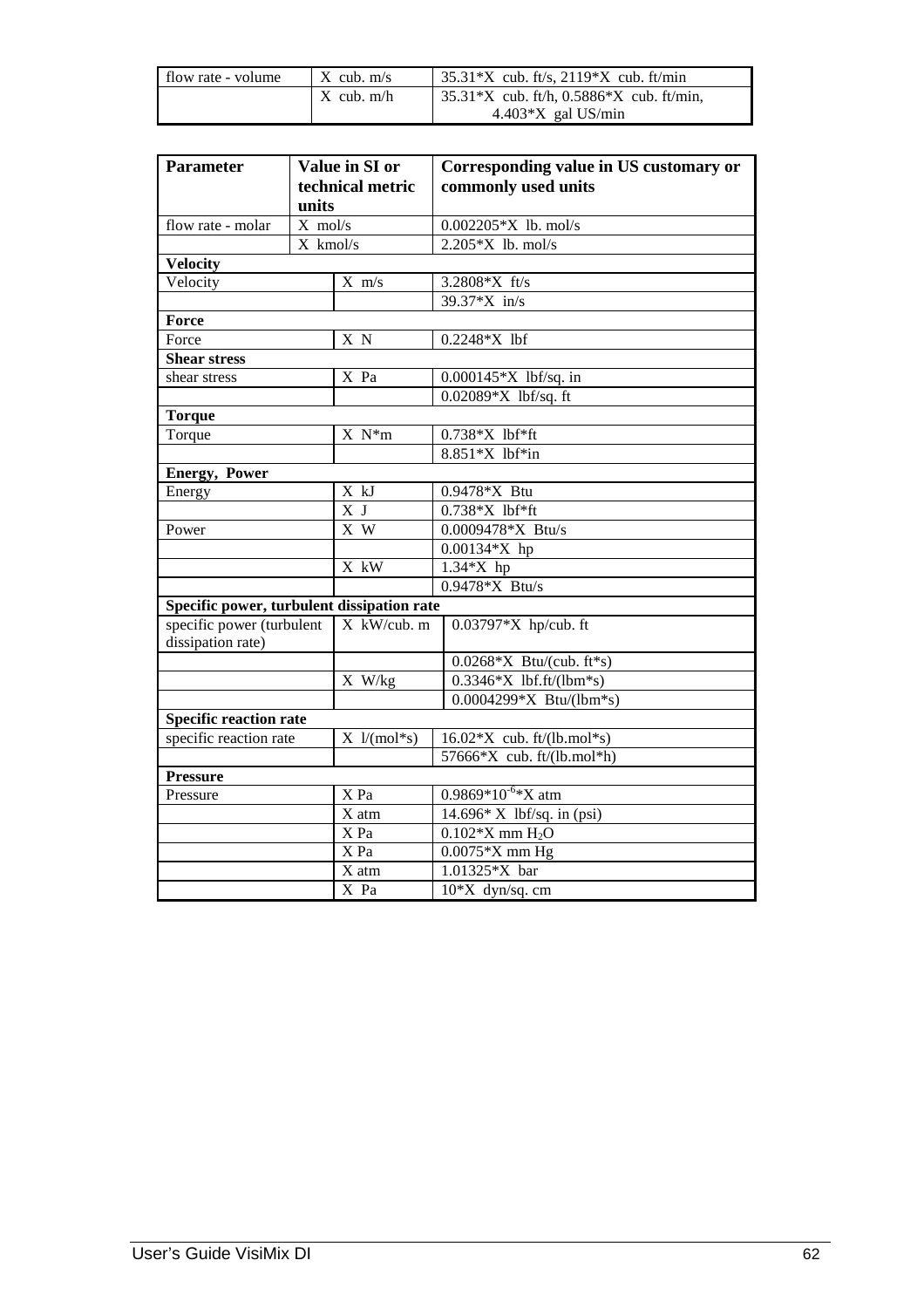# **Thermal Units**

| <b>Parameter</b>                 | Value in SI or            | <b>Corresponding value</b>                     |
|----------------------------------|---------------------------|------------------------------------------------|
|                                  | technical metric units    | in US customary and                            |
|                                  |                           | commonly used units                            |
| <b>Specific heat</b>             |                           |                                                |
| specific heat                    | $X \text{ J/(kg*K)}$      | $0.0002388*X$ Btu/(lbm*°F)                     |
|                                  | $X J/(kg*K)$              | $0.239*X$ cal/(kg*°C)                          |
| <b>Heat conductivity</b>         |                           |                                                |
| heat conductivity                | $X$ W/(m*K)               | $0.578*X$ Btu*ft/(h*sq.ft.* °F)                |
|                                  | $X$ W/(m*K)               | 6.933*X Btu*in/(h*sq.ft.* °F)                  |
|                                  | $X$ W/(m*K)               | 0.00239*X cal*cm/(s*sq. cm*°C)                 |
|                                  | $X$ W/(m*K)               | 0.8604 * X kcal * m/(h * sq. m * ° C)          |
| <b>Temperature</b>               |                           |                                                |
| Temperature                      | X °C                      | $9/5*X + 32 °F$                                |
|                                  | X K                       | 9/5*X - 459.4 °F                               |
| <b>Energy of activation</b>      |                           |                                                |
| energy of activation             | X J/mol                   | $0.4298*X \t{Btu/(lb*mol)}$                    |
| <b>Arrhenius constant</b>        |                           |                                                |
| Arrhenius constant               | $X$ cub. $m/(Kmol*_{S})$  | $0.01602*X$ cub. ft/(lb*mol*s)                 |
|                                  | $X$ cub. $m/(Kmol)$ *s)   | 57.67*10 <sup>3</sup> *X cub. ft/(lb*mol*h)    |
| <b>Heat transfer rate</b>        |                           |                                                |
| heat transfer rate               | $X$ W/sq.m                | $0.317*X$ Btu/(h*sq.ft)                        |
| <b>Thermal resistance</b>        |                           |                                                |
| thermal resistance               | $X$ K <sup>*</sup> sq.m/W | 5.678* $X^{\circ}F$ *sq.ft*h/Btu               |
| <b>Heat transfer coefficient</b> |                           |                                                |
| HT coefficient                   | $X W/(sq. m*K)$           | 4.8924*10 <sup>-5</sup> *X Btu/(s* sq. ft* °F) |
|                                  | $X W/(sq. m*K)$           | $0.1761*X$ Btu/(h* sq. ft* °F)                 |
|                                  | $X W/(sq. m*K)$           | $0.8606*X$ kcal/(h*sq. m*°C)                   |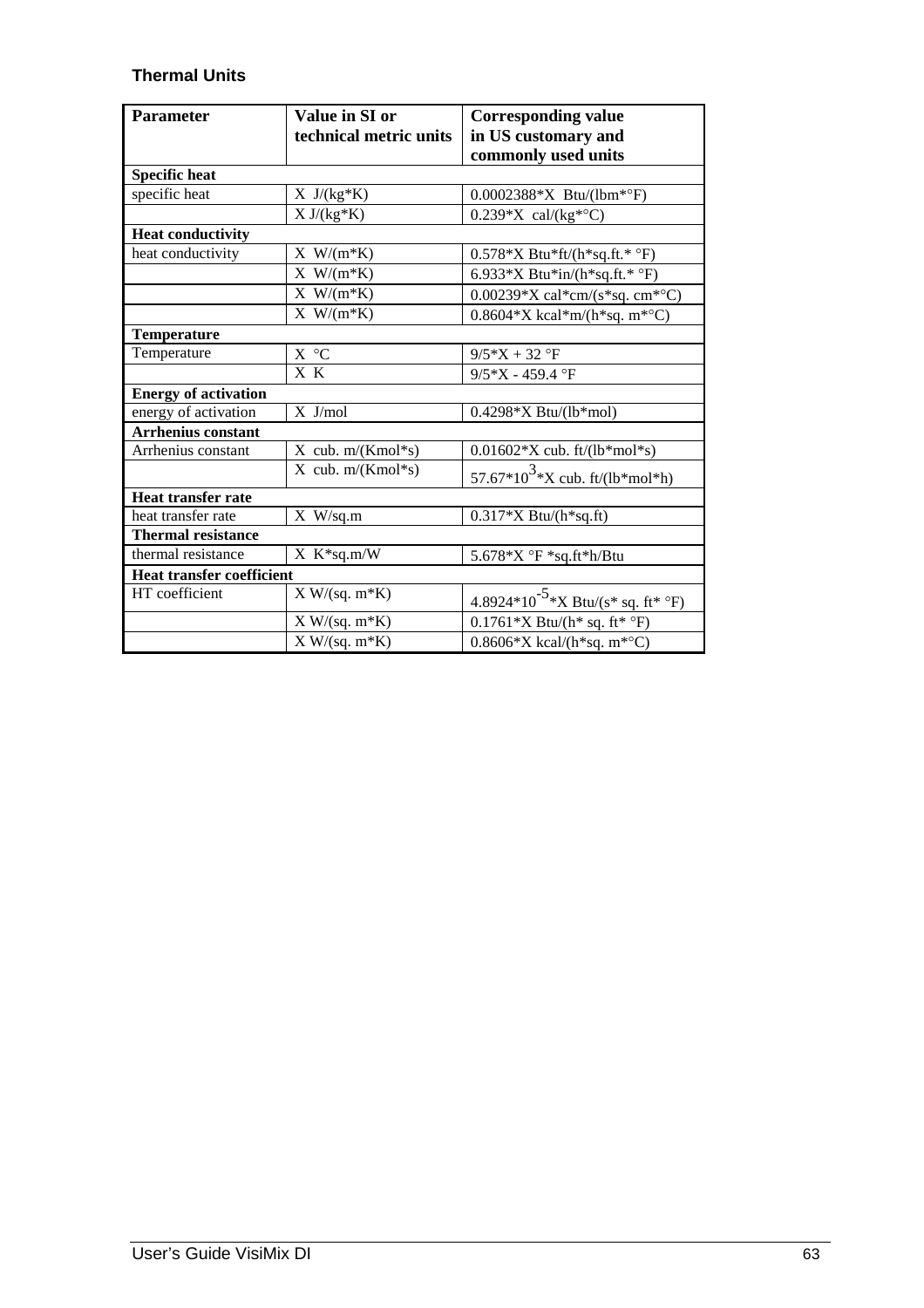| <b>Medium</b>                  | Thermal resistance, $m^2*K/W$ |  |  |
|--------------------------------|-------------------------------|--|--|
| <b>WATER:</b>                  |                               |  |  |
| Distilled water                | 0.00004                       |  |  |
| Sea<br>water                   | 0.00011                       |  |  |
| Pure service water             | 0.00023                       |  |  |
| Polluted service water         | 0.00055                       |  |  |
| River water                    | 0.00017                       |  |  |
| Hard water                     | 0.00025                       |  |  |
| 01L:                           |                               |  |  |
| Motor oil                      | 0.00086                       |  |  |
| Lubricating oil                | 0.0042                        |  |  |
| Quenching oil                  | 0.001                         |  |  |
| Transformer oil                | 0.00015                       |  |  |
| Vegetable oil                  | 0.00031                       |  |  |
| Fuel oil                       | 0.0005                        |  |  |
| Petroleum                      | 0.0002                        |  |  |
| A CID:                         |                               |  |  |
| Hydrochloric acid              | 0.00005                       |  |  |
| Phosphoric acid                | 0.00005                       |  |  |
| Sulfuric acid                  | 0.00005                       |  |  |
| Acetic acid                    | 0.0005                        |  |  |
| <b>SOLUTIONS &amp; BRINES:</b> |                               |  |  |
| Aluminate solution             | 0.00015                       |  |  |
| Caustic solution               | 0.0002                        |  |  |
| Alkaline solution              | 0.0004                        |  |  |
| Salt solution                  | 0.00020.0005                  |  |  |
| Ammoniac brine                 | 0.0003                        |  |  |
| MISCELLANEOUS MATERIALS:       |                               |  |  |
| Scale                          | 0.00033                       |  |  |
| Iron vitriol                   | 0.001                         |  |  |
| Coke                           | 0.00072                       |  |  |
| Gypsum                         | 0.00083                       |  |  |
| Lime                           | 0.00042                       |  |  |
| Organic heat-transfer media    | 0.0002                        |  |  |
| Polymer-forming liquids        | 0.00045                       |  |  |
| Rust                           | 0.0005                        |  |  |
| Soot                           | 0.01                          |  |  |
| Carbon bisulphide              | 0.0002                        |  |  |
| Refrigerant liquids            | 0.00007                       |  |  |
| Aromatic hydrocarbon           | 0.00018                       |  |  |
| Asphalt and residuum           | 0.0017                        |  |  |

# **APPENDIX 2. THERMAL RESISTANCE OF FOULING FOR VARIOUS MEDIA**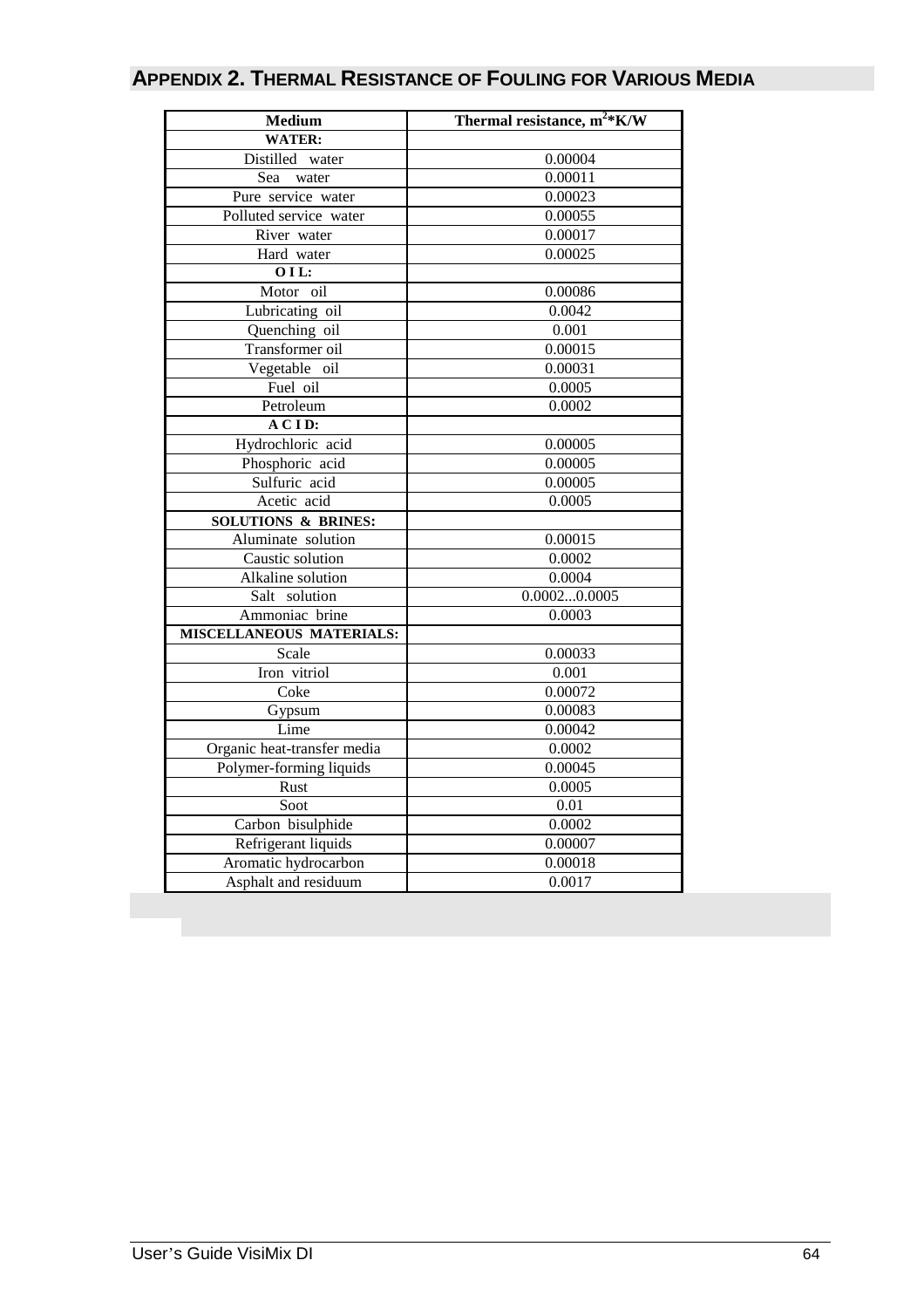# **APPENDIX 3. PHYSICAL PROPERTIES OF VARIOUS MEDIA**

| <b>WATER</b>                                          |                                        |                  |                  |  |
|-------------------------------------------------------|----------------------------------------|------------------|------------------|--|
| Parameter                                             | Temperature, ° C                       |                  |                  |  |
|                                                       |                                        |                  |                  |  |
|                                                       | 20<br>998                              | 40<br>992        | 60               |  |
| Density, kg/cub m<br>Dynamic viscosity, Pa*s          | 0.001002                               | 0.0006           | 983<br>0.00046   |  |
|                                                       |                                        | 51               | 3                |  |
| Heat Conductivity, W/(m*K)                            | 0.602                                  | 0.630            | 0.653            |  |
| Specific Heat, $J/(kg*K)$                             | 4182                                   | 4179             | 4185             |  |
| Cubic Expansion                                       | 0.000207                               |                  |                  |  |
|                                                       | <b>HYDROCHLORIC ACID, 10% Solution</b> |                  |                  |  |
| Parameter                                             |                                        |                  | Temperature, ° C |  |
|                                                       |                                        |                  |                  |  |
|                                                       |                                        | 20               | 25               |  |
| Density, kg/cub m<br>Dynamic viscosity, Pa*s          |                                        | 1055<br>0.00127  |                  |  |
| Heat Conductivity, W/(m*K)                            |                                        | 0.59             |                  |  |
| Specific Heat, J/(kg*K)                               |                                        | 2975             |                  |  |
| Cubic Expansion                                       |                                        | 0.000279         |                  |  |
|                                                       | <b>HYDROCHLORIC ACID, 20% Solution</b> |                  |                  |  |
| Parameter                                             |                                        |                  | Temperature, ° C |  |
|                                                       |                                        | 20               | 25 C             |  |
| Density, kg/cub m                                     |                                        | 1110             |                  |  |
| Dynamic viscosity,<br>Pa*s                            |                                        |                  | 0.00150          |  |
| Heat Conductivity, W/(m*K)                            |                                        | 0.57             |                  |  |
| $J/(kg*K)$<br>Specific Heat,                          |                                        | 2609             |                  |  |
| Cubic Expansion                                       |                                        | 0.000279         |                  |  |
|                                                       | <b>HYDROCHLORIC ACID, 38%</b>          | <b>Solution</b>  |                  |  |
| Parameter                                             |                                        |                  | Temperature, ° C |  |
|                                                       |                                        | 20               | 25               |  |
| Dynamic viscosity, Pa*s<br>Heat Conductivity, W/(m*K) |                                        | 0.535            | 0.00217          |  |
| Specific Heat, J/(kg*K)                               |                                        | 2270             |                  |  |
| Cubic Expansion                                       |                                        | 0.000478         |                  |  |
|                                                       | <b>SULFURIC ACID, 60%</b>              | <b>Solution</b>  |                  |  |
| Parameter                                             |                                        |                  | Temperature, ° C |  |
|                                                       |                                        | 20               |                  |  |
| Density, kg/cub m                                     |                                        | 1498             |                  |  |
| Dynamic viscosity,<br>Pa*s                            |                                        |                  | 0.00770          |  |
| Heat Conductivity, W/(m*K)                            |                                        | 0.485            |                  |  |
| Specific Heat, J/(kg*K)                               |                                        | 2228             |                  |  |
| Cubic Expansion                                       |                                        | 0.000560         |                  |  |
|                                                       | <b>SULFURIC ACID, 75% Solution</b>     |                  |                  |  |
| Parameter                                             |                                        |                  | Temperature, ° C |  |
|                                                       |                                        |                  | 20               |  |
| Density, kg/cub m                                     |                                        | 1669             |                  |  |
| Dynamic viscosity, Pa*s<br>Heat Conductivity, W/(m*K) |                                        | 0.00318<br>0.329 |                  |  |
| Specific Heat, J/(kg*K)                               |                                        | 1948             |                  |  |
| Cubic Expansion                                       |                                        | 0.000383         |                  |  |
|                                                       | <b>SODIUM HYDROXIDE, 30%</b>           | <b>Solution</b>  |                  |  |
| Parameter                                             |                                        |                  | Temperature, ° C |  |
|                                                       |                                        |                  | 20               |  |
| Heat Conductivity, W/(m*K)                            |                                        | 0.58             |                  |  |
| Specific Heat,<br>$J/(kg*K)$                          |                                        | 3268             |                  |  |
| Cubic Expansion                                       |                                        |                  | 0.000451         |  |
|                                                       | <b>SODIUM HYDROXIDE, 50%</b>           | <b>Solution</b>  |                  |  |
| Parameter                                             |                                        |                  | Temperature, ° C |  |
|                                                       |                                        |                  | 20               |  |
| Dynamic viscosity, Pa*s                               |                                        |                  | 0.046            |  |
| Heat Conductivity, W/(m*K)                            |                                        | 0.565            |                  |  |
| Specific Heat,<br>$J/(kg*K)$                          |                                        |                  | 2715             |  |
| Cubic Expansion                                       |                                        | 0.000475         |                  |  |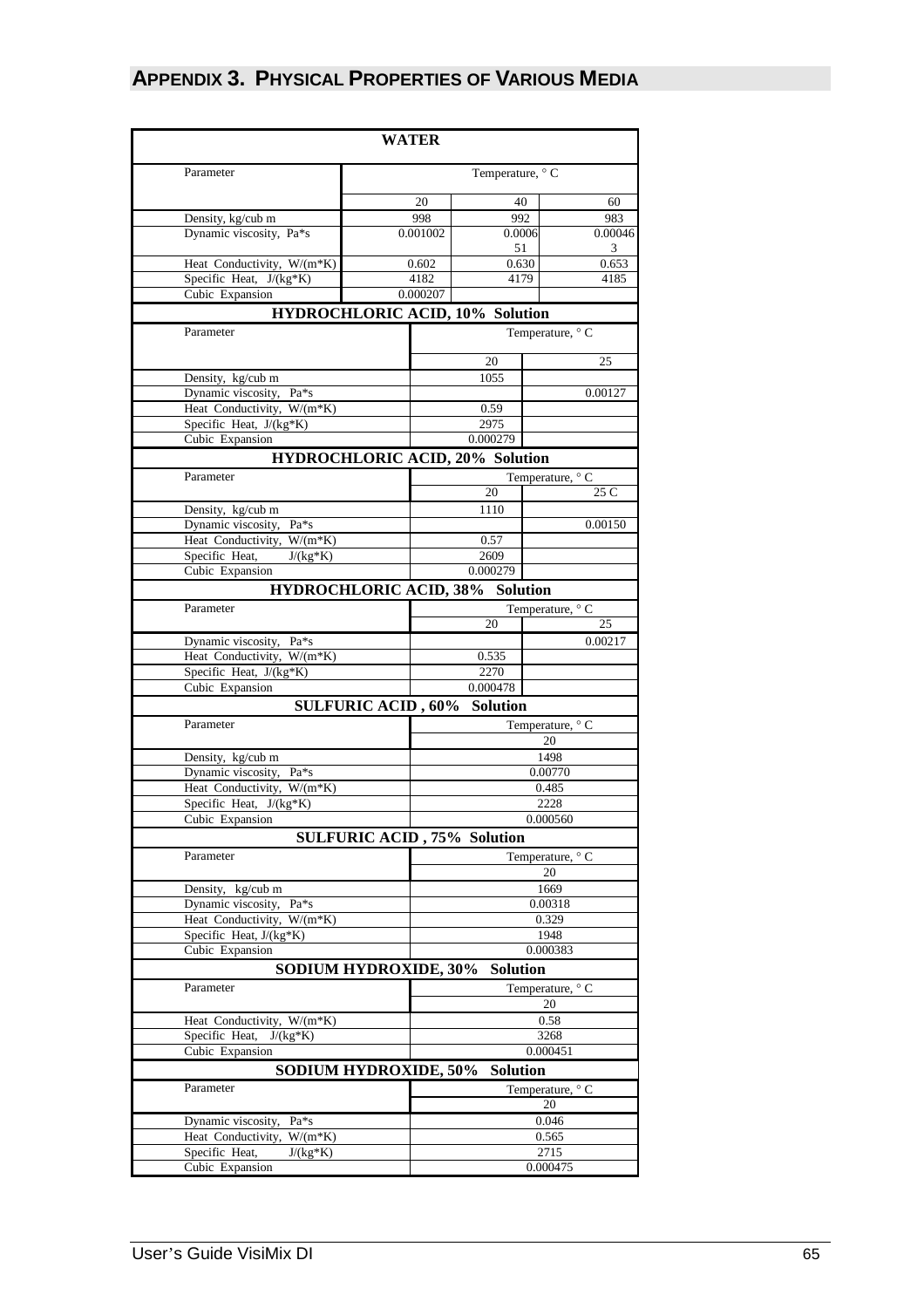|                                 |                       | POTASSIUM HYDROXIDE, 10% Solution |          |  |
|---------------------------------|-----------------------|-----------------------------------|----------|--|
| Parameter                       |                       | Temperature, ° C                  |          |  |
|                                 |                       |                                   | 20       |  |
| Dynamic viscosity, Pa*s         |                       |                                   | 0.001226 |  |
| Heat Conductivity, W/(m*K)      |                       |                                   | 0.58     |  |
| Specific Heat,<br>$J/(kg*K)$    |                       |                                   | 3689     |  |
| Cubic Expansion                 |                       |                                   | 0.00031  |  |
|                                 | <b>GLYCERIN</b>       |                                   |          |  |
| Parameter                       |                       | Temperature, ° C                  |          |  |
|                                 | 20                    | 100                               | 200      |  |
| Density, kg/cub m               | 1260                  | 1208                              | 1090     |  |
| Dynamic viscosity,<br>Pa*s      | 1.48                  | 0.013                             | 0.00022  |  |
| Heat Conductivity,<br>$W/(m*K)$ | 0.278                 | 0.289                             | 0.303    |  |
| Specific Heat, $J/(kg*K)$       | 2350                  | 2790                              | 3340     |  |
|                                 | <b>HEAVY FUEL OIL</b> |                                   |          |  |
| Parameter                       | Temperature, ° C      |                                   |          |  |
|                                 | 15                    | 50                                | 100      |  |
| Density, kg/cub m               | 943.5                 | 924.1                             | 896.1    |  |
| Dynamic viscosity,<br>Pa*s      | 7.925                 | 0,296                             | 0.024    |  |
| Heat Conductivity,<br>$W/(m*K)$ | 0.121                 | 0.119                             | 0.116    |  |
| Specific Heat, J/(kg*K)         | 1772                  | 1895                              | 2070     |  |

# **NOTE:**

For all solutions, mass concentration is given.